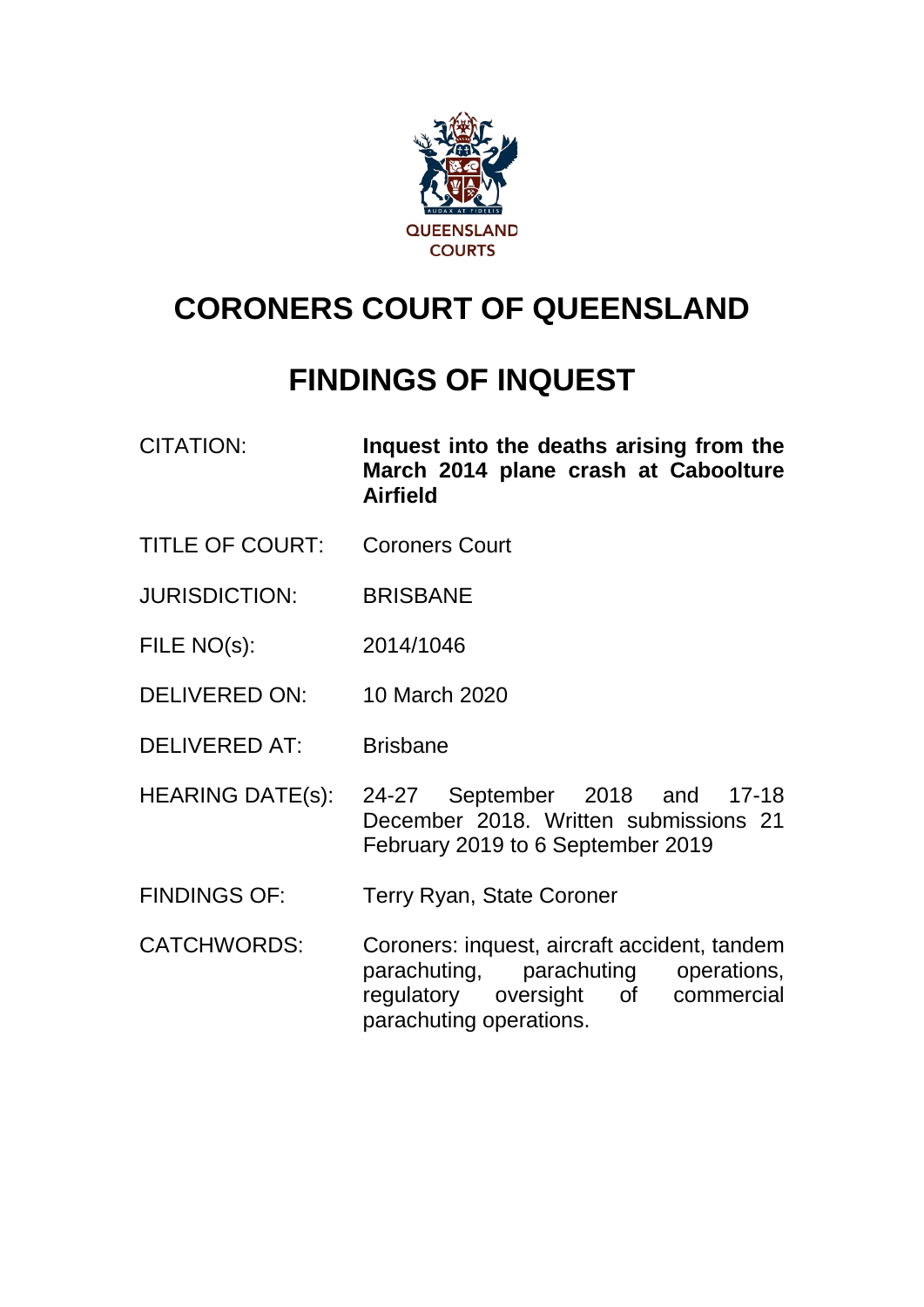## REPRESENTATION:

| <b>Counsel Assisting:</b>                                             | Mr Ian Harvey                                        |
|-----------------------------------------------------------------------|------------------------------------------------------|
| Civil Aviation Safety Authority:                                      | Mr Ron Ashton QC (instructed by CASA)                |
| <b>Australian Transport Safety</b><br>Bureau:                         | Mr Patrick Hornby                                    |
| <b>Australian Parachute Federation</b><br>Ltd:                        | Mr Andrew Preston (instructed by Lander &<br>Rogers) |
| Textron Aviation Inc. -<br>(successor to Cessna<br>Aircraft Company): | Mr Greg O'Mahoney (instructed by Norton<br>White)    |
| Mr Paul Turner:                                                       | Mr Matthew Eade (instructed by Sparke<br>Helmore)    |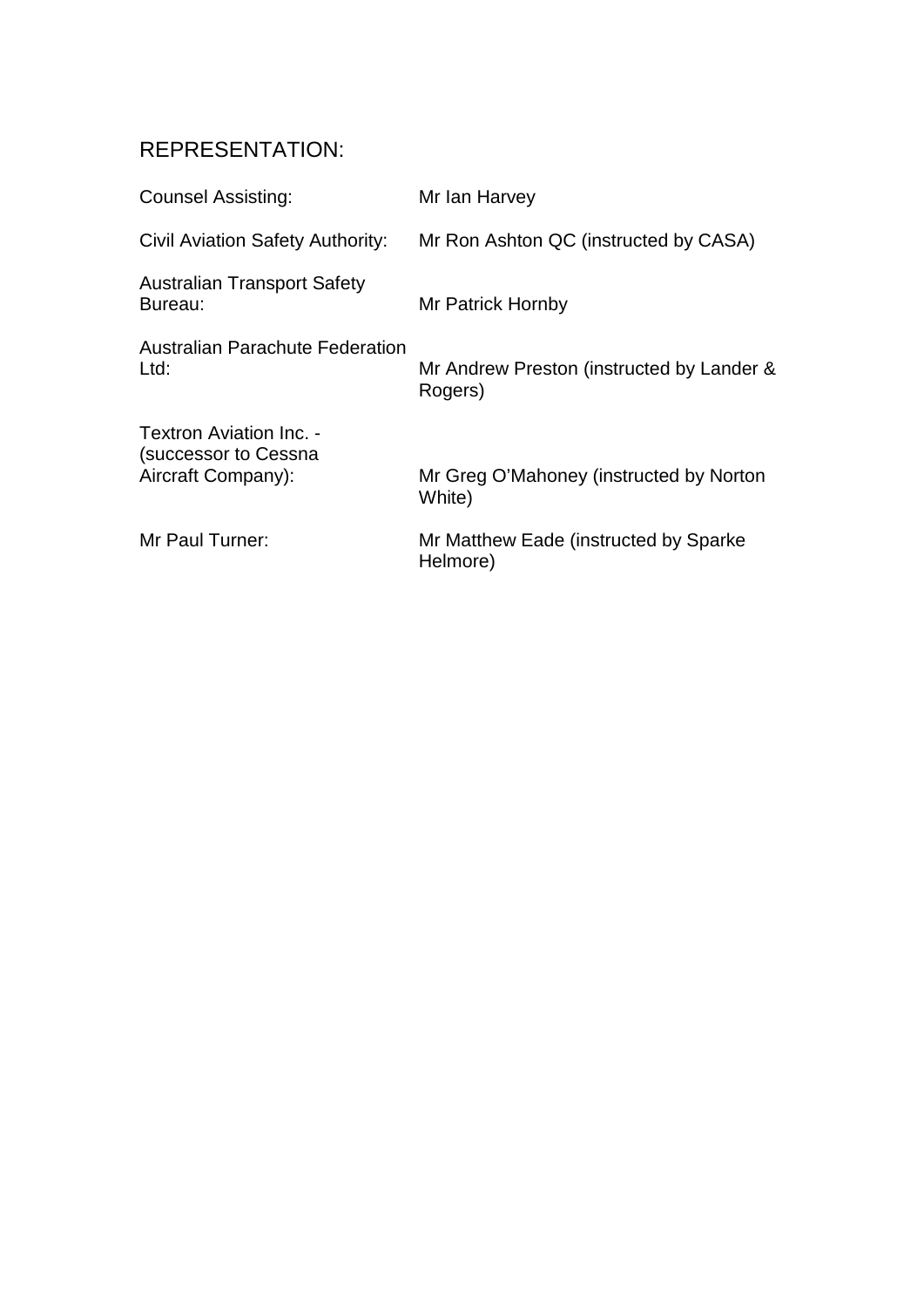## **Contents**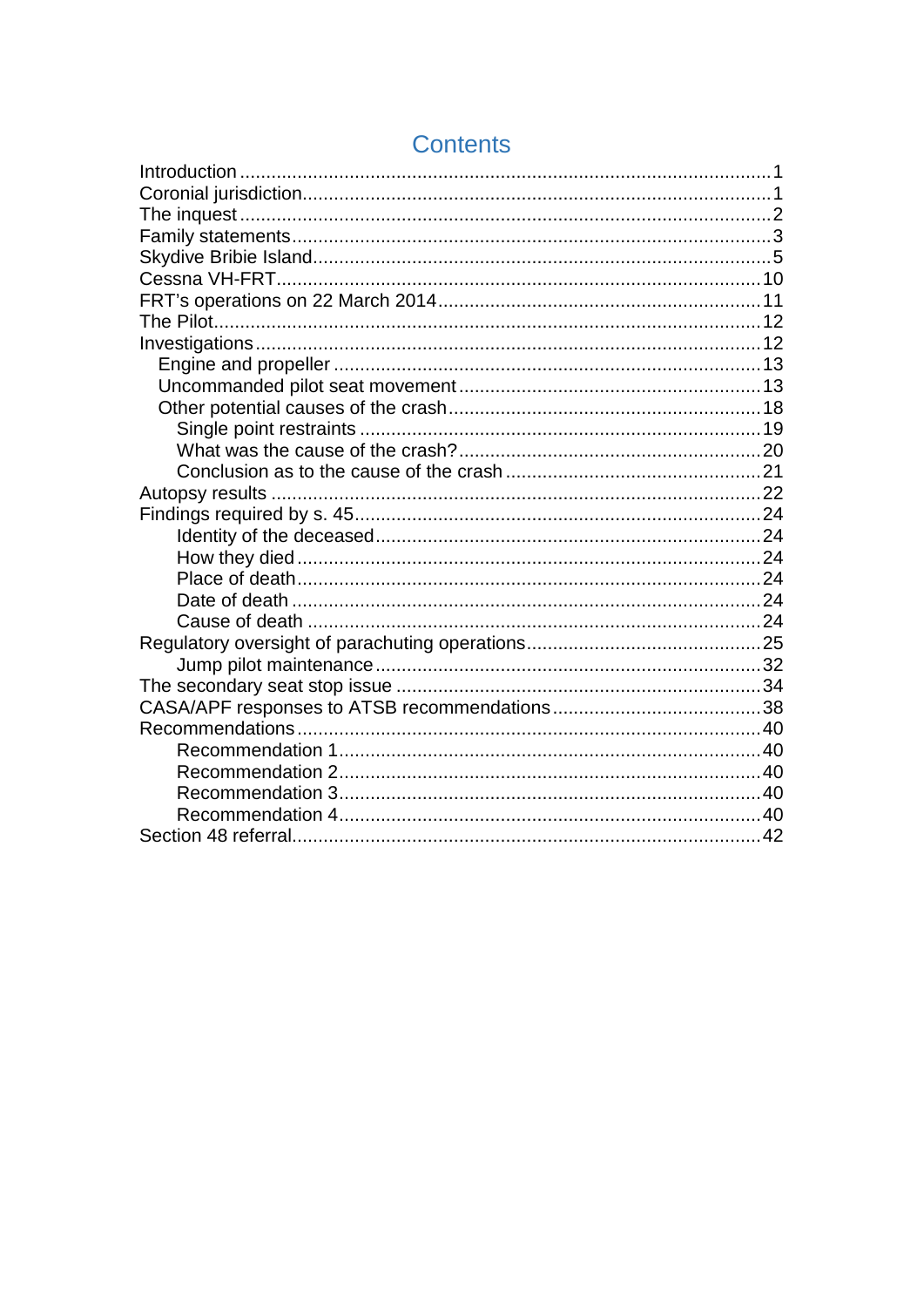## <span id="page-3-0"></span>**Introduction**

- 1. Late on the morning of Saturday, 22 March 2014, Cessna aircraft VH-FRT took off in an easterly direction from runway 06 at Caboolture Airfield, north of Brisbane. The weather was clear with scattered cloud and a light easterly wind.
- 2. The Cessna was used in commercial tandem parachuting operations conducted by Skydive Bribie Island, and it was the third flight of the morning. There were five people on board - the pilot (Andrew Aitken) two parachuting instructors (Glenn Norman and Juraj Glesk) and two tandem parachutists (Joseph King and Rahuia Hohua). Mr King and Ms Hohua had paid almost \$600 to engage in a tandem parachute descent for a beach landing at Bribie Island.
- 3. After take-off, the Cessna climbed to about 200 feet with a nose up tail low attitude and commenced to bank to the left. The aircraft suddenly declined nose down and impacted with the ground in an almost vertical, left wing low attitude. The plane was destroyed by a fuel fed fire which began almost immediately upon impact, killing all those on board and destroying the aircraft.
- 4. These findings:
	- confirm the identity of the deceased, the time, place, and medical cause of their deaths, and consider:
		- how the crash occurred:
		- whether uncommanded seat slide in the Cessna contributed to the crash; and
		- whether any recommendations can be made that would reduce the likelihood of deaths occurring in skydiving operations in the future or otherwise contribute to public safety.

## <span id="page-3-1"></span>**Coronial jurisdiction**

5. An inquest is a fact finding exercise and not a process for allocating blame. The procedure and rules of evidence used in criminal and civil trials are not adopted. "In an inquest there are no parties, there is no indictment, there is no prosecution, there is no defence, there is no trial, simply an attempt to establish the facts. It is an inquisitorial process, a process of investigation quite unlike a trial."[1](#page-3-2)

<span id="page-3-2"></span><sup>1</sup> *R v South London Coroner, ex parte Thompson* (1982),126 S.J. 625  $\overline{a}$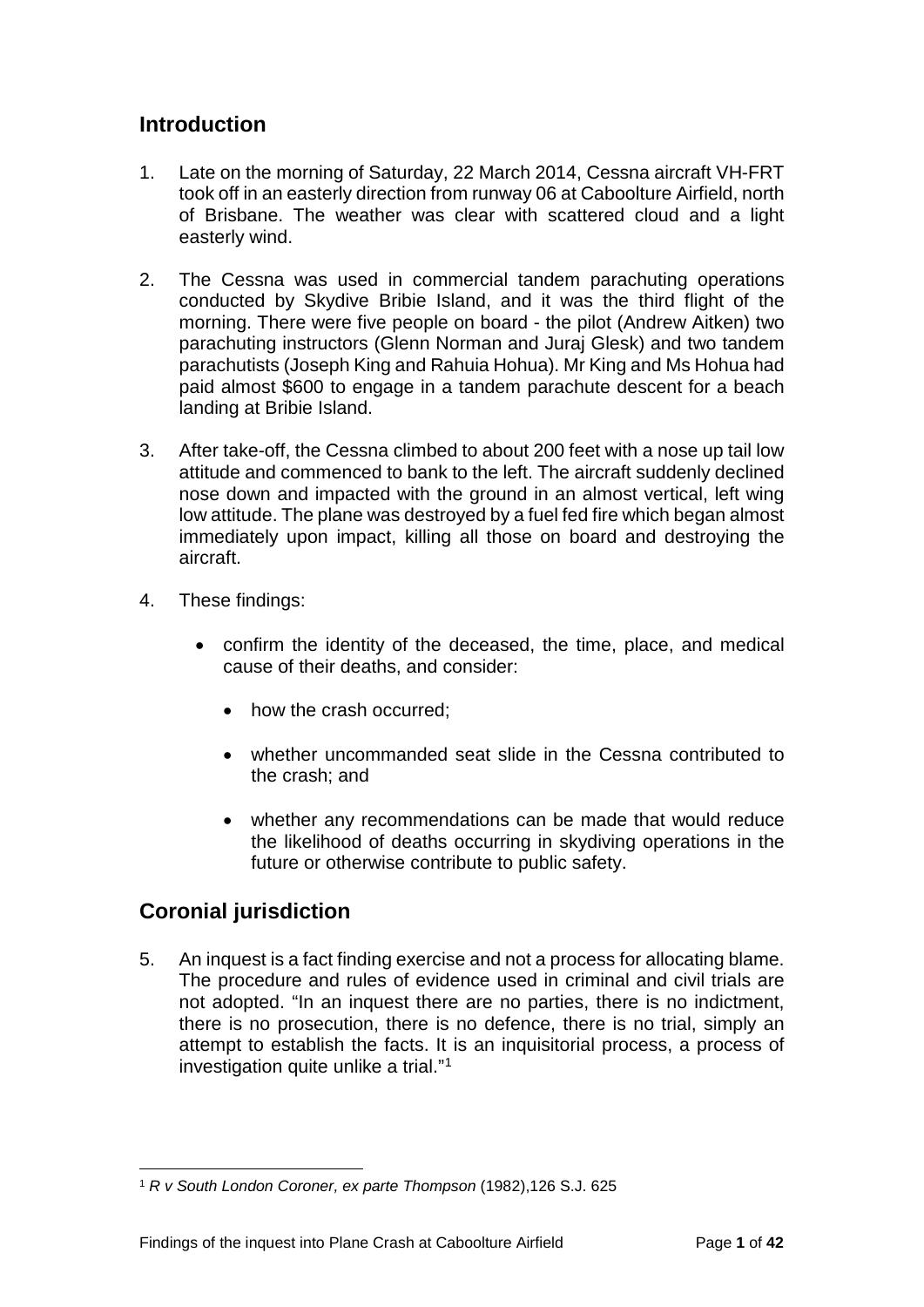- 6. The purpose of an inquest is to inform the family and the public about how the death occurred and, in appropriate cases, to make recommendations with a view to reducing the likelihood of similar deaths. As a result, a coroner can make preventive recommendations concerning public health or safety, the administration of justice or ways to prevent deaths from happening in similar circumstances.
- 7. A coroner is prohibited from including in the findings or any comments or recommendations any statement that a person is, or may be, guilty of an offence or civilly liable.
- 8. The *Coroners Act 2003* provides that if, from information obtained at an inquest or during the investigation, a coroner reasonably suspects a person has committed an offence, the coroner must give the information to the Director of Public Prosecutions in the case of an indictable offence and, in the case of any other offence, the relevant Department.
- 9. The findings of a coroner must be based on proof of relevant facts on the balance of probabilities. The principles set out in *Briginshaw v Briginshaw* are applicable. [2](#page-4-1) This means that the more significant the issue to be determined, the more serious an allegation or the more inherently unlikely an occurrence, the clearer and more persuasive the evidence needed for the trier of fact to be sufficiently satisfied that it has been proven to the civil standard. A coroner also is obliged to comply with the rules of natural justice and to act judicially. This means that no findings adverse to the interest of any party may be made without that party first being given a right to be heard in opposition to that finding.

## <span id="page-4-0"></span>**The inquest**

- 10. The inquest opened with a pre-inquest conference on 23 May 2018. Following the pre-inquest conference, the issues to be investigated at the inquest were settled as follows:
	- 1. The formal findings required to be made pursuant to s 45(2) of the *Coroners Act 2003* – incorporating the investigation as to how the crash occurred, including whether uncommanded pilot seat movement was the most likely cause;
	- 2. The basis upon which air operations involving the transport of tandem parachutists were regulated at the date of the accident and are proposed to be regulated in the future;
	- 3. Whether the role of the Australian Parachute Federation (APF) in relation to the carriage of parachutists in aircraft used by its members for parachute operations and the oversight of jump pilots and aircraft used for such operations is appropriate and sufficient;

<span id="page-4-1"></span><sup>2</sup> (1938) 60 CLR 336 at 361  $\overline{a}$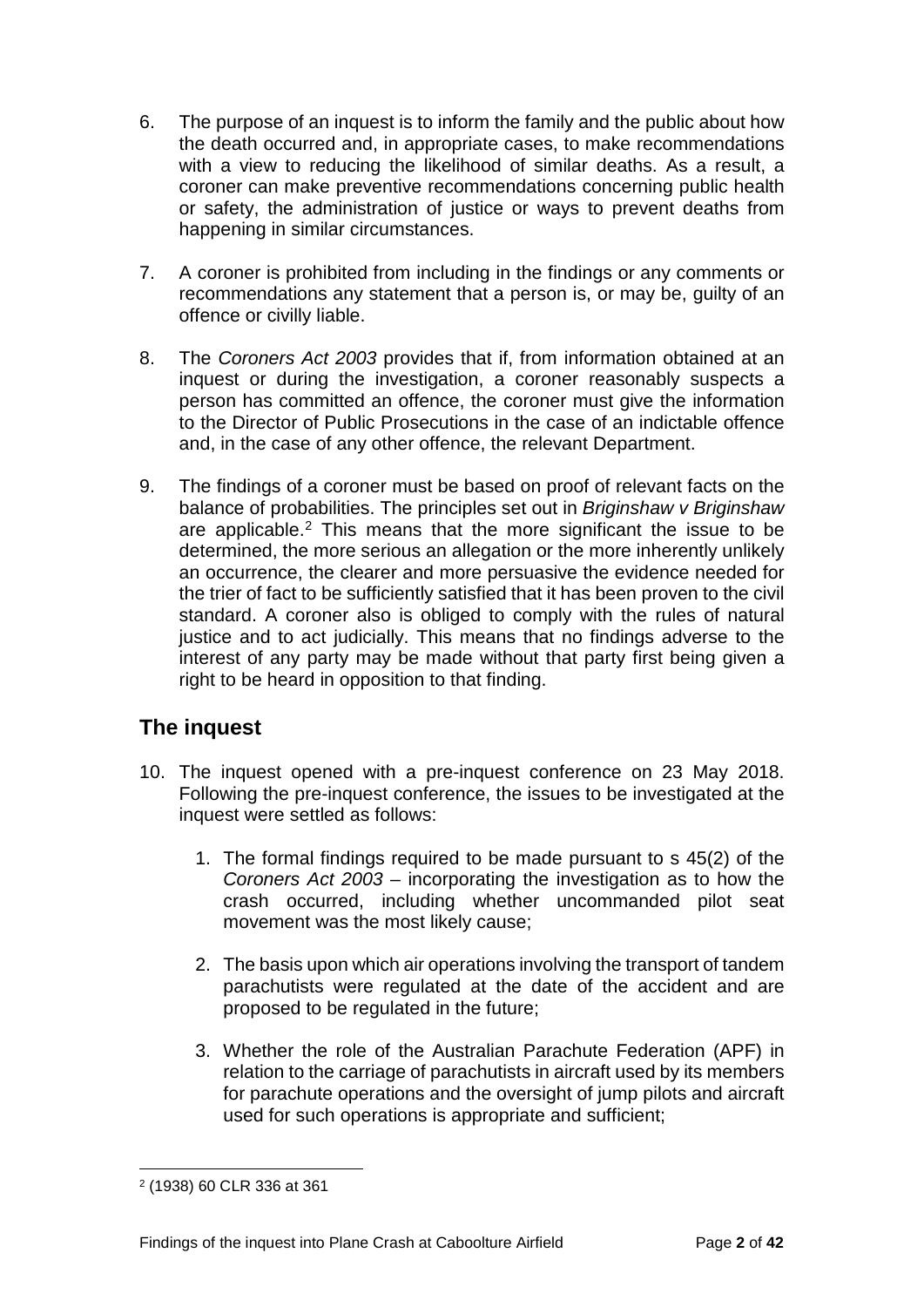- 4. The regulatory oversight of maintenance tasks performed by the jump pilot, in particular:
	- i. Whether permitted jump pilot maintenance extends to seat removal and the securing of floor matting in aircraft used for parachuting operations; and
	- ii. The adequacy of training for jump pilots in preparing the aircraft for parachuting operations.
- 5. Whether Skydive Bribie Island provided adequate information to its jump pilots as to risks associated with its parachuting operations and whether safety management systems to ensure compliance with the Jump Pilot Manual and/or other applicable regulations were in place and were adequate and appropriate;
- 6. The adequacy of the responses provided by the Civil Aviation Safety Authority (CASA) and the APF in relation to the recommendations arising out of the Australian Transport Safety Bureau (ATSB) investigation;
- 7. Whether any further changes to the regulation of skydiving would reduce the likelihood of deaths occurring in similar circumstances in the future or otherwise contribute to public safety.
- 11. During the hearing, a further issue emerged relating to the role and conduct of Ian Aviation Pty Ltd (Ian Aviation) which serviced and maintained FRT before the accident and was involved in ordering an inertia reel for FRT on two separate occasions.
- 12. Evidence was heard from a total of 11 witnesses over two sittings, from 24-27 September 2018 and 17-18 December 2018. A view of a Cessna U206G aircraft was conducted at the Redcliffe Aero Club on 24 September 2018. This gave an opportunity to see the Cessna seat mechanism and seat rail stops in place.
- 13. Comprehensive written submissions were subsequently received from counsel assisting and those represented at the inquest between February and September 2019. Those submissions have been of assistance in the preparation of these findings.

## <span id="page-5-0"></span>**Family statements**

14. Members of the Aitken, Glesk, Norman, Hohua and King families attended the inquest sittings and have expressed a range of concerns about the operations of Skydive Bribie Island at the relevant time, and the way in which aircraft maintenance was overseen in the skydiving industry.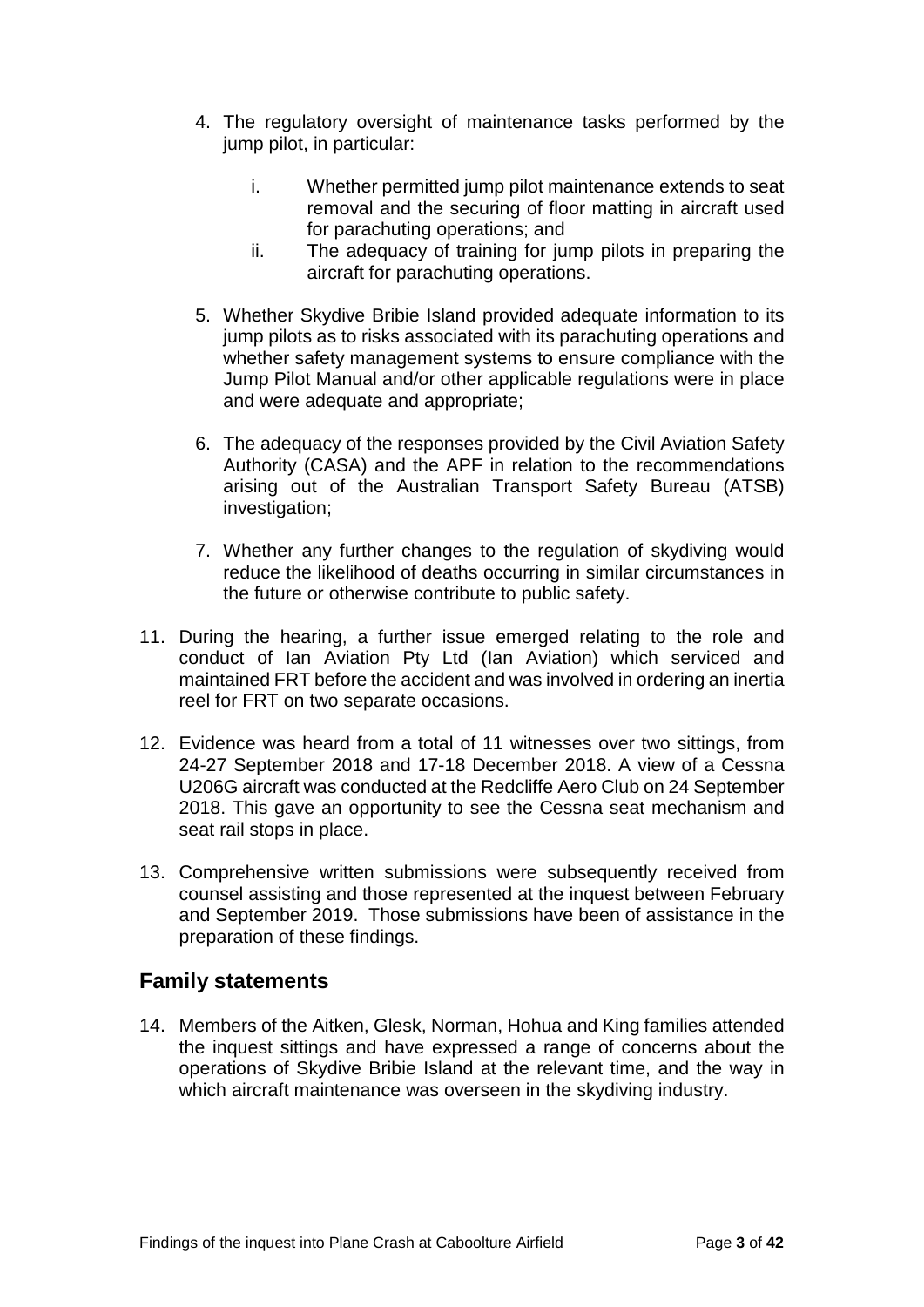15. Those who died in this incident were clearly loved by their families. They are missed profoundly, and I extend my condolences to their families and friends. I acknowledge that hearing the evidence about the crash and industry regulation, much of which was technical in nature, was emotionally draining and challenging to listen to. I thank family members for the patient and dignified way they participated in the inquest.

#### **Glenn Norman**

- 16. Mr Norman was survived by his wife of 31 years, Linda, and two daughters, Megan and Sarah. Megan Norman said that her father began skydiving very shortly after Linda Norman completed her first jump in Sydney in 1981. She said that her father clearly loved skydiving and completed over 10,000 jumps before his death. He had become a tandem master so that he could show others the exhilarating experience that was one of his passions.
- 17. Mr Norman was also a firefighter, starting his career with the Queensland Fire and Emergency Service in 1994. He was well renowned as a highly skilled firefighter and an extremely knowledgeable colleague. Ms Norman said that her father had a passion for helping the broader community and thrived in the role of senior firefighter. He was stationed in Logan and at the time of his death was studying to become a station officer.
- 18. Megan Norman spoke of the time in 2010, when her father survived a plane crash at Gladstone which also involved Adrenaline Skydivers. He had suffered three fractured vertebrae and a cracked pelvis in that incident. She said in the ensuing years her father's relationship with his family had never been better, and the time spent in this inquest was 'nothing short of heartbreaking'.

#### **Andrew Aitken**

19. Michael Aitken said that Andrew was his only son. Mr Aitken thanked the Australian Transport Safety Bureau for a thorough investigation into this accident. He believed that the recommendations made by the ATSB should be implemented in order to prevent similar occurrences. In his view, better safety mechanisms would see the parachute industry grow as passengers became conscious of higher safety standards within the industry.

#### **Juraj Glesk**

20. Juraj Glesk's daughter, Nina, said that Mr Glesk was a great father, grandfather, husband, uncle, brother and son. He was 'simply an amazing man who was loved by many'. Mr Glesk was born in Czechoslovakia and came to Australia when he was 27 years old. Ms Glesk said that her father was fun-loving, always making people laugh, and loved bringing people together.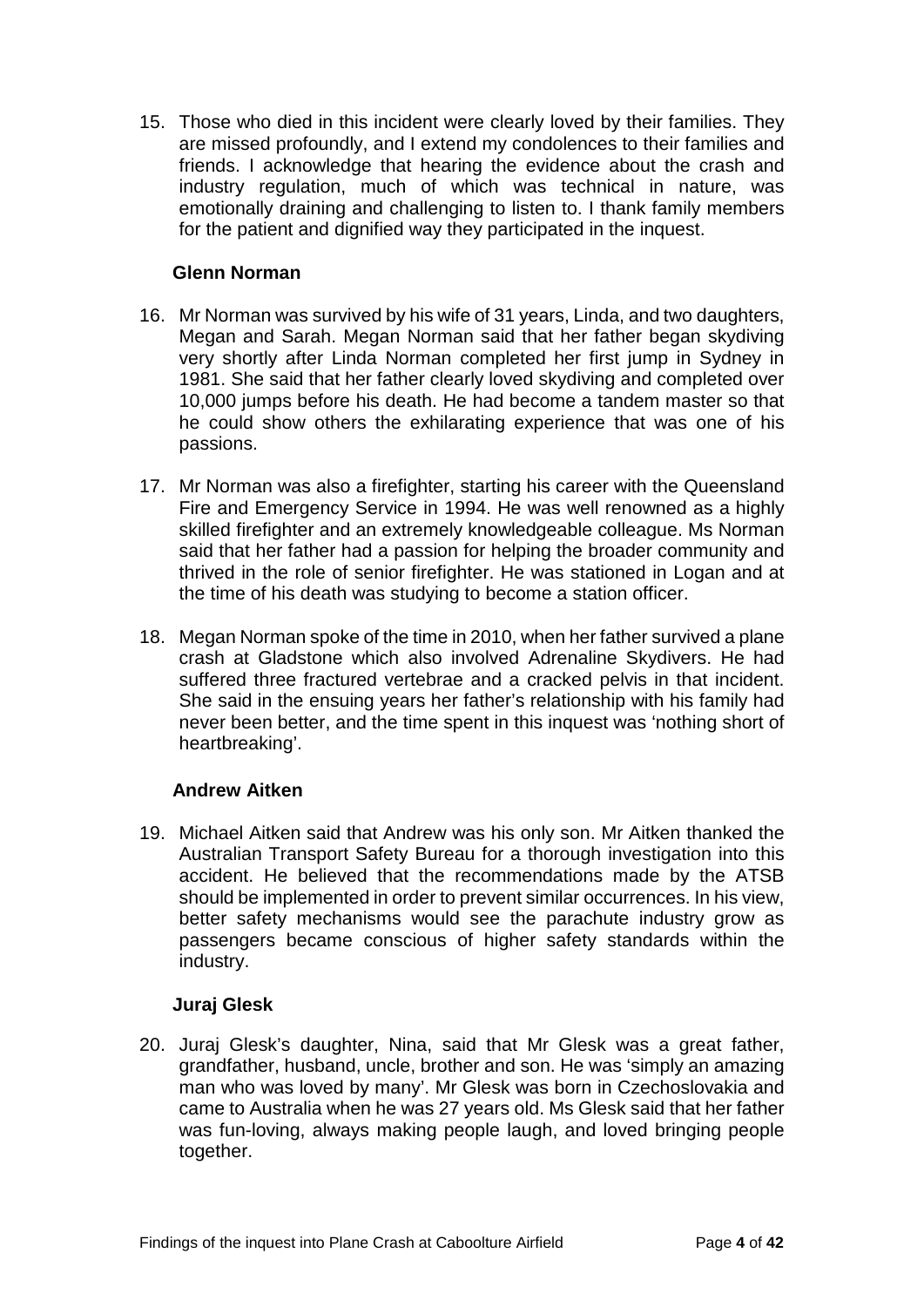- 21. Mr Glesk started skydiving in 1995 and fell in love with the sport. Later in life, after becoming a grandfather, he had wanted to stop skydiving and enjoy the simpler things in life. He had completed a security providers course and his certificate arrived a week after the accident.
- 22. Ms Glesk felt that the system had failed the families of all those who died in this incident and hoped that the appropriate changes would be made to 'ensure everybody's safety in the future'.

#### **Rahuia Hohua and Joseph King**

- 23. Mary Hohua spoke on behalf of her daughter, Rahuia Hohua and Rahuia's fiancé, Joseph King. Ms Hohua said that Rahuia and Joseph had been together for 18 months in a relationship that was turbulent at times but loving.
- 24. Mary Hohua was left with the care of Rahuia's children, Thalia and Cruz, who were aged 5 and 8. Mary and the children had travelled to Caboolture on the day of the accident and were waiting for Rahuia and Joseph at the drop zone. Ms Hohua said:

*This inquest has forced us to revisit that tragic day with such an intensity that at times you feel the heat of the day, the smell of the smoke clawing its way into your psyche as every fibre screams at you in denial that this isn't happening and has happened. Rahuia and Joey, we love you and will always honour your lives the best we can.*

*We ache every day but we move on because that's what it's about but it hurts – and I agree it hurts us at the end – ever since the clinical evidence that's been given – information be given and I'm – I'm hoping and I know already that changes have – are happening within the industry and that there are no more incidents…*

## <span id="page-7-0"></span>**Skydive Bribie Island**

- 25. At the time of the deaths, Paul Turner was the sole owner and operator of Adrenalin Skydivers Pty Ltd trading as Skydive Bribie Island. Mr Turner started the skydiving business in 2001 together with Glenn Norman.
- 26. In 2010, the business was incorporated with Mr Turner as sole director and owner. He continued to employ Mr Norman as a tandem master, together with a number of other staff. The business was carried on from the Caboolture airfield and, one weekend a month, from the Old Station property at Raglan near Gladstone.
- 27. Mr Turner was a skydiver. He held all skydiving ratings. He was a Chief Instructor and Instructor Examiner. He was not a pilot. He was not an aircraft engineer. He was, in his words, '*a guy having a go'*.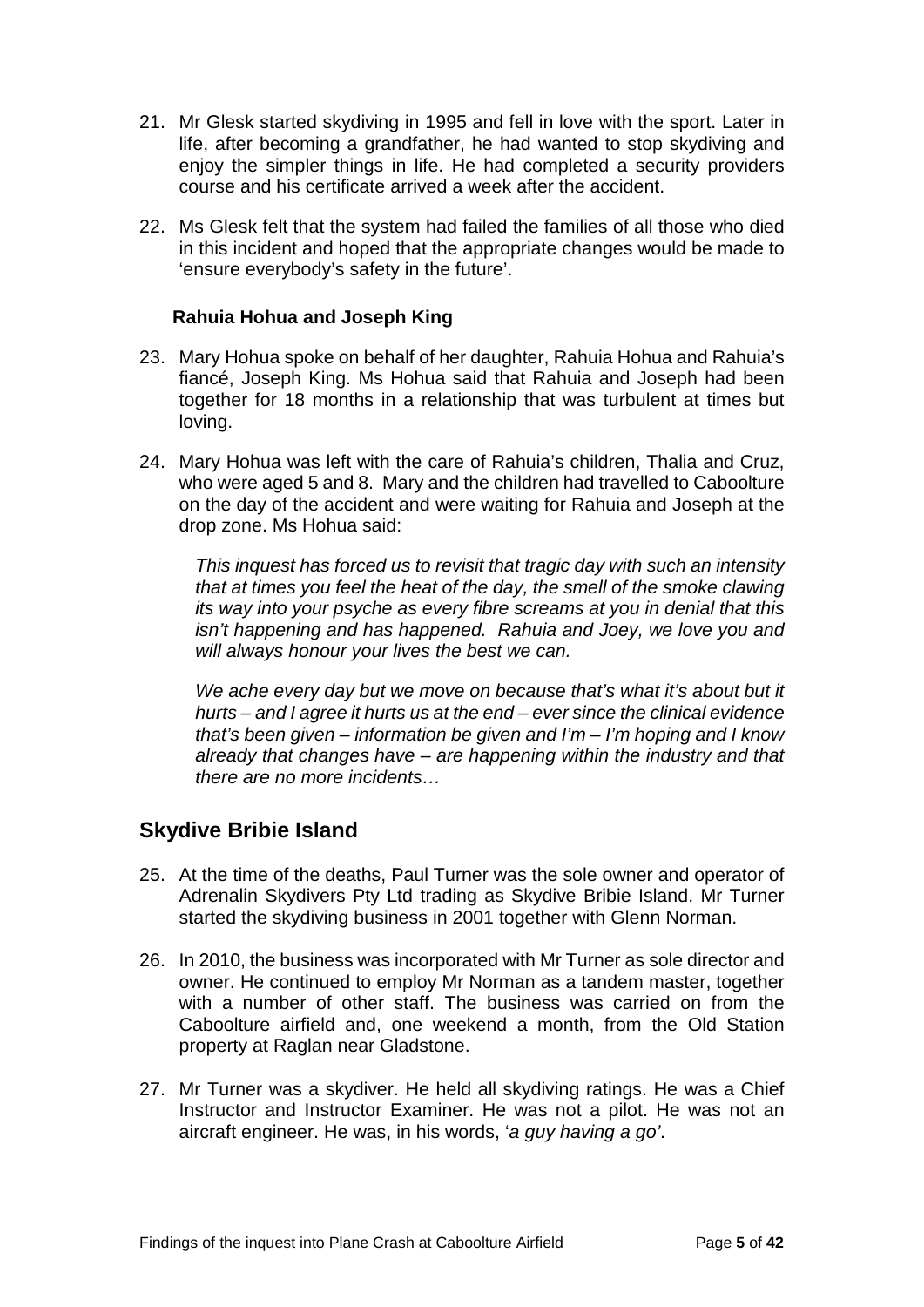- 28. Mr Turner was an unimpressive witness. He adopted a defensive and combative demeanour at the inquest and was evasive and non-responsive in answers to questions. For reasons unknown, he appeared to have taken little interest in the investigation into the causes of the crash of FRT which resulted in the deaths of his colleagues and clients. His indifference was demonstrated by his acknowledgement that he had not read much of the ATSB report which he described as 'rubbish'. He appeared to have little empathy for the families and friends of those lost in this crash which could have also taken his own life.
- 29. Mr Turner submitted that his conduct should be judged against the system in place on 22 March 2014; and it was open to find that he acted in accordance with that system. His understanding was that he did not need an Air Operator's Certificate, and that he 'followed the rules at the time' being the '*rules of the APF and the regulations and the schedules, and all that sort of stuff*'.
- 30. Mr Turner submitted that he was entitled to be registered as the owner of FRT despite having no piloting or engineering experience. All that was required was that he be an Australian citizen and over 18 years of age. He said that as Chief Instructor he was entitled to delegate responsibility for each aspect of the business' operations. The pilot was responsible for the legal and safe operation of the aircraft.
- 31. Mr Turner submitted that maintenance was required to be carried out by a person authorised under s 42ZC of the *Civil Aviation Regulations 1998,*  including a licensed aircraft maintenance engineer and in some instances, the pilot. A tandem master or drop zone safety officer (including Mr Turner) was allocated responsibility for briefing each load of student parachutists.
- 32. Mr Turner submitted that he was in compliance with the regulatory and legislative scheme in place at the time of the crash. He had satisfied the APF that he was a suitable person for appointment as a chief instructor and instructor examiner, including meeting a fit and proper person test and was considered by the APF to be a person of good repute. At no time before or after the crash was Mr Turner suspended or terminated from any of his roles with the APF.
- 33. Mr Turner pointed to Mr McCooey's evidence that he had confidence in Mr Turner's abilities as an instructor and that Adrenaline Skydivers met the standards of the APF. However, at the inquest Mr McCooey also expressed concerns about the overall operations of Skydive Bribie, including a range of serviceability issues with FRT that may have increased risk and were missed in APF audits.[3](#page-8-0)

<span id="page-8-0"></span> $3T 4 - p4$  $\overline{a}$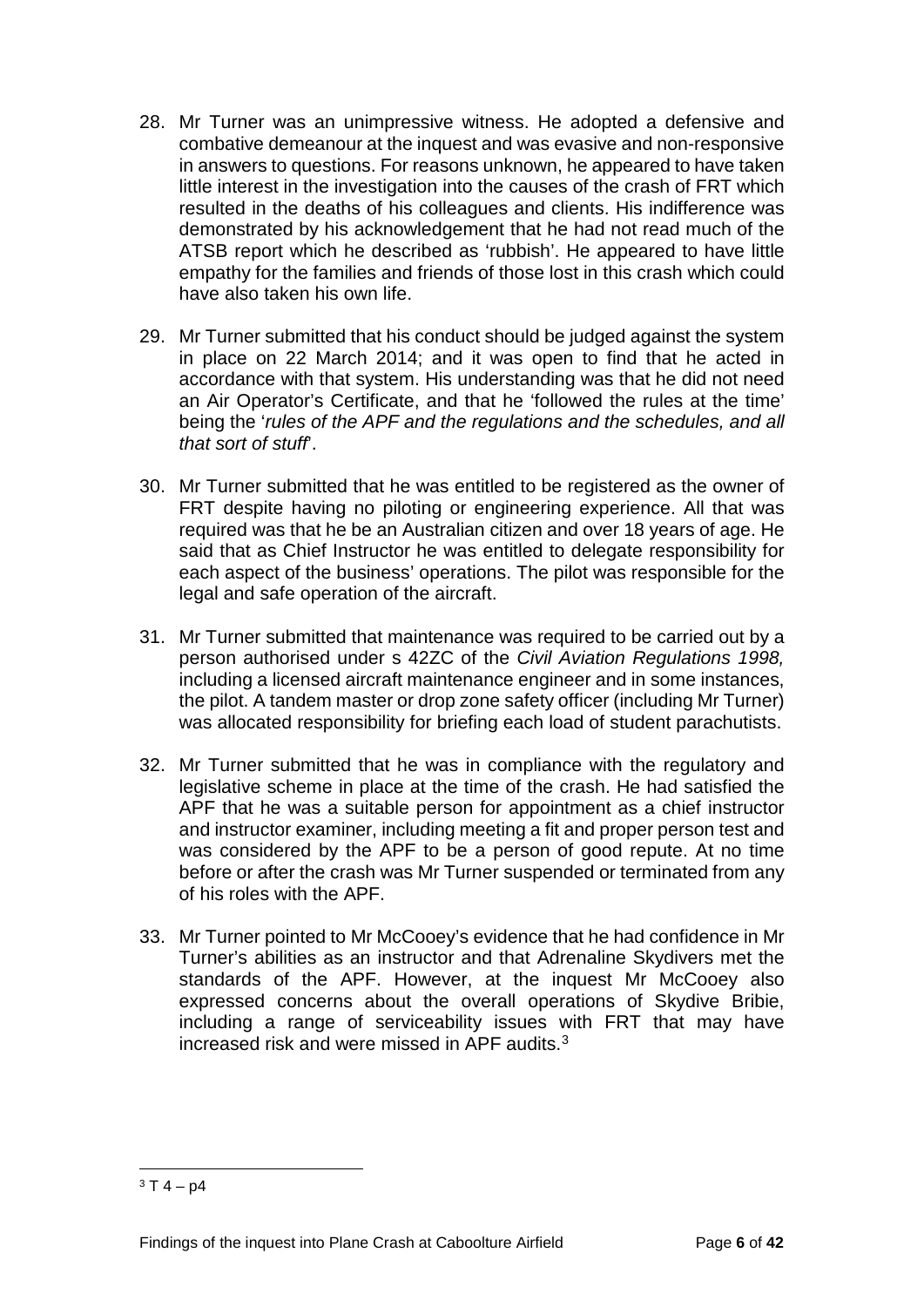- 34. Skydive Bribie advertised locally, and on the Internet, promoting tandem skydiving over Bribie Island with a beach landing. The company also advertised on its website that the price of the tandem skydive included 'scenic views as you climb to exit height.' When unable to use the Bribie Island drop zone the company made use of other zones, including a zone within the Caboolture Airfield that was clear of aircraft landing or taking off.
- 35. Evidence was given at the inquest by one of the tandem parachutists, Mr Kritik Kamlesh Prasad, who had jumped from FRT on the morning of 22 March 2014. Mr Prasad booked his place online via the "Adrenalin" skydive website. His evidence was as follows: [4](#page-9-0)
	- He could choose which height he wanted to jump from, and he chose the 14,000 feet jump;
	- The price quoted varied depending on whether he elected to jump at a height lower than at 14,000 feet;
	- If he had elected to jump at 10,000 feet, the price would have been lower:
	- He received and signed a waiver of liability form when he arrived at the airfield;
	- He received a short briefing about the parachute jump consisting of instructions on what he needed to do to jump properly and to land on the ground safely;
	- He was not given any instruction about use of a single-point floor restraint;
	- He was not told, and he did not know that he was regarded as a "participant" and not a passenger while on board the aircraft;
	- He recalls that the pilot taxied him back to the reception area in the aircraft after the jump at Caboolture airfield and the pilot had some issue with the brake which resulted in a number of left turns being made on the ground.
- 36. Mr Turner's evidence about the procedures followed by jump masters employed by him, and the way he ran his business was:
	- He did not charge tandem jumpers for jumping at different heights he charged one amount "up to" a specific height and "operational" circumstances dictated the release height;
	- Tandem jumpers were attached to the single point restraints until attached to their tandem master;
	- In respect of the first flight on 22 March 2014 the jumpers could have landed "between the airplanes there (at Caboolture)" because "anywhere is a drop zone if you can land safely";
	- He had no formal training in safety management systems before 2014 and never attended seminars or safety briefings run by CASA;
	- He looked at the maintenance release for FRT only to keep an eye on the hours not to record or otherwise check anything on the document;

<span id="page-9-0"></span> $4$  T 2 - pp105 - 115  $\overline{a}$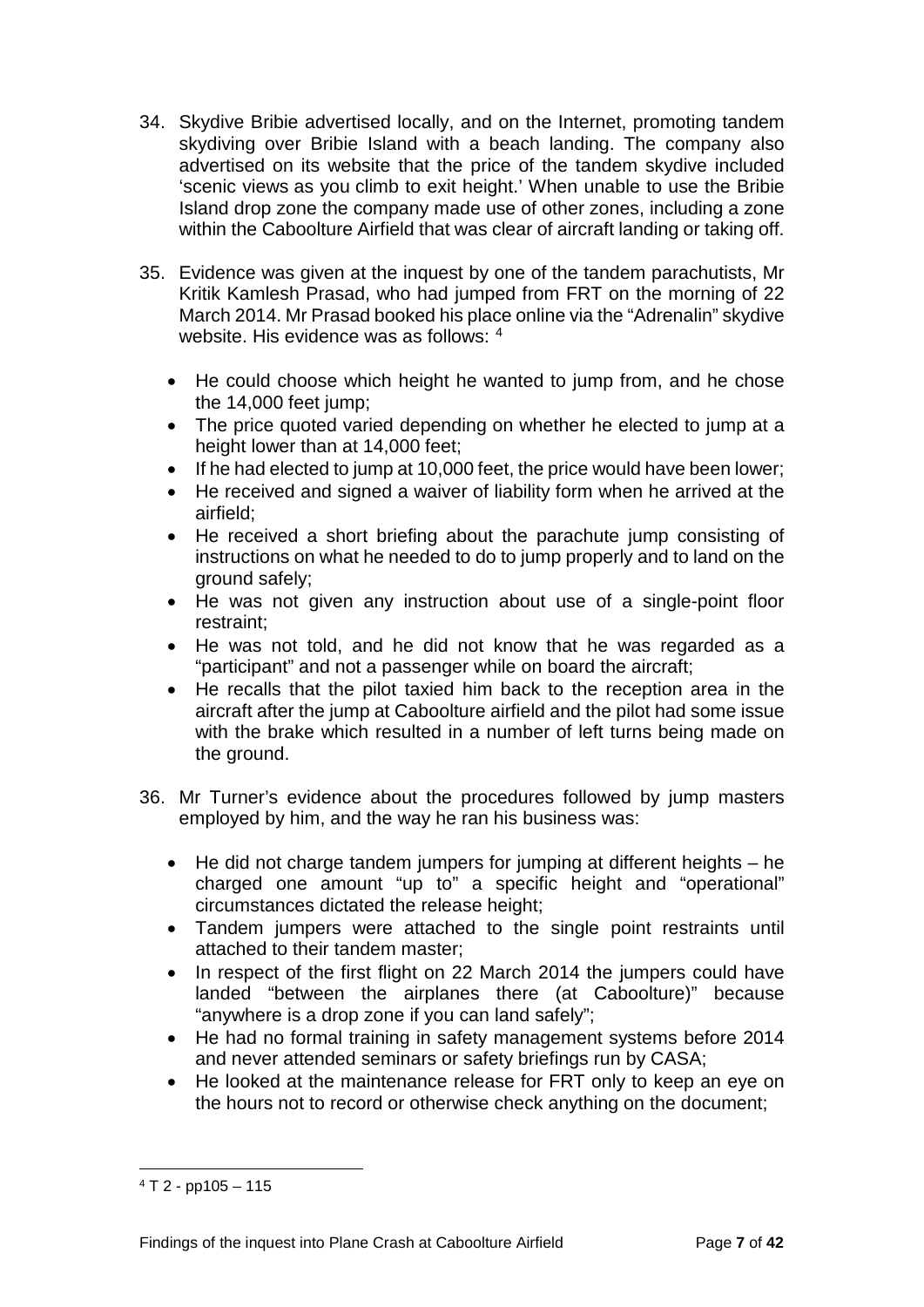- If a pilot became aware of a defect, he would expect the pilot to tell him about it regardless of whether the pilot recorded anything in the document;
- At no point from September 2010 to March 2014 did he understand that the co-pilot's side controls were activated;
- At some time between 12 February 2014 and 22 March 2014 he noticed that the brake calliper of FRT was leaking. As it was still working, he did not take the aircraft to Ian Aviation to have the problem rectified; he spoke to someone at Ian Aviation but otherwise did nothing about the problem;
- Tandem masters returning from Raglan to Caboolture may have sat on the floor of the aircraft as passengers with their parachutes on;
- Mr Turner was not aware of any pilot removing or reinstalling the pilot seat of FRT and he never had occasion to do so himself;
- Between 2010 and 2014, there was no ramp checking of his aircraft by CASA or the APF;
- He was not qualified to give instructions to pilots about flying his aircraft and "wouldn't have a clue about half of it".
- 37. Notwithstanding his accreditation by the APF, based on his evidence at the inquest, I consider that Mr Turner as the owner of FRT and the principal of the business trading as Skydive Bribie Island had a scant understanding of the regulations and rules governing general aviation throughout the time that he ran his skydiving business. I agree with counsel assisting's submission that had he applied for an Air Operator's Certificate (AOC) to conduct aerial work or joy flight activities at any time before March 2014, he could not have satisfied the requirements of s 28 of the *Civil Aviation Act 1998.*
- 38. Mr Turner did not have the expertise or knowledge or have in place suitable practices or procedures to control an AOC organisation to ensure that air operations could be carried out safely. In short, had he been required to conduct his skydive business for a commercial purpose under an AOC authorisation he could not have done so with the extremely limited resources he operated with up to 2016.
- 39. Mr Turner was also not equipped to provide any significant information to the jump pilots he employed on a casual or part-time basis as to air carriage risks associated with his parachuting operations and any safety management systems needed to ensure compliance with the APF's Jump Pilot Manual. In this respect, Mr Turner was as dependent on the APF, as were the novice tandem parachutists who were 'customers' of his business, to oversight and supervise the safety of the 'airlift component' of his business.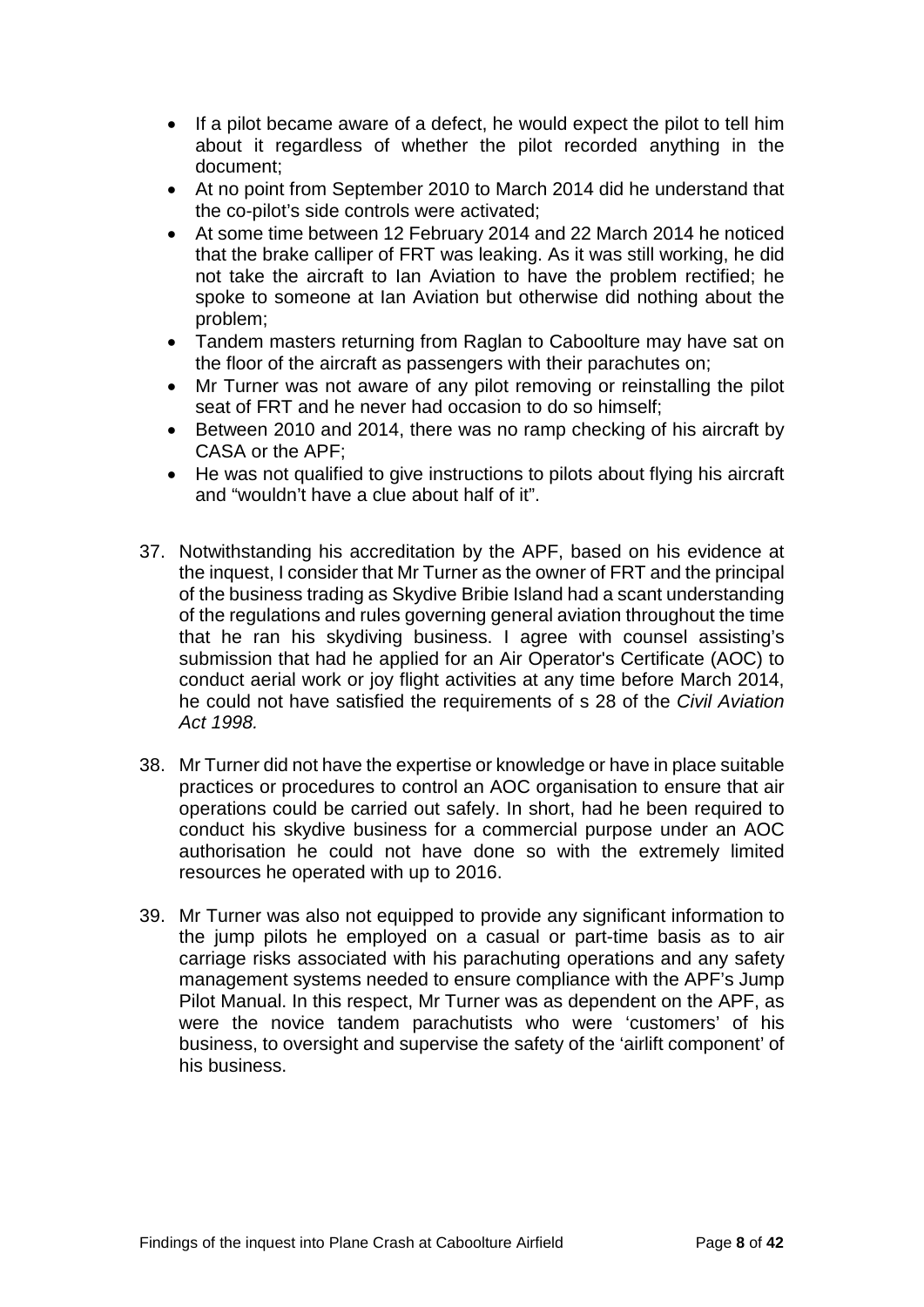40. The APF's Parachute Instructor Manual<sup>[5](#page-11-0)</sup> states in relation to the appointment of chief instructors:

*….*

 $\overline{a}$ 

*"the position of Chief Instructor of a parachute training organisation is probably the most important position within the entire APF system.*

*A Chief Instructor must be a person whose integrity is above reproach, whose example setting in the area of safety is impeccable, and whose professional skills are unquestioned".*

- 41. Notwithstanding his approval as a Chief Instructor by the APF, I consider that Mr Turner displayed a lack of understanding and insight as to his obligations in respect of the safe operation of a parachute training organisation, including safety management systems, aircraft safety and maintenance. Having regard to Mr Turner's evidence at the inquest, I would have little assurance that he is a fit and proper person to hold an appointment as a Chief Instructor should he apply for that role in the future.
- 42. I agree with the submission of Textron that "the fact that Mr Turner has attributed the cause of every serious aviation incident, defect or serviceability issue with his aircraft to persons or factors other than himself, and sought to justify (or downplay) the defects and serviceability issues raised by the ATSB as "reasonable" or minor, is an attempt to avoid taking accountability for his actions and responsibility for their consequences". As registered operator of FRT he was responsible for the aircraft's airworthiness and maintenance control to ensure its safe operation.
- 43. Evidence presented by CASA in the Airlie Beach Skydiving inquest was that some 385,000 parachute jumps are made each year of which some 180,000 are tandem jumps conducted by temporary members of the APF.<sup>[6](#page-11-1)[7](#page-11-2)</sup> Members of the community who undertake tandem parachute jumps with organisations administered by the APF must sign a waiver and apply for membership of the APF in order to jump. This is often done moments before boarding the jump aircraft. Those persons deserve higher levels of assurance in relation to the capacity of a Chief Instructor or entity controlling the drop zone to oversee the safe operations of the organisation.

<span id="page-11-0"></span><sup>5</sup> [https://www.apf.com.au/ArticleDocuments/157/PIM\\_201605\\_v5c.pdf.aspx?Embed=Y](https://www.apf.com.au/ArticleDocuments/157/PIM_201605_v5c.pdf.aspx?Embed=Y)

<span id="page-11-1"></span><sup>&</sup>lt;sup>6</sup> Findings of the inquest into the death of Kerri Anne Pike, Peter Michael Dawson and Tobias John Turner, page 28.

<span id="page-11-2"></span><sup>7</sup> The Annual Report of ExperienceCo.Com (an ASX listed company) reported that in 2019 its tandem jump volume in Australia was 131,915. It conducts tandem and solo skydiving experiences at 16 drop zones. Skydiving revenue was \$80.8M.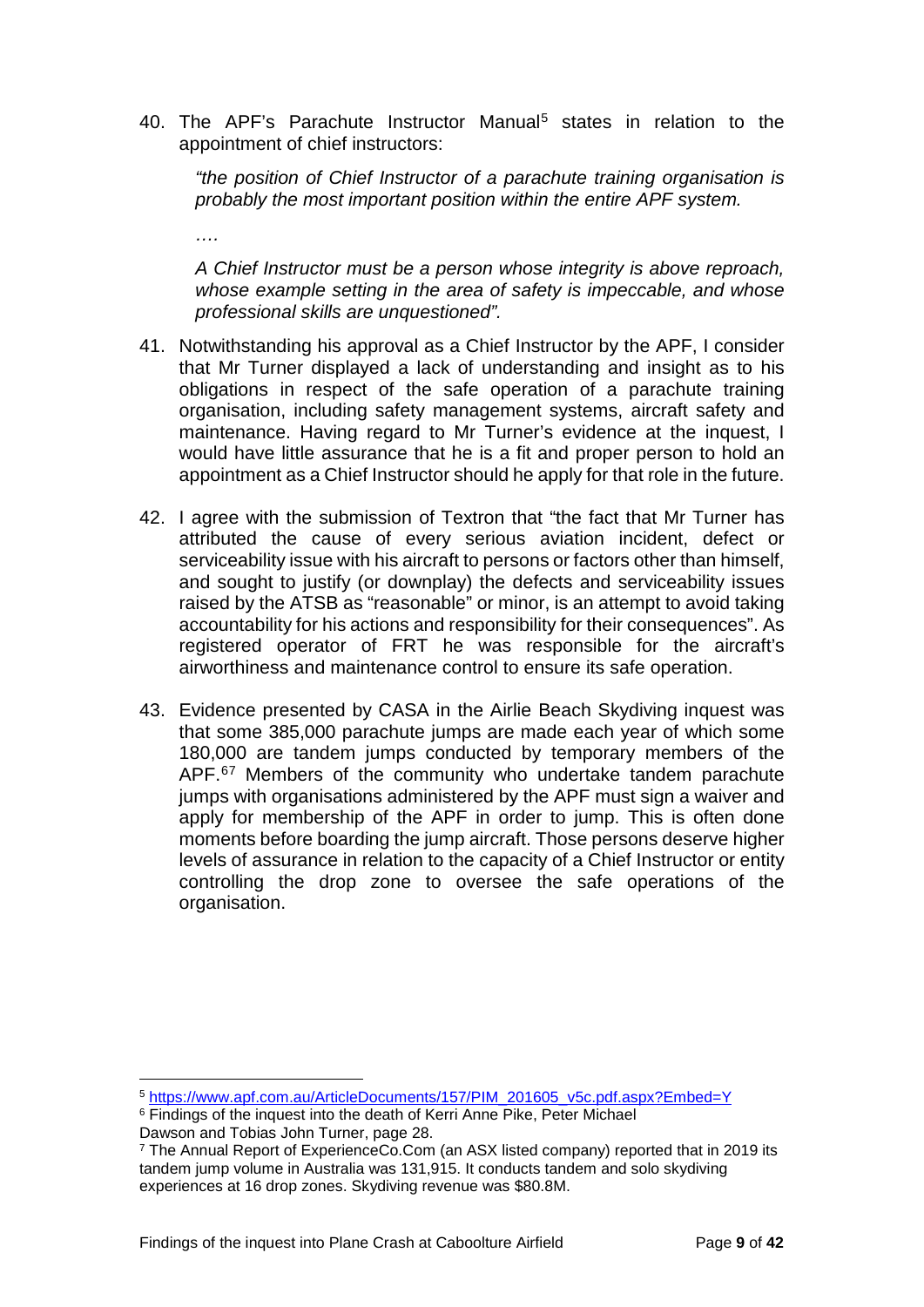44. In order for their safety to be enhanced, there needs to be an increased level of scrutiny of the initial and ongoing suitability of Chief Instructors and others who control skydiving operations. This would include considerations relevant to air safety such as the outcomes of audits undertaken by the APF, knowledge of aviation laws and regulations, complaints history, aircraft history, financial viability, patterns of behaviour and the person's criminal history.[8](#page-12-1)

## <span id="page-12-0"></span>**Cessna VH-FRT**

- 45. FRT was a Cessna U206G aircraft manufactured in the USA in 1977. Mr Turner purchased the aircraft in late 2010 through an aviation company in Ingham as a six seater plane with dual controls. Mr Turner had FRT configured for skydiving and all seats, apart from the pilot's seat, were removed and a parachute mat and restraints added.
- 46. At the time of the deaths, the aircraft had a current certificate of registration. It had just over 11000 hours of time in service. However, Mr Turner's evidence was that that the engine was almost new when he purchased the aircraft and had only completed about 500-600 hours at the time of the crash.
- 47. The ATSB investigation found that the engine and propeller of FRT were non-standard parts fitted to the aircraft on 19 March 2010. The engine and propeller underwent a number of periodic inspections by an approved maintenance organisation with no major maintenance issues noted in the engine logbooks.
- 48. Six single-point restraints for use by parachutists were fitted in the cabin of FRT. The ATSB concluded, on the basis of the evidence obtained in its investigation, that it was unlikely that the parachutists were wearing the restraints at the time of the accident.
- 49. In 2010, the co-pilot's control column was also modified but there was no approved maintenance procedure in place for that modification. Moreover, maintenance was subsequently undertaken to re-connect (and subsequently disconnect) the co-pilot control column on one occasion to allow ICUS (in command under supervision) training of a pilot in FRT. This was not recorded in any maintenance log or maintenance release available to ATSB investigators.
- 50. The aircraft was maintained by Ian Aviation at Archerfield and was inspected every 100 hours. Mr Turner said that he had never had a problem with the aircraft. The last inspection was conducted on 12 February 2014, just over a month before the crash. Mr Morris Woodley, Chief Engineer at Ian Aviation said that there were no airworthiness issues with FRT at that time.

<span id="page-12-1"></span><sup>8</sup> A broad range of factors is set out in the Civil Aviation Authority New Zealand's *Fit and Proper Person Assessment Handbook: Procedures and Guidance*  $\overline{a}$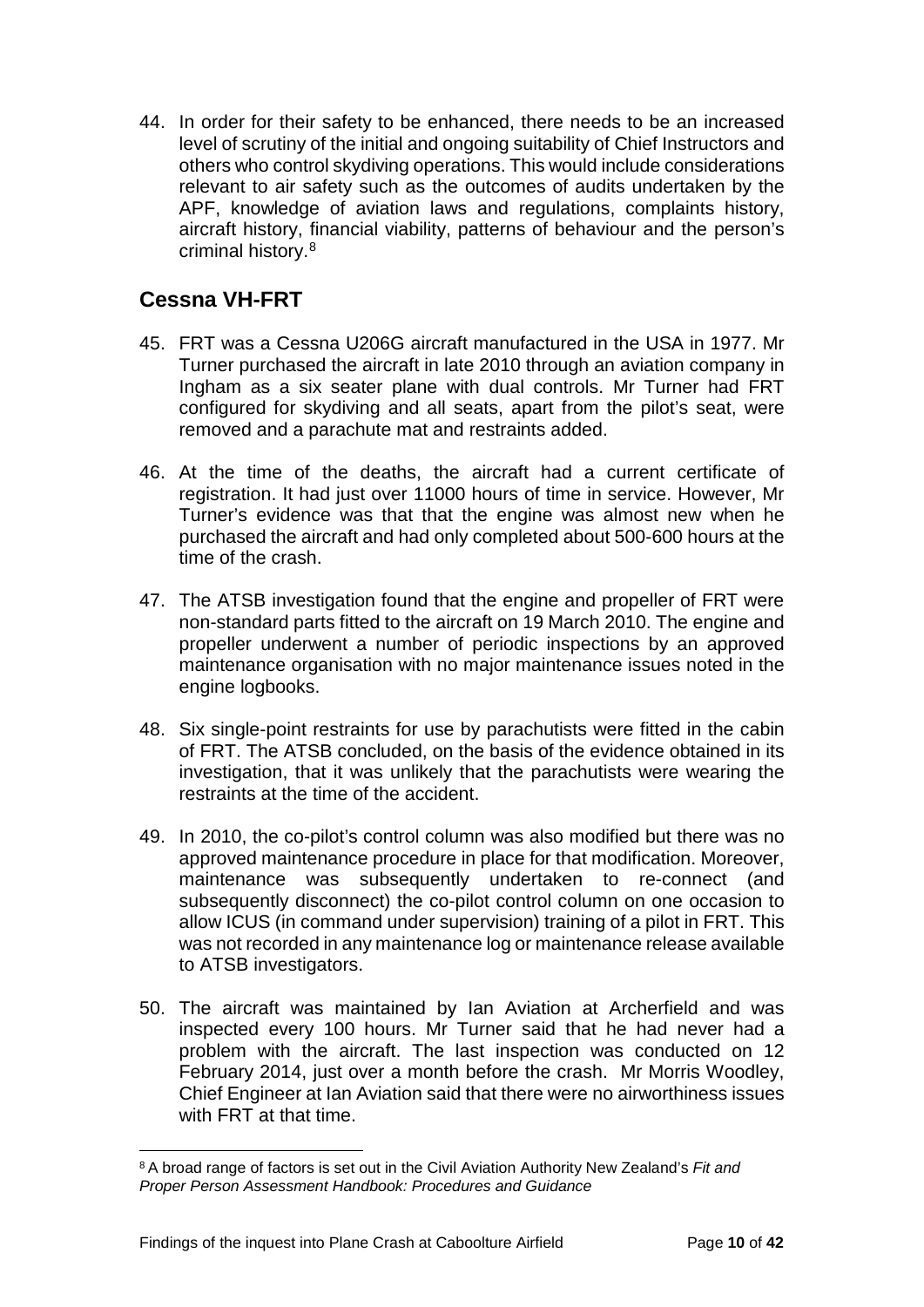## <span id="page-13-0"></span>**FRT's operations on 22 March 2014**

- 51. Mr Turner's evidence was that parachute operations planned for 22 March 2014 involved seven parachute 'loads', with the first load scheduled for a 6:30 am departure for a drop over Bribie Island.<sup>[9](#page-13-1)</sup> The drops were planned to occur at 90 minute intervals.
- 52. Mr Turner was initially refused Air Traffic Control (ATC) clearance for the intended drop at Bribie Island because of unfavourable weather conditions. Clearance was later given for air operations for a parachute drop at the Caboolture Airfield drop zone at 8:15am. The first load comprised Mr Turner and Juraj Glesk, as jump instructors, with two tandem parachutists. Andrew Aitken was the pilot and this jump was uneventful.
- 53. Mr Turner contacted property owners at the old Farm Fantastic site on Pumicestone Road, Elimbah (some 10km north of the airfield) for the second load of the morning. ATC clearance was given for that operation to depart Caboolture at 10:04am. Juraj Glesk and Glenn Norman were the jump masters with two tandem parachutists, and Mr Aitken was the pilot. This sortie was also uneventful.
- 54. Mr Turner drove to the Elimbah site then returned to Caboolture where he contacted ATC Brisbane at 11:07am and obtained clearance for the third load also to be dropped at the Elimbah site. Mr Turner left the airfield by car before the last flight was taking off and did not see how the parachutists were seated in the aircraft.
- 55. Ms Billy-Jo O'Donnell worked part-time in Mr Turner's business. One of her roles was to receive bookings from people wanting a tandem skydive experience. She had received an on-line booking from Ms Hohua on 28 February 2014. The booking was for Ms Hohua and Mr King, and \$598 was paid for a "skydive up to 14000 feet".
- 56. Ms O'Donnell sent an email to Ms Hohua confirming the booking for 22 March 2014 at 9:30am.<sup>[10](#page-13-2)</sup> The booking was made via the website adrenaline.com.au. Ms O'Donnell described the website as a booking agency which charged a commission after accepting payments from customers.
- 57. On 22 March 2014, Ms O'Donnell met Ms Hohua and Mr King in the carpark at the Caboolture Airfield. She went "through the paperwork" with them and asked them to sign an indemnity form. She then left the airfield with Mr Turner for the next planned drop zone.

<sup>9</sup> Exhibit B19  $\overline{a}$ 

<span id="page-13-2"></span><span id="page-13-1"></span><sup>10</sup> Exhibit B14.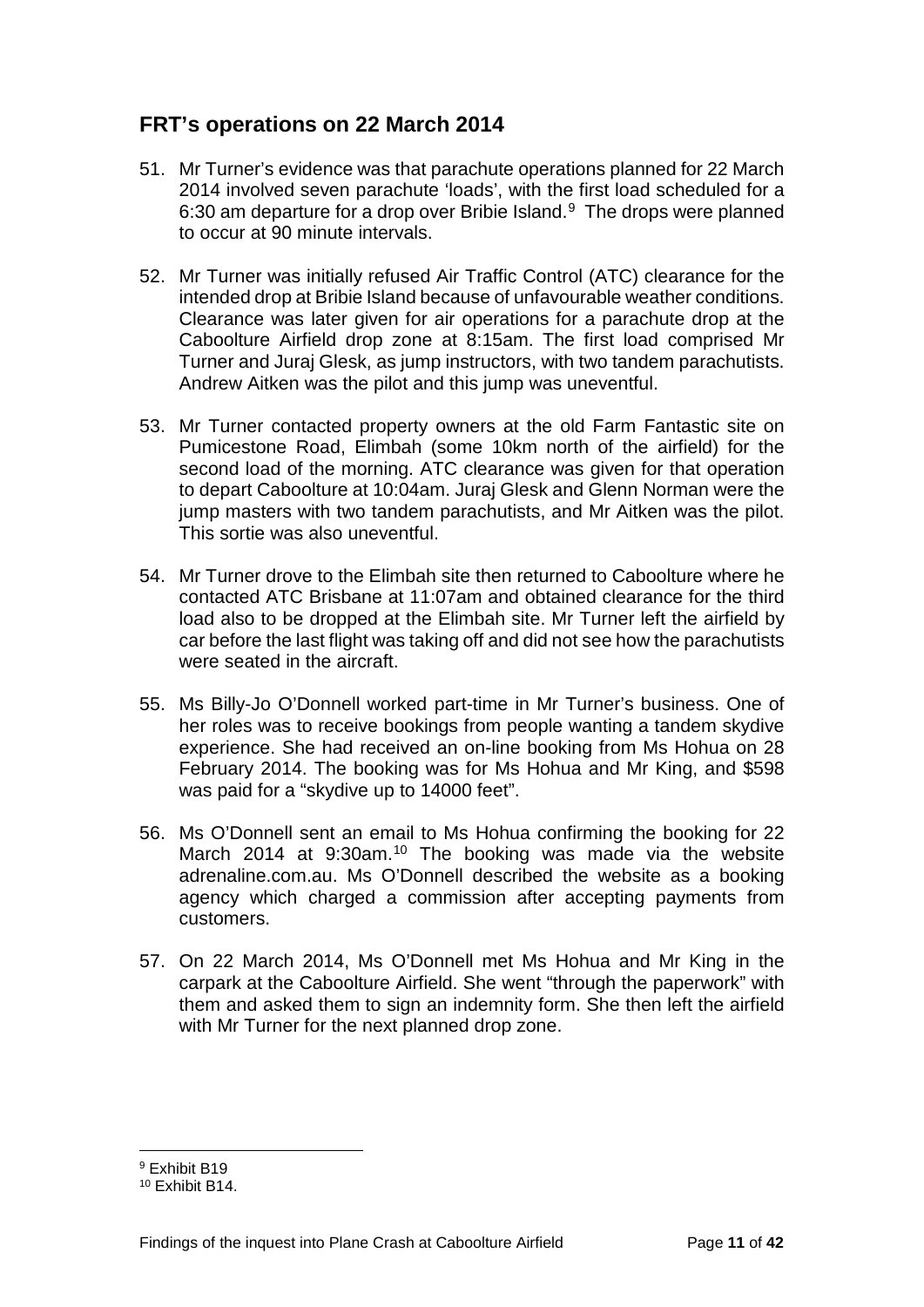58. Mr Turner had intended be on the flight leading to the deaths. The student parachutist he was to be the tandem master with had failed to appear. Had that not occurred, Mr Turner would almost certainly also have passed away in this incident.

## <span id="page-14-0"></span>**The Pilot**

- 59. Andrew Aitken had been working for Mr Turner for about three years as a part-time pilot who was accumulating flying hours on the weekends. He arrived at the airfield around 6:30am on 22 March 2014 and prepared the aircraft by removing the external doors and conducting "normal" checks of the aircraft, including fuel, before undertaking his engine start up routine. Mr Aitken was described as the "main pilot" and had flown around 300 loads for Skydive Bribie.<sup>[11](#page-14-2)</sup>
- 60. The ATSB investigation established that Mr Aitken had held a commercial pilot's licence since February 2010. He had undertaken most of his pilot flight training at Caboolture Airfield and worked for Skydive Bribie Island on a casual basis since August 2011. Mr Aitken had flying experience of approximately 1100 hours of which approximately 500 hours were in a Cessna U206 type of aircraft. In the 90 days prior to 22 March 2014 he had flown approximately 42 hours. He held a class 2 aviation medical certificate which permitted him to fly as a pilot in private operations only, notwithstanding that he held a commercial pilot's licence.

## <span id="page-14-1"></span>**Investigations**

- 61. Aspects of the crash were investigated and reported upon by the Queensland Police Service Forensic Crash Unit<sup>[12](#page-14-3)</sup> (FCU) and the ATSB.<sup>[13](#page-14-4)</sup> I found both investigations to be thorough and professional.
- 62. ATSB officers arranged for the wreckage to be recovered and they conducted an investigation in accordance with the *Transport Safety Investigation Act 2003*.
- 63. Both reports found that the wreckage and engine were extensively damaged by fire. This meant many of the usual hypotheses open for plane crashes were not able to be completely excluded due to the extent of the fire damage. Eric Blankenstein, the Senior Transport Safety Investigator, noted that there was "a distinct lack of evidence" in this case, apart from the witness evidence.

<sup>11</sup> Exhibit B14, p5  $\overline{a}$ 

<span id="page-14-3"></span><span id="page-14-2"></span><sup>12</sup> Exhibit A1.7 – dated 3 December 2017

<span id="page-14-4"></span> $13$  Exhibit F1 – dated 23 June 2017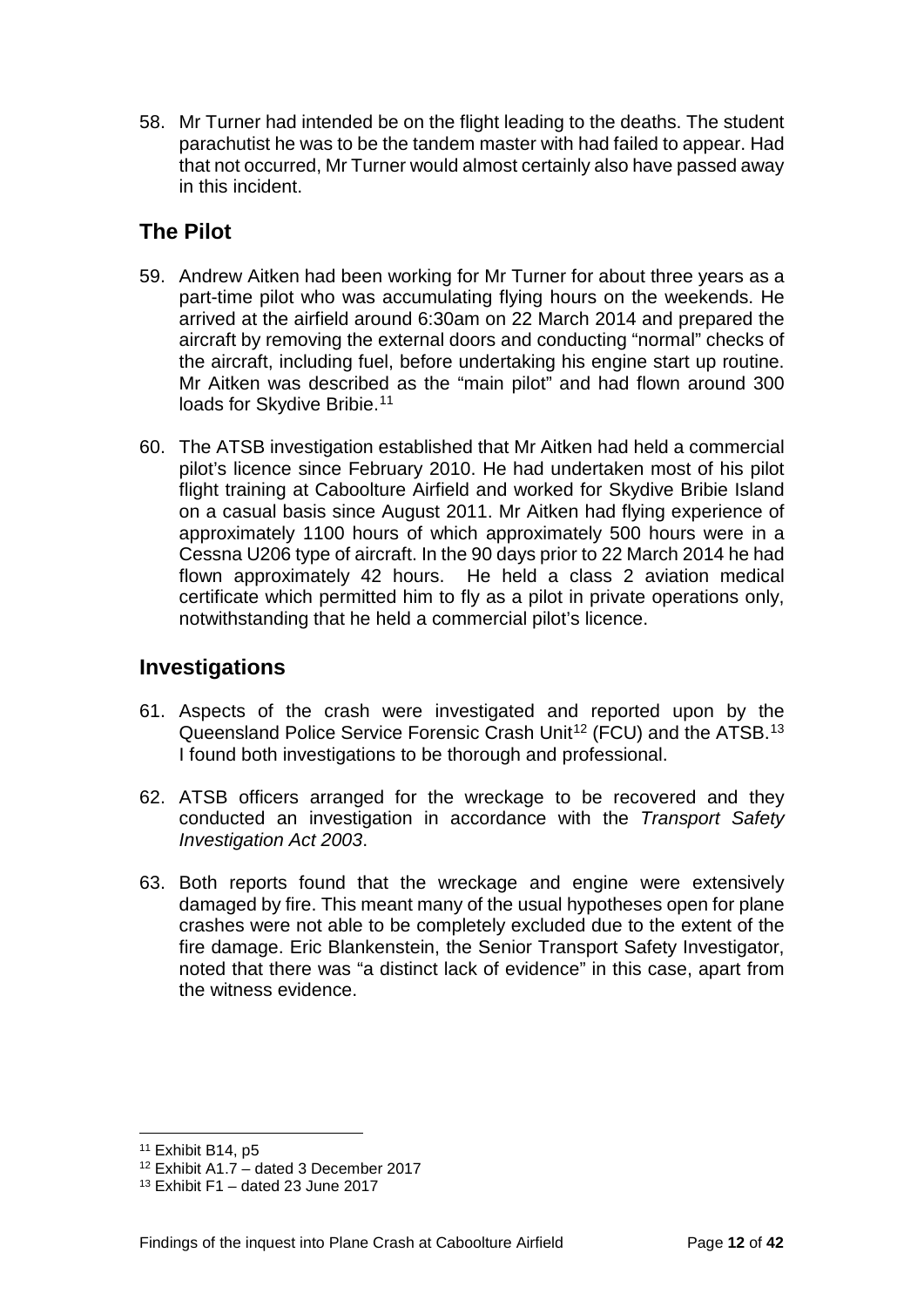64. The ATSB investigations which resulted in the report were conducted by a team of qualified investigators and experts trained in evaluating the cause of aircraft accidents. The evidence of Mr Blankenstein underscored the independent, extensive and thorough investigation into the crash of FRT by the ATSB.

#### <span id="page-15-0"></span>*Engine and propeller*

- 65. The engine was disassembled and inspected in the presence of officers from the QPS, ATSB and CASA. No defects were located which may have contributed to the crash. The propeller was inspected, and the damage to it indicated the engine was running with significant power at the time of impact with the ground. While the propeller actuator oil pressure tube was found to be about 75% obstructed with a build-up of a grey solidified substance, the ATSB assessed that the obstruction did not contribute to the crash.
- 66. There was no evidence that the engine or propeller were not in an airworthy state when the aircraft crashed. Having regard to this evidence and the evidence of persons who witnessed the take-off or crash, the ATSB found that it could not be determined whether the aircraft sustained a partial power loss.
- 67. Mr Blankenstein noted that the key witnesses who were present at Caboolture Airfield on 22 March 2014, all of whom are pilots, gave largely consistent accounts of the aircraft's movements. There were differences in the pitch up seen by the witnesses and "differences and inconsistencies in engine power, whether they heard the power come back from the aircraft or whether they heard it full power or whether they heard it (at) full power, come back, and then back on again".[14](#page-15-2)

#### <span id="page-15-1"></span>*Uncommanded pilot seat movement*

- 68. The QPS and ATSB reports both investigated the possibility that uncommanded pilot seat movement was the cause of the crash. The ATSB assessed that witness' descriptions of the aircraft's movement after take-off were consistent with previous accidents in Cessna 206 aircraft involving loss of control following uncommanded seat movement.
- 69. The Cessna 206 pilot seat slides forward and rear along two parallel metal rails which are attached to the floor of the aircraft. The rails have slots at the front and rear to allow the seat to be removed from the rails. The seat is secured by a lever and claw under the front of the seat base which locks two primary seat latch pins in place in holes in the rails.<sup>[15](#page-15-3)</sup> The seat rail is intended to have four stops attached to the rail to prevent the seat from sliding off the rails.<sup>[16](#page-15-4)</sup>

 $14 T2 - 2$  $\overline{a}$ 

<span id="page-15-3"></span><span id="page-15-2"></span> $15$  Exhibit F1 – figure 3

<span id="page-15-4"></span> $16$  Exhibit F1 – figure 5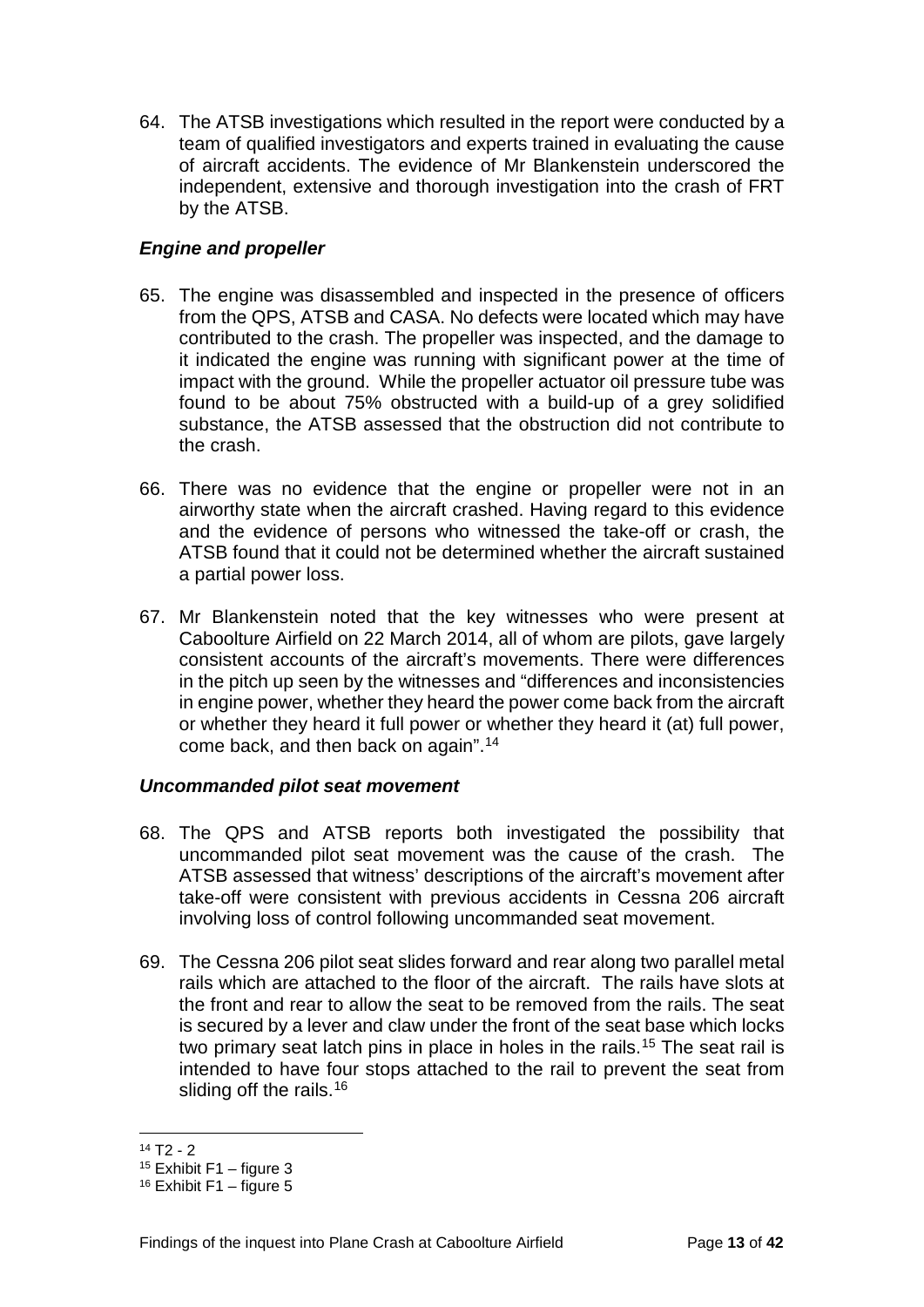- 70. The seat stop is a small 'U' shaped piece of metal which is secured to the rail by a small pin. The seat rails were inspected at Ian Aviation on 12 February 2014 as part of the 100 hour air worthiness inspection. The seat stops are designed to be easily removed. If the seat stop is fitted towards the rear of the rail, seat slide may still result in a pilot losing control of the aircraft if they are either unable to reach the controls or pull back on the controls as they slide back.
- 71. The QPS obtained a statement from Ronald Creed, who is the holder of fixed wing aircraft and helicopter licences.<sup>17</sup> He owns a Cessna 185 fixed wing aircraft and operates two registered grassed airstrips on his grazing property, 'the Old Station' at Raglan, privately and for hire. He has over 3500 hours of flying time in fixed wing aircraft. Mr Creed's evidence was that he never had any issues with Mr Turner's skydiving operations at the Old Station.
- 72. Mr Creed recalled that over a weekend in March 2014 Mr Turner had been operating FRT and his skydiving operation from Old Station. While the Cessna was being refuelled for the return flight to Caboolture, Mr Creed stood at the pilot's door of the aircraft and noticed that the pilot seat was not sitting on the rails at all. Rather, the whole seat was sitting on the floor. Mr Creed noticed that the seat was "virtually stuck in the carpet" although the front part of the seat could still have been "connected" to the rails. There were marks in the carpet from where the seat had been catching. Mr Creed demonstrated how to reinstall the seat but noted that the pilot did not take his concerns seriously.
- 73. Mr Creed recalled telling the pilot at the time that the seat was not fitted on the rails properly. Mr Creed immediately fitted the seat on the rails. While doing so, Mr Creed noticed that the rear seat stops were missing. He had a conversation with the pilot (Andrew) about it, to the effect that the seat stops needed to be installed. He warned him of the serious danger associated with not having the seat on the rails but thought he was not taken seriously by the pilot. The evidence establishes that the rear seat stops were not fitted to FRT when inspected by Mr Creed and were not likely to have been in place at the time of the accident.
- 74. Mr Creed did not discuss the matter with Mr Turner as he thought the pilot would rectify the situation. The following weekend, Mr Creed recalled being told about the crash. Mr Creed also noted that FRT did not have a seat stop inertia reel fitted which would have prevented the seat from sliding backwards while the seat lever was locked. Mr Creed otherwise had no concerns about the maintenance of the aircraft.
- 75. A review of in-flight video footage of parachute operations conducted in FRT prior to the last flight showed that while a seat rail rear stop was in place in flights conducted after the last maintenance inspection (12 February 2014), it did not appear to be in place on the day of the accident.

<span id="page-16-0"></span><sup>17</sup> Exhibit B5  $\overline{a}$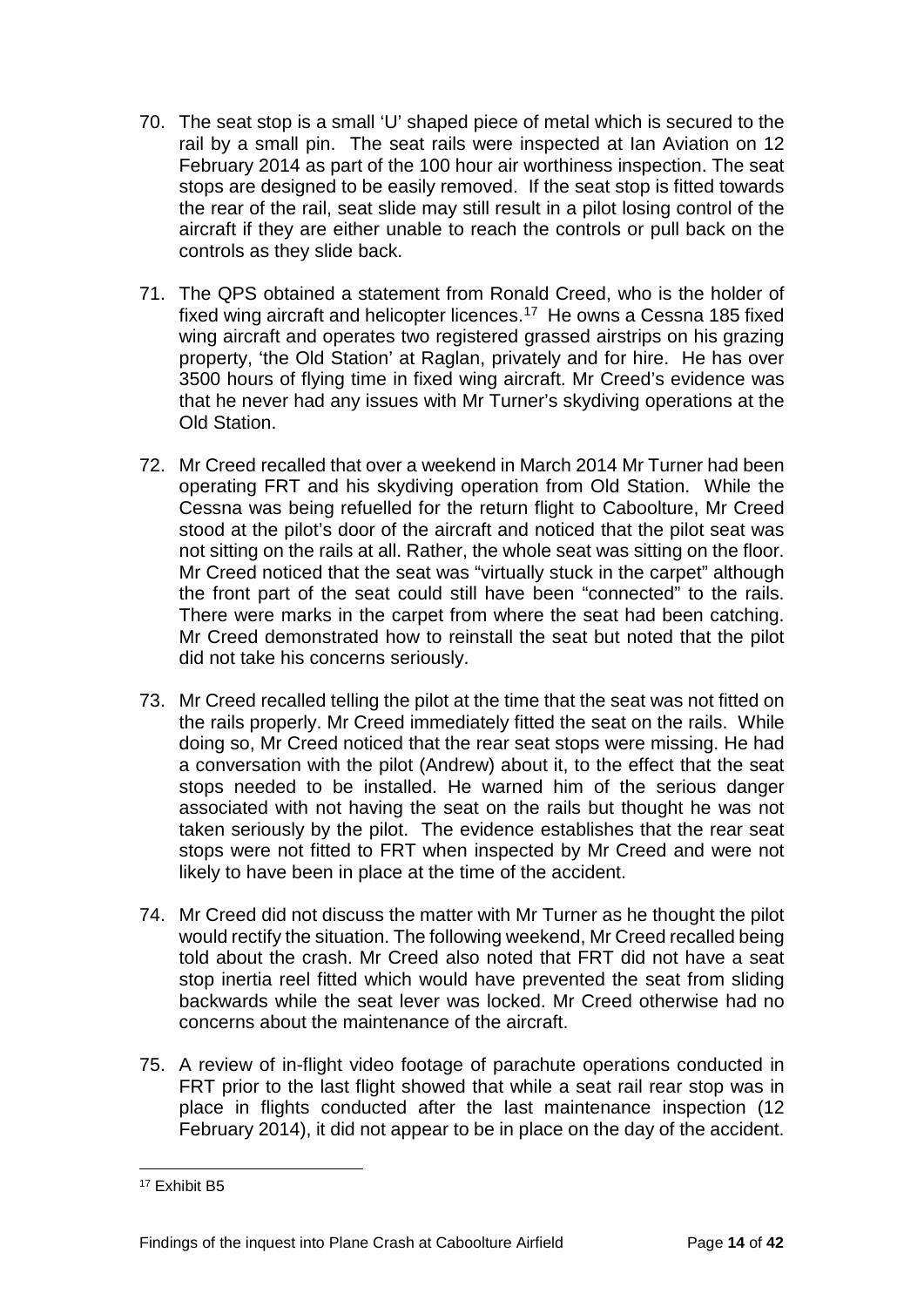- 76. The extensive damage to the aircraft (in particular the cockpit and cabin area) limited the capacity of investigators to determine the pilot seat position, and if the seat was secured in a forward position by the primary seat stops. ATSB investigators were able to determine that it was likely that while the seat rail rear stop was in place after the last maintenance inspection, it was likely not fitted on the day of the crash. The ATSB concluded that it was not possible to determine if the pilot's seat was on or off the seat rails in its penultimate or final flights.
- 77. There was no evidence before the inquest in relation to the reason the seat was removed from the rails at the Old Station on the day identified by Mr Creed. However, I agree with the submission from Textron that whatever the reason for the seat's removal, to do so required the deliberate step of removing the rear seat rail stops.
- 78. While the evidence of Mr Creed points to seat slide as a possible cause of the crash, it is also clear that he reinstalled the seat. FRT also successfully completed two sorties on the morning of the crash. It was flown by at least one other pilot between its flight from Raglan to Caboolture the date of the crash. Attempts to hear from that pilot at the inquest were not successful.
- 79. The possibility of a secondary seat stop modification was also investigated by the QPS and ATSB. The modification was designed to prevent uncommanded rearward movement of the pilot seats, and resulting loss of control, in the event that the primary locking pins did not engage or failed. The device is essentially a belt on an inertia reel that connects the seat frame to the floor and limits the travel of the seat should the primary latch pins not engage into the seat rails.<sup>18</sup>
- 80. The ATSB noted that within its "notifications database" there are 16 instances of uncommanded seat slide/movement in single-engine Cessna aircraft after April 1969. The issue of seat slide in Cessna and other aircraft was considered by the Victoria's State Coroner in the 2005 inquest findings in relation to the death of Ramasamy Ayathurai:

*Seat slippage appears to be a not uncommon phenomenon in aircraft (and especially in single engine Cessna aircraft). Without redesign and recall, the initial pilot and/or the routine maintenance and inspection process are potential countermeasures. More may need to be done. With the potential for human error in this visual inspection and testing process, re-fitting of an improved, safer design by way of recall at the manufacturer's (or if necessary the Regulator's) initiation would be a preferred option as it avoids the ever-present consequence of human error. It appears that the manufacturer, Cessna, has gone some way down this path with the making of its "offer of a free secondary seat-stop system for all single engine Cessna owners."*

<span id="page-17-0"></span> $18$  Exhibit F1 – figure 4.  $\overline{a}$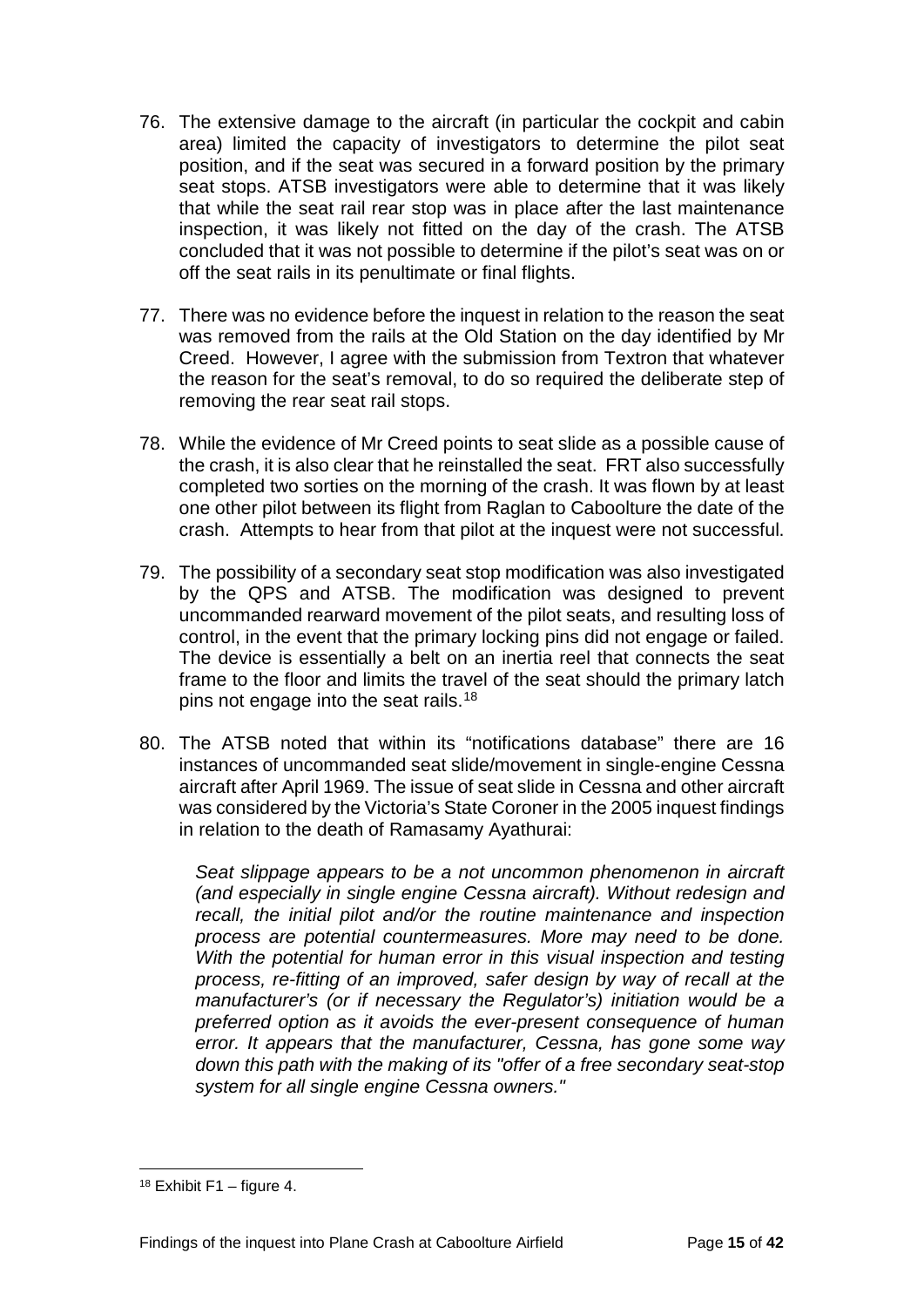- 81. In 2007, Cessna issued a Service Bulletin relating to the fitment of the secondary seat stop. It was categorised by Cessna as a "mandatory" requirement for the pilot's seat and recommended for the co-pilot's seat. The associated cost of installation was offered free of charge to aircraft owners. The compliance date for the Bulletin was extended several times due to part supply delays and was current on 22 March 2014.
- 82. ATSB investigators found that the US Federal Aviation Administration (FAA) did not mandate the Service Bulletin. CASA indicated that the secondary seat stop modification was not mandatory in Australia, because the FAA had not mandated it by issuing an airworthiness directive.
- 83. ATSB investigators found that the secondary seat stop modification was not fitted to the Cessna U206 at the time of the crash, nor was it required to be fitted under Australian regulations.
- 84. Mr Woodley stated that when a 100 hour inspection for the FRT was conducted in 2011 he offered to order an inertia reel. However, he said that Mr Turner advised he did not want it fitted as he was worried about the extra weight in the aircraft.<sup>19</sup>
- 85. Mr Woodley confirmed that while the Service Bulletin provided the inertia reel was a mandatory installation, CASA had not endorsed its mandatory fitting in Australia. Mr Woodley also said that he had noticed the seat stops missing at the last 100 hours inspection in March 2014 and had replaced them.
- 86. The ATSB report found that the left primary seat stop had failed at a drill hole about 50 mm above its end due to bending overload from a left-toright side load. At the inquest, Mr Woodley agreed that the shearing of the left primary seat stop latch pin may indicate that the pin was correctly seated at the time of the crash.
- 87. Examination of the inboard and outboard pilot seat rails recovered from the wreckage indicated that the pre-accident serviceability of those components was within the aircraft manufacturer's requirements and within relevant wear limits. Logbook entries showed that on 23 August 2013 the outboard pilot seat rail had been replaced with a new rail and several rivets on the inboard rail had been removed and replaced as well. The seat rails were last inspected on 12 February 2014, as part of the 100 hour airworthiness inspection and certification conducted by Ian Aviation.

 $\overline{a}$ 

<span id="page-18-0"></span><sup>19</sup> B21.1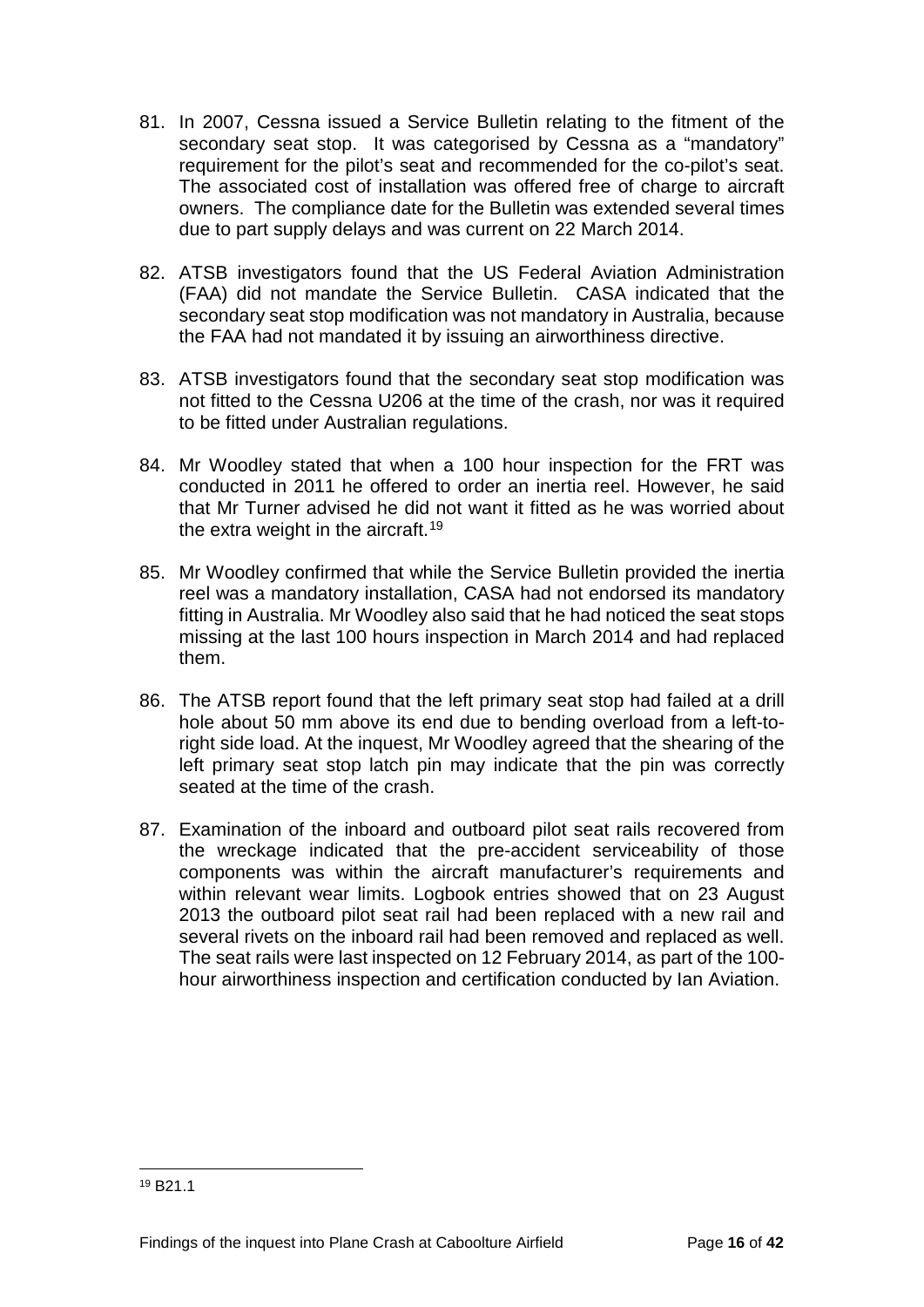- 88. The APF submitted that if the seat was on the rails at the time of the crash, some other factor must have been in play in the development of the crash. As to that and absent loss of power, radical weight shift of the parachutists in the plane, or possible interference with the flight control system by an unsecured push control rod, the only other reasonable possibility was that of some kind of pilot error during flight in controlling the aircraft after takeoff involving pulling back on the yoke. The APF also noted that it was possible that the pilot did not properly check that the seat was locked in the rail before take-off as part of his pre-flight routine.
- 89. The evidence established that it is the pilot's responsibility to check that the pilot seat is on the seat rails and locked. That procedure is part of the pre-flight check. The APF submitted that if that check was done, the seat would not have slid. A failure to perform the check would be a pilot error and a cause of the accident whether that error be classified as a direct, contributing or root cause.
- 90. Mr Turner's submissions also argued that the evidence was not sufficiently strong or persuasive as to enable a conclusion that the probable cause of the crash was the result of uncommanded seat slide for the following reasons:
	- Mr Woodley's evidence that the seat pin could have been correctly seated in the drill hole and the seat rail at the time, and broke as a result of shearing forces;
	- Mr Woinarski's statement to the QPS that he physically observed the pilot 'seated in the pilot's seat holding onto the controls' after the crash; [20](#page-19-0)
	- The three recovered feet of the pilot's seat 'did not display any splaytype outward bending damage that would be indicative of the seat feet being forced past the seat rail';
	- Accepting the probable absence of the rear seat stops, it is highly likely that uncommanded rearward pilot seat movement even to the edge of those rear seat stops would have resulted in loss of control that could not be recovered from; and
	- The absence of a tandem master directly behind the pilot's seat on the flight in question could not be established, having regard to Mr Turner's normal practice.
- 91. Textron submitted that even if the secondary seat stop or inertia reel had been installed, it would also have had to be removed with the seat stops to allow the seat to be removed.

 $\overline{a}$ 

<span id="page-19-0"></span> $20$  The Autopsy report (exhibit A2.2) also indicated that Mr Aitken's left palm was less affected by the effects of fire.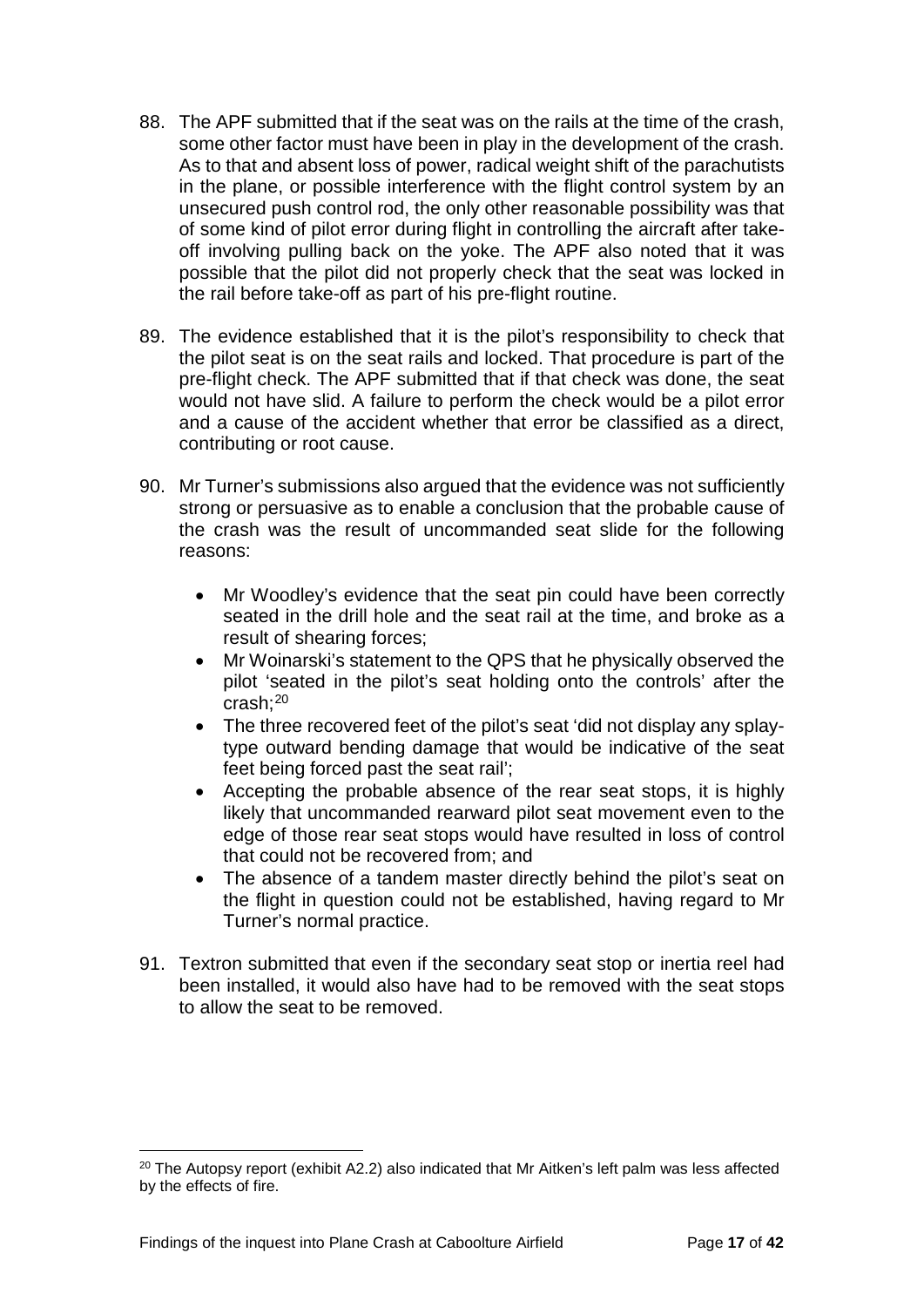#### <span id="page-20-0"></span>*Other potential causes of the crash*

- 92. ATSB investigators also looked at a number of other potential contributors or causes of the crash. While the ATSB does not "differentiate between causal and contributing factors" it acknowledged that causal factors may be described as "direct, contributing and root causes". The ATSB submission noted that it seeks a higher standard than might apply to make a finding of 'causation' using the standard of proof 'on the balance of probabilities'.
- 93. Based on the recollection of a number of witnesses that the sound of the engine seemed reduced, or varied during the take-off, the ATSB investigated partial power loss as a cause of the crash. The examination of the propeller did not identify anything that would have precluded normal operation. The examination of the propeller damage showed the engine was operating and driving the propeller with significant power when the aircraft impacted the terrain.
- 94. However, given the extensive fire damage, an unidentified mechanical defect could not be ruled out as a possible contributing factor. It could also not be determined whether the left turn was a deliberate manoeuvre by the pilot, the result of the developing aerodynamic stall or movement for some other reason.
- 95. Flight control obstruction was also identified as a possible cause of the accident. Examination of the aircraft's maintenance history and the wreckage identified that the flight control system on the co-pilot's side had been modified without reference to an approved procedure.
- 96. Additionally, the ATSB found (based on discussions with Mr Turner) that the co-pilot's controls were reconnected and disconnected after the initial modification work without being documented. ATSB investigators concluded that these actions had removed any assurance that qualified personnel safely conducted the work.
- 97. The co-pilot's elevator control pushrod was disconnected at one end. While it is possible that the rod was cable-tied at the time of the crash, it is also possible it was unsecured. The ATSB found that if unsecured, there was potential for the rod to contact other flight control components located behind the instrument panel. This, in turn, could have prevented the full and free movement of the flight control system. However, given the extent of the fire damage, the ATSB investigators were unable to determine if this was the case.
- 98. Mr Woodley's evidence was that just the yoke on the co-pilot's side had been removed. At the inquest, Mr Woodley maintained that the pushrod had not been removed. In short, he did not accept that the pushrod had been removed and he did not accept that is what was recorded on the maintenance record in question. Mr Woodley's evidence was that the pushrod was secured with a tie wrap.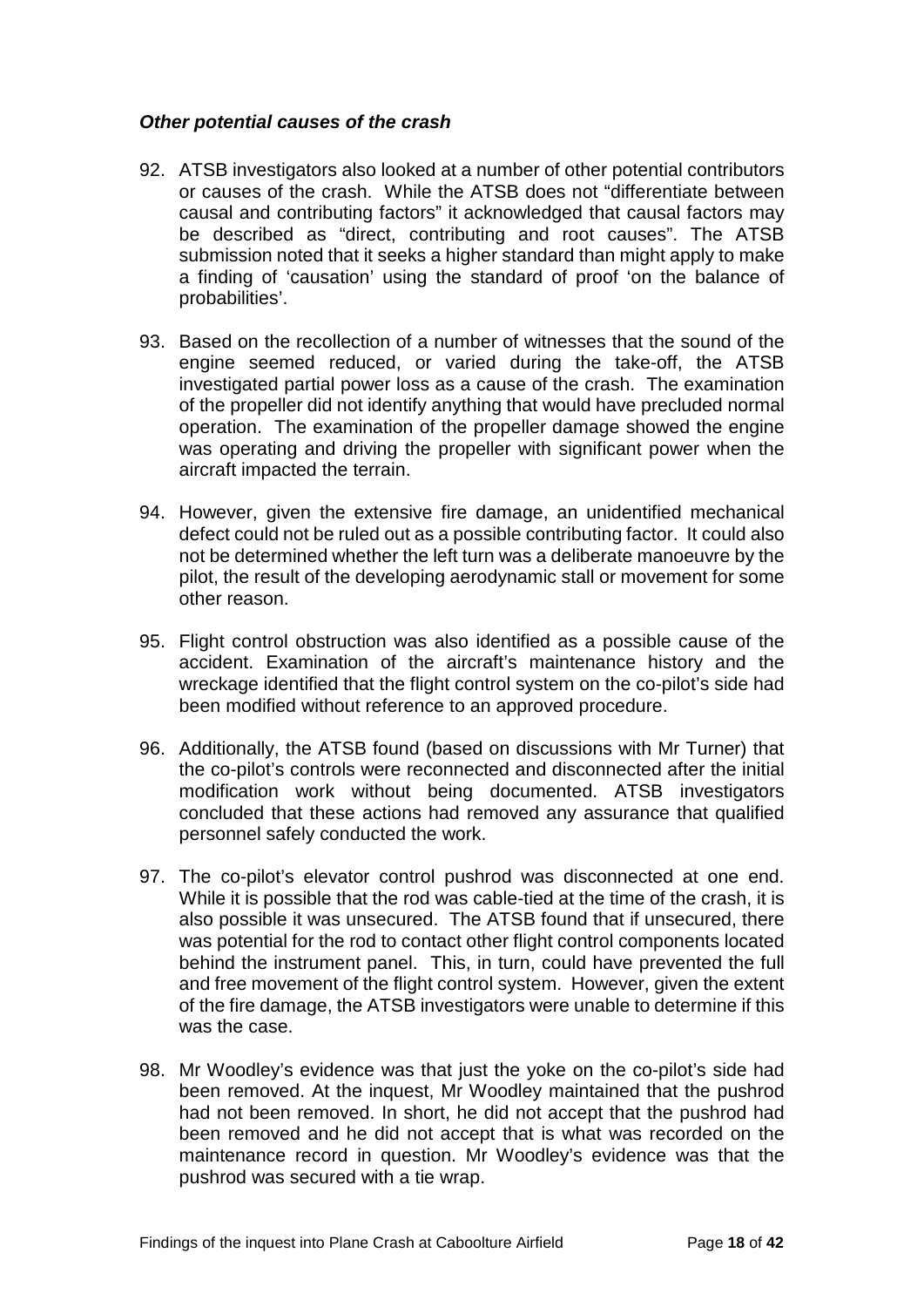- 99. I accept the submission on behalf of Mr Turner that if the elevator pushrod was in existence and secured behind the control panel when FRT was serviced on 12 February 2014, in all likelihood, it remained secured on 22 March 2014. There is no evidence that suggests otherwise.
- 100. Mr Turner's evidence was that he had no specific understanding of the mechanism for deactivation of the co-pilot's controls. At the inquest he agreed that FRT's co-pilot controls were reconnected on one occasion shortly after he obtained the aircraft but were not otherwise disconnected or reconnected as he engaged pilots with significant flying hours.<sup>[21](#page-21-1)</sup> However, it was submitted on his behalf that he may have been confused between FRT and another aircraft he operated, TZV. This is supported by the fact that the modification to remove the push-rod was recorded by the licensed aircraft maintenance engineer (LAME) at Toowoomba, but no record was made by that LAME of the reconnection.
- 101. I accept that there was no requirement for Mr Turner as owner to have been aware of the state of the secondary controls of FRT. He was entitled to rely on the periodic inspections being competently undertaken by the LAMEs of Ian Aviation. As the aircraft was deemed airworthy, he could have reasonably considered that there was no cause for concern as to the state of the secondary controls as at the date of the crash.
- 102. The ATSB also investigated various aircraft defects and serviceability issues related to the aircraft, including a leaking wheel brake and the aircraft operating for some five months with fuselage damage. The ATSB report and the evidence of Mr Blankenstein were critical of Mr Turner, as the registered owner of FRT, permitting FRT to be flown for some 44 hours while labouring under the fuselage damage in which the fuselage was found to be cracked.
- 103. The ATSB was also made aware of a nose landing gear repair that, in addition to the flight control reconnection and disconnection discussed above, was also not documented. The ATSB report noted that "this did not provide assurance that the tasks were conducted correctly and by appropriately-qualified personnel".
- 104. While these issues were not found to have contributed to the crash, they had the potential to reduce the safety margin of the aircraft. Mr McCooey agreed in his evidence that those factors increased risk and was concerned that APF audits did not identify those matters[.22](#page-21-2)

#### <span id="page-21-0"></span>**Single point restraints**

105. In relation to occupant safety, the ATSB also investigated the use of singlepoint restraints and dual-point restraints, and the safety briefings provided

 $\overline{a}$ 

<span id="page-21-1"></span> $21 T6 - 70$ 

<span id="page-21-2"></span> $22$  T4 - 4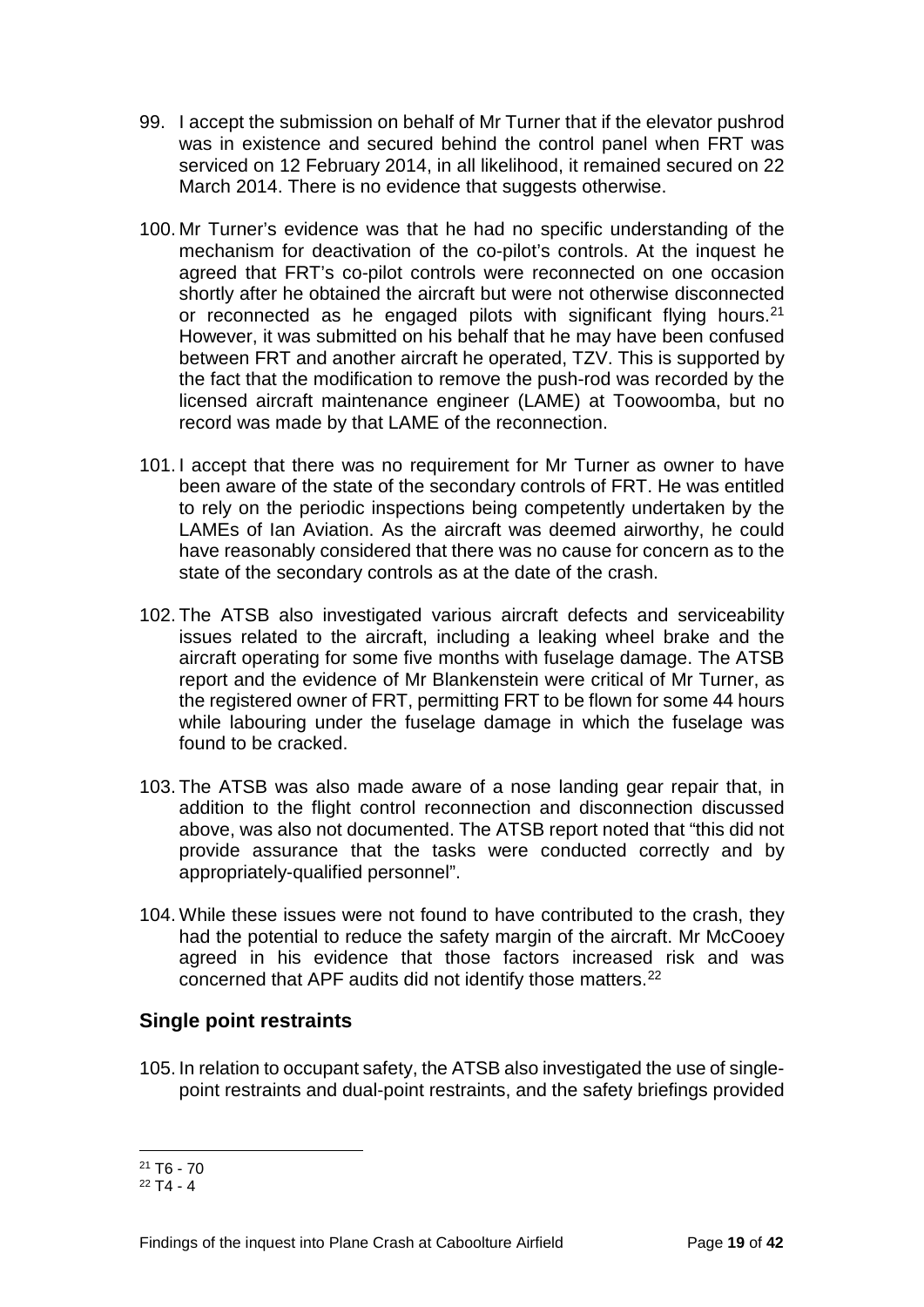to occupants of FRT. As required by civil aviation regulations, and APF policy, there were six single-point restraints fitted in FRT's cabin.

- 106. Interviews with tandem parachutists who had recently jumped from FRT, including earlier on 22 March 2014, confirmed that the restraints were not used. On that basis, ATSB investigators concluded that it was also likely each of the deceased were not wearing the restraints.
- 107. The type of restraints in this case might ultimately have not made any difference to the outcome given the severity of the crash. However, restraints reduce the risk of load shift which can lead to reduced aircraft controllability. Relevant to FRT's crash, a sudden load shift may have occurred after take-off as a result of the reported increasing angle of bank and/or nose high attitude.
- 108. The ATSB found that the single-point restraints currently fitted to Australian parachuting aircraft may not be consistently used by occupants. While research shows that they may not be as effective as dual-point restraints in preventing injury in an accident, they do limit the movement of parachutists within the aircraft, therefore reducing the likelihood of load shift during flight. That affords some occupant protection and ensures the aircraft remains controllable.
- 109. ATSB investigators also found from interviews with previous/recent tandem parachutists at Skydive Bribie that safety briefings were not consistently carried out. Briefings are intended to include the safety details of the aircraft, how to wear a restraint and how to brace or egress in the event of an emergency. They are required to be conducted in accordance with civil aviation regulations and APF policy. While they might not have made a difference in this case given the severity of the crash, in general, safety briefings improve an occupant's ability to react appropriately during an emergency situation.

#### <span id="page-22-0"></span>**What was the cause of the crash?**

- 110. In summary, the ATSB Report focussed on three specific "possible factors that led to the accident". These were partial power loss, uncommanded rearward movement of the pilot's seat and a flight control issue.
- 111. I accept the submissions from counsel assisting that the evidence of the eye witnesses to the take-off and climb of FRT, the exclusion of any likelihood of poor fuel quality together with the absence of any cogent evidence of an engine failure after take-off, make a partial power loss due to engine malfunction the least likely explanation for the accident.
- 112. The evidence also disclosed that Mr Aitken had the necessary qualifications and a sufficient level of experience as a pilot such that it is likely that he would have known how to handle and effectively control the aircraft, if a partial engine failure after take-off had occurred.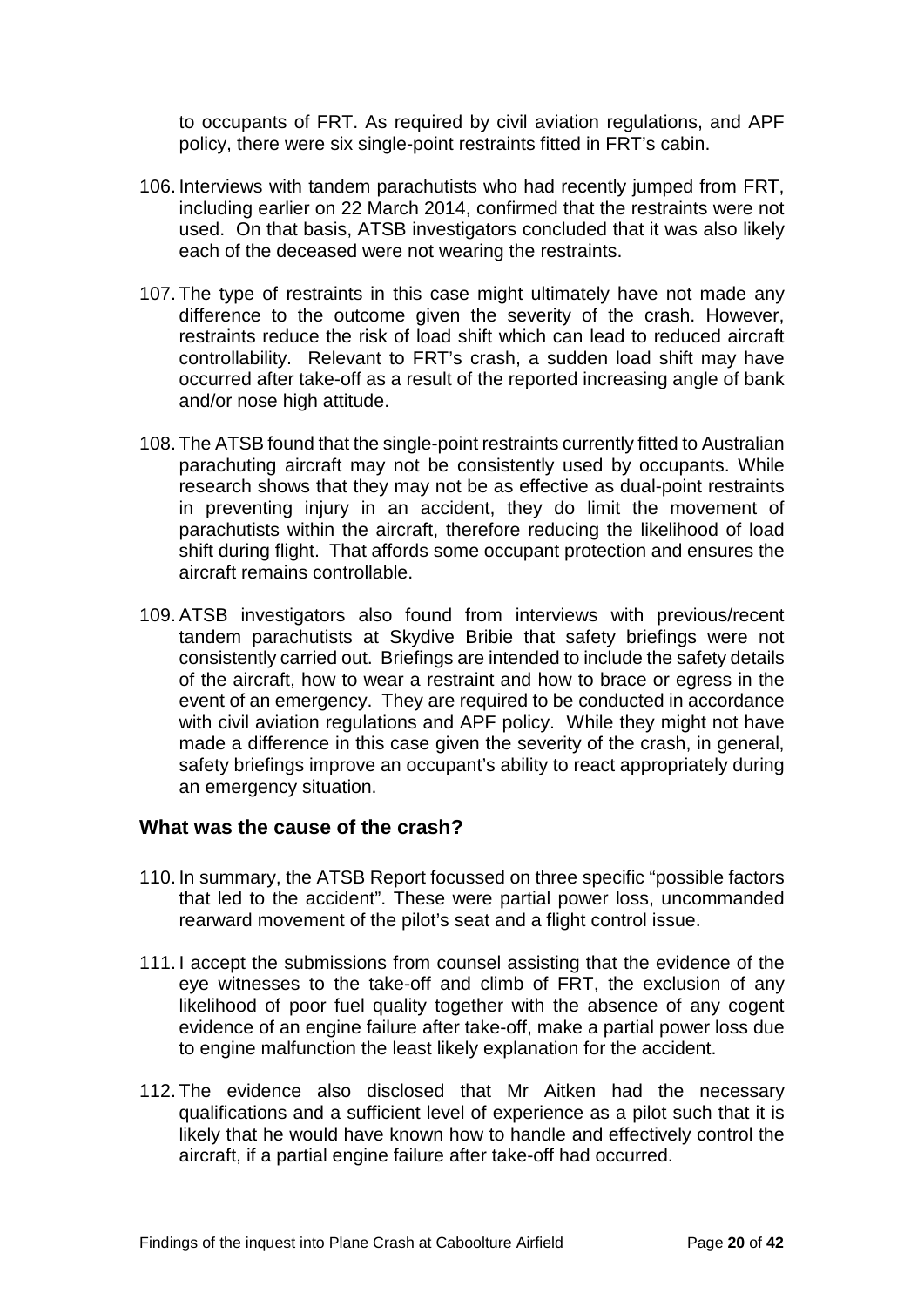- 113. Counsel assisting submitted that the two primary explanations for the immediate events or conditions that caused the accident were sudden rearward movement of the pilot's seat and the jamming of the elevator control by reason of the co-pilot's elevator control pushrod being or becoming unsecured and, on take-off rotation, coming into contact with flight control components behind the instrument panel of the aircraft.
- 114. The evidence of CASA's Principal Airworthiness Engineer, David Punshon, was that if the pushrod was not removed or secured appropriately, it could "freely move around" and that depending on the length of the pushrod and the orientation of the aircraft, "there's potential for jamming (of the elevator)". However, he was not able to say whether it was likely or unlikely that an unrestrained pushrod could have affected the deflection of the elevator.
- 115. It was submitted for Mr Turner that the flight control issue can be ruled out as a possible cause or contributing factor to the incident. It was noted that although the ATSB concluded that the co-pilot's elevator pushrod was removed, based on the logbook entry of 8 October 2010, it was possible the entry instead referred to the disconnection and securing of the elevator pushrod so as to avoid it floating freely. Either possibility presented on the evidence of the LAME who conducted the modification when interviewed by the ATSB.<sup>[23](#page-23-1)</sup>
- 116. I consider that there is insufficient evidence to draw any positive conclusion that a loose pushrod could have caused, or had the potential to cause, a locking or jamming of the elevators.
- 117. Mr Turner submitted that there were three alternative possibilities:
	- The aircraft was out of trim;
	- Pilot error; or
	- An unknown and unidentifiable mechanical defect.
- 118. The ATSB submitted that the inquest produced no significant new evidence to change the finding on page 53 of its June 2017 report:<sup>[24](#page-23-2)</sup>

*Shortly after take-off, and for reasons that could not be determined, the aircraft aerodynamically stalled at a height from which the pilot was unable to recover control prior to collision with terrain.*

#### <span id="page-23-0"></span>**Conclusion as to the cause of the crash**

119. Counsel assisting submitted that it was open for me to find that it was probable that on 22 March 2014:

 $\overline{a}$ 

<span id="page-23-1"></span><sup>23</sup> Exhibit F1, p10

<span id="page-23-2"></span><sup>24</sup> Exhibit F1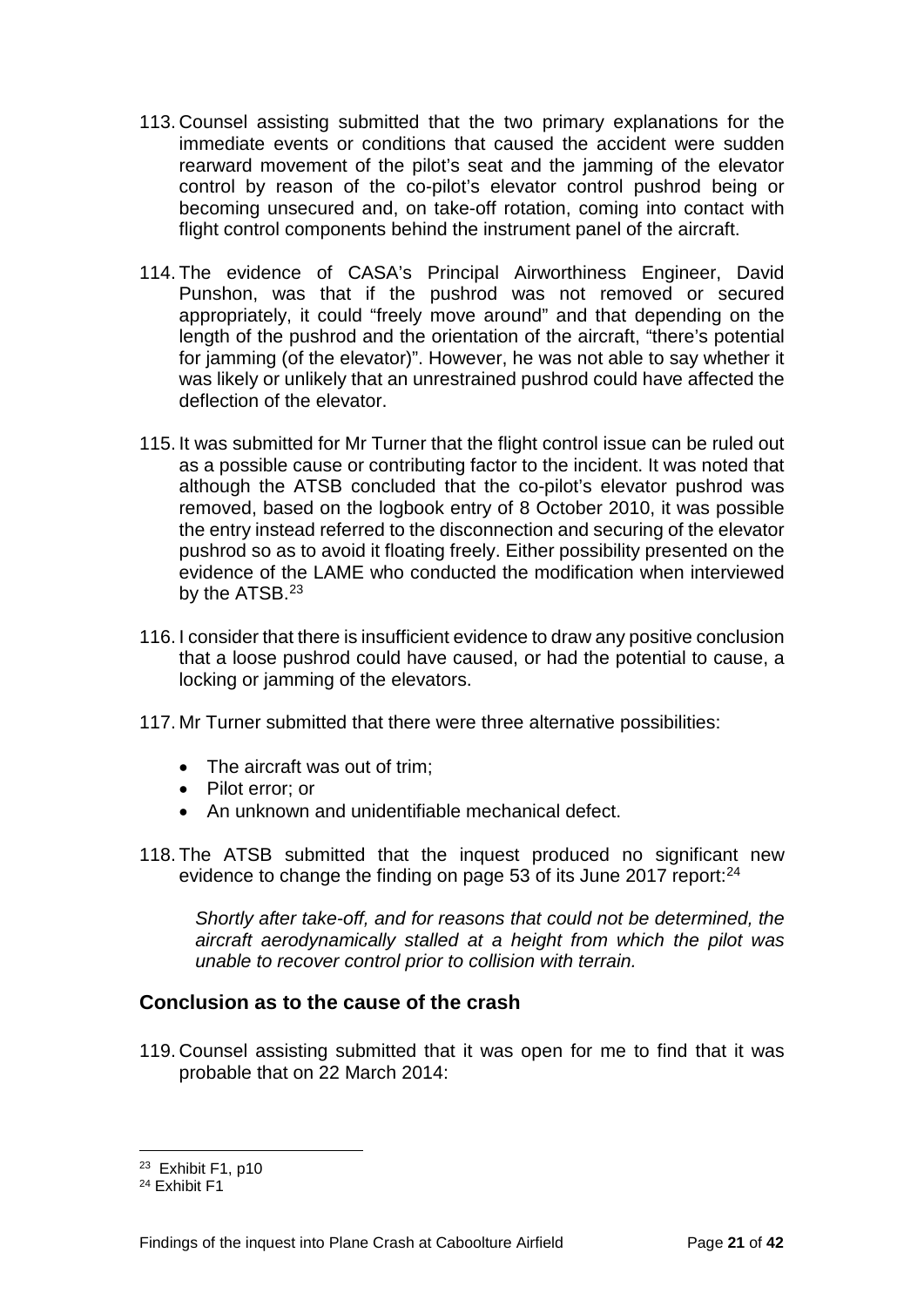- (a) FRT's pilot seat slid back immediately after rotation of the aircraft on its last flight;
- (b) The seat was either not securely in place on its rails or the primary seat latch pin was not properly engaged and locked in the seat rail/track;
- (c) The rear seat stop was not fitted on the pilot seat rail;
- (d) The pilot lost directional control of the aircraft; with the consequence that;
- (e) The aircraft aerodynamically stalled at or below 200 feet; and
- (f) The pilot was unable to recover control of the aircraft before it impacted the ground.
- 120. Such a finding assumes that Mr Aitken failed to ensure that the pilot seat was on the seat rails and locked prior to take off. Although Mr Creed's evidence suggested that Mr Aitken had flown with FRT's seat off the rails on the previous weekend, he also said that he reinstalled the seat. Apart from Mr Creed's observations, there was very little evidence to support a conclusion that Mr Aitken was not a careful pilot. FRT was also flown in the intervening period by at least one other pilot and there were two uneventful sorties on the morning of the crash.
- 121. After considering the evidence and all the submissions, and having regard to the ATSB's conclusions in relation to other possible causes of the crash and the extensive damage to FRT, I do not consider there is sufficient evidence to comfortably reach the conclusion that there was an uncommanded rearward movement of the pilot's seat that caused the pilot to lose directional control of the aircraft. I have also had regard to the principle in *Briginshaw*[25](#page-24-1) that the more serious the allegation and its consequences, the higher the level of proof required for a matter to be substantiated.
- 122. I am unable to find precisely what caused Mr Aitken to be unable to operate the flight controls of FRT resulting in an aerodynamic stall and the aircraft falling to the ground.

## <span id="page-24-0"></span>**Autopsy results**

- 123. The QPS Investigation Report provides details of steps taken by various police officers to obtain information and evidence relating to the accident and the steps taken by the Disaster Victim Identification Squad to recover the bodies of the deceased and transfer them to Queensland Health Forensic and Scientific Services at Coopers Plains on 22 March 2014 for identification and autopsy.
- 124. Autopsies were undertaken and other identification procedures and protocols were completed by 31 March 2014. Autopsies were conducted by both Professor Peter Ellis and Dr Rohan Samarasinghe. Associate Professor Alex Forrest also conducted dental examinations.

<span id="page-24-1"></span><sup>25</sup> (1938) 60 CLR 336 at 350  $\overline{a}$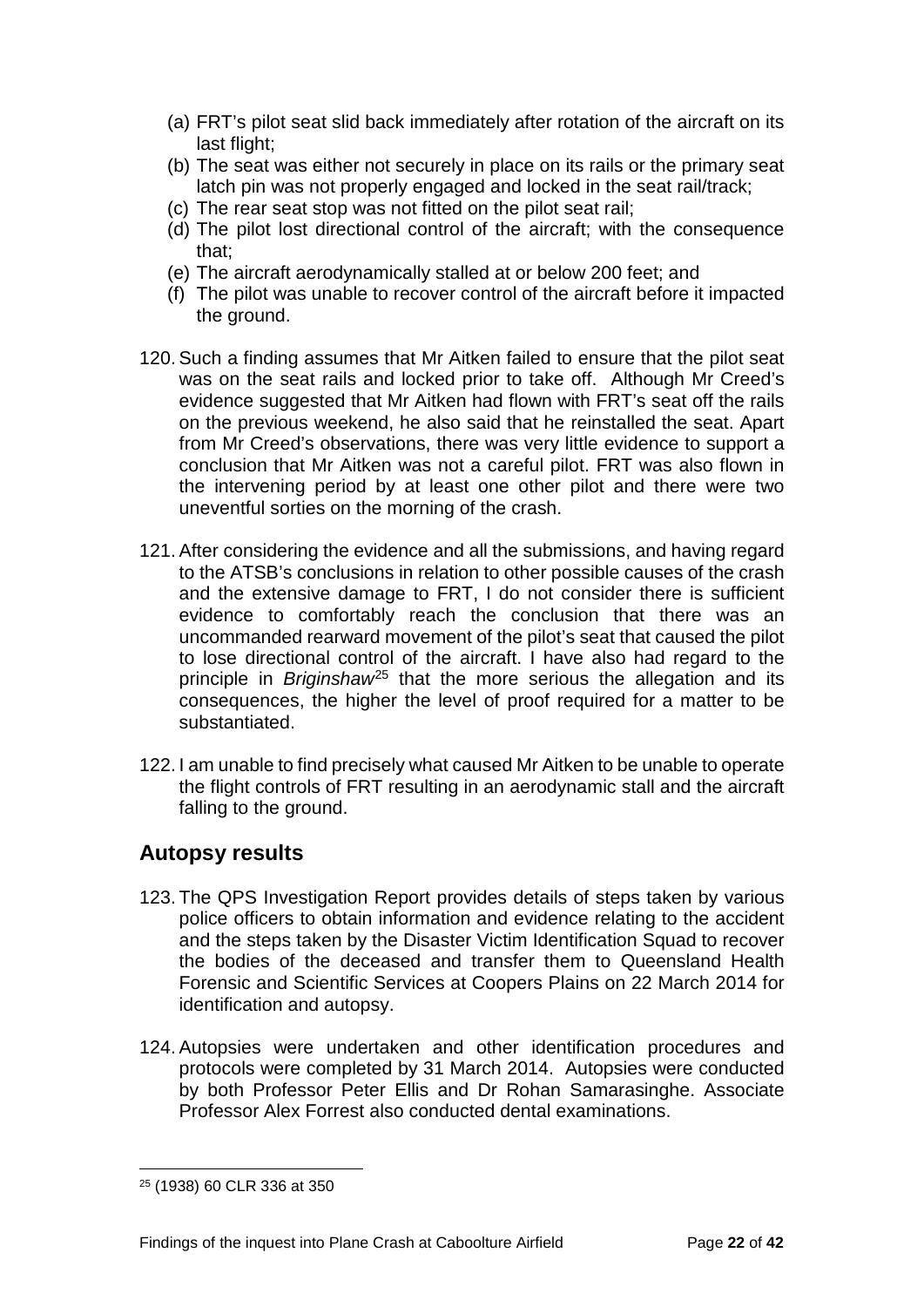- 125. Andrew Aitken's autopsy report indicated that there was no medical evidence of any underlying incapacity that may have contributed to or caused loss of control of the aircraft. He had suffered a severe chest injury consistent with impact onto the front of the chest wall that caused his death before the effects of the fire took over. The toxicology results for Mr Aitken detected no alcohol or drugs of addiction in the samples tested and carbon monoxide levels were normal.
- 126. Mr Norman and Mr King's autopsy reports also indicated that they had suffered severe chest injuries consistent with impact onto the chest wall. There was no evidence of smoke inhalation, consistent with a very rapid death from chest injuries.
- 127. Mr Glesk's autopsy report indicated that he had suffered rib and sternal fractures and injures resulting from severe heat. His cause of death was determined to be the effects of fire and chest injuries. Ms Hohua's cause of death was determined to be the effects of fire, as the injuries she suffered were not considered to be rapidly fatal.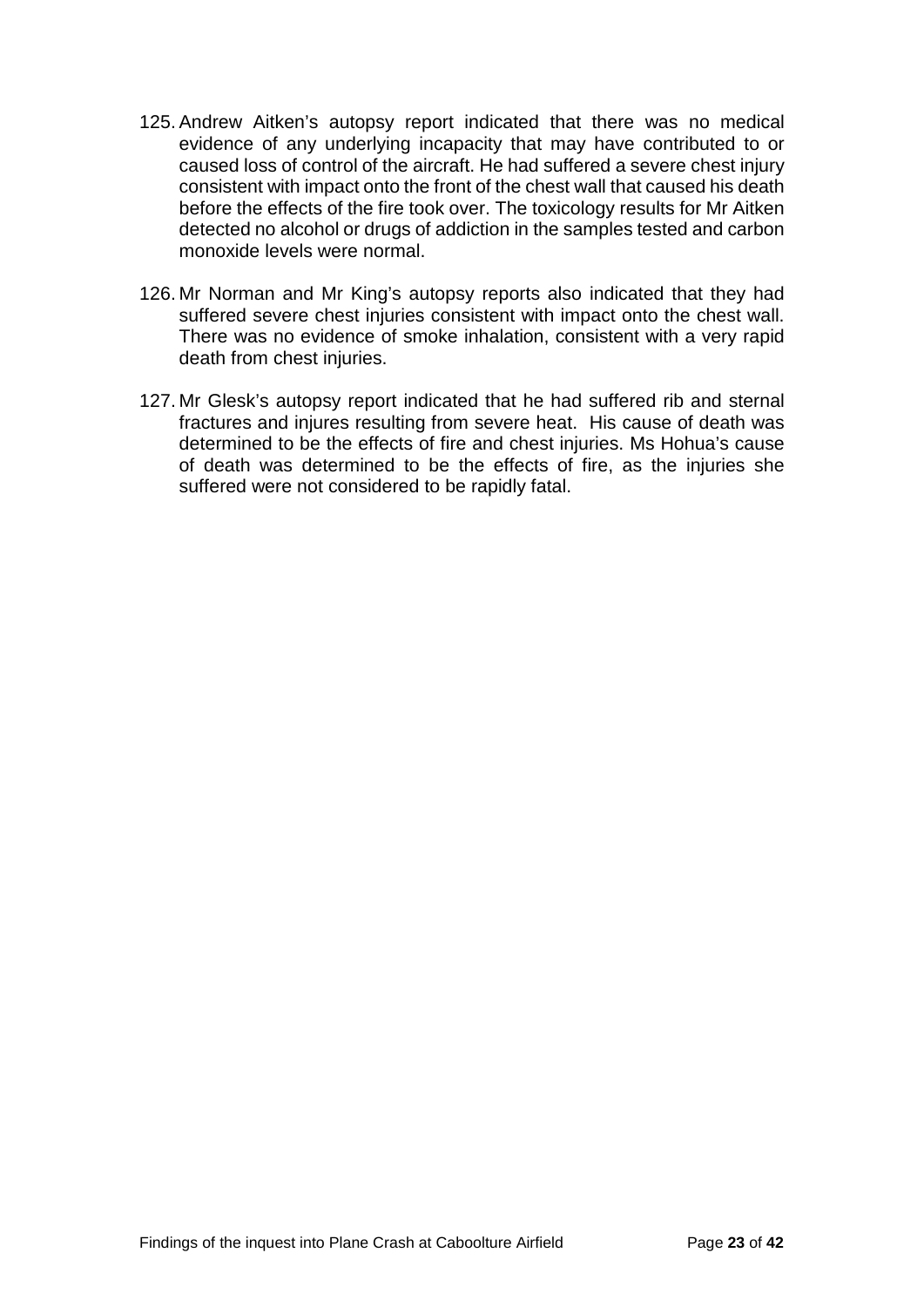## <span id="page-26-0"></span>**Findings required by s. 45**

- 128. The primary focus of this inquest was to make the findings required pursuant to section 45(2) of the *Coroners Act*. I am required to find, as far as is possible, who the deceased persons were, when and where they died, what caused the deaths and how the deaths occurred. As a result of considering all of the evidence, including material contained in the exhibits, I am able to make the following findings in relation to the deaths:
- <span id="page-26-1"></span>**Identity of the deceased** – Andrew James Aitken, Glenn Robert Norman, Juraj Glesk, Rahuia Ali Hohua and Joseph Aloysius George King.
- <span id="page-26-2"></span>**How they died** – Each person died when shortly after take-off a Cessna U206G aircraft modified for parachuting operations aerodynamically stalled at a height from which the pilot was unable to regain control. The aircraft crashed into the Caboolture airfield and was engulfed in a fuel-fed fire. None of those on board the aircraft survived the crash. The reasons for the aerodynamic stall could not be established as extensive fire damage prevented examination and testing of most of the aircraft components.
- <span id="page-26-3"></span>**Place of death** – Caboolture Airfield, Caboolture, Queensland Australia
- <span id="page-26-4"></span>**Date of death–** 22 March 2014
- <span id="page-26-5"></span>**Cause of death** – **Andrew Aitken, Joseph King and Glenn Norman** each died as a result of blunt force chest injuries following an aircraft crash

Juraj Glesk died as a result of the effects of fire and chest injuries following an aircraft crash.

Rahuia Hohua died as a result of the effects of fire following an aircraft crash.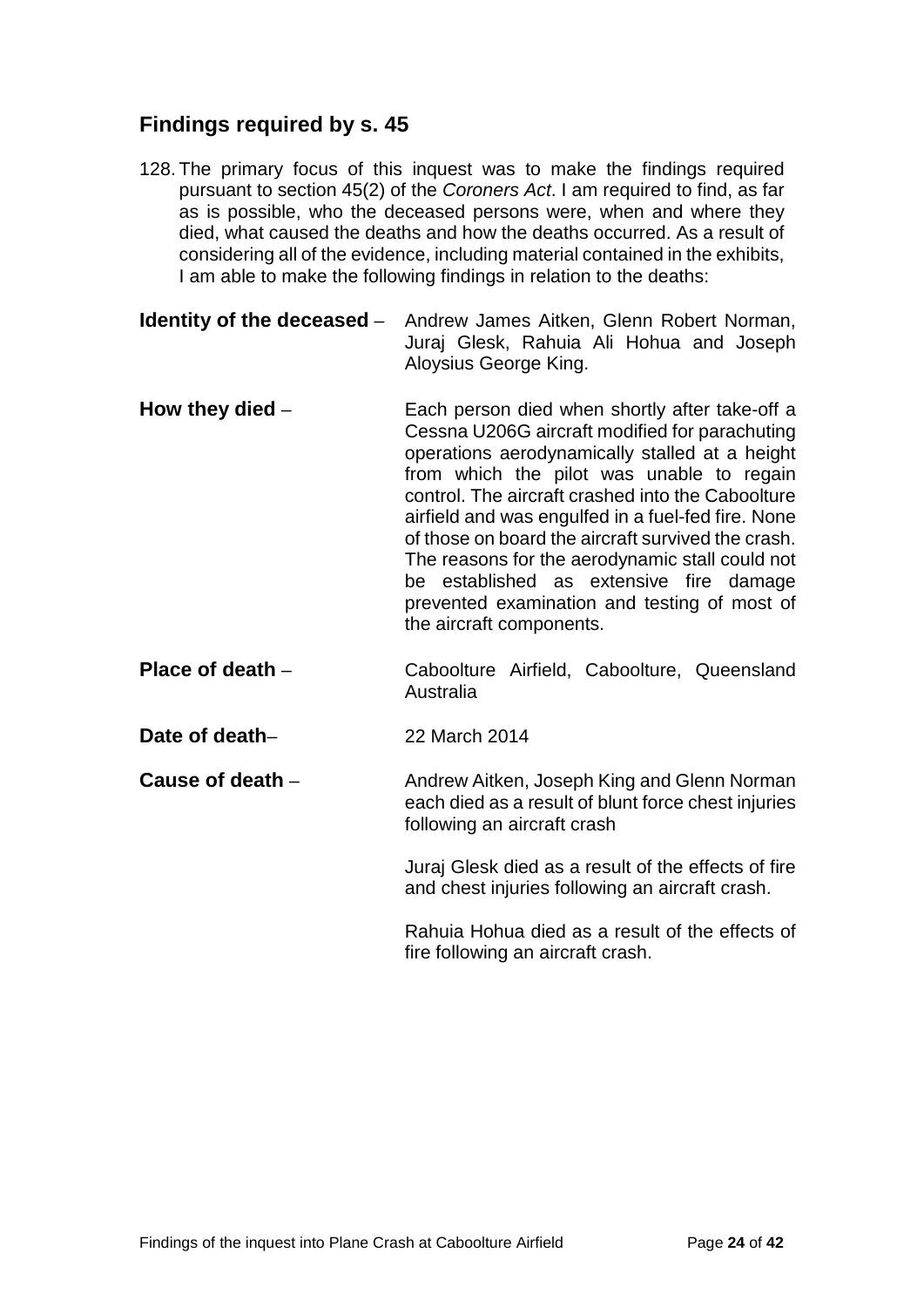## <span id="page-27-0"></span>**Regulatory oversight of parachuting operations**

- 129. Issues relating to the safety and regulation of the parachuting industry have been canvassed in other inquests, including the 2008 inquest into the five deaths arising from the 2006 air crash at Willowbank and, more recently, the Inquest into the deaths of Kerri Anne Pike, Peter Dawson and Tobias Turner in October 2017 at Airlie Beach.
- 130. Following the Willowbank inquest the State Coroner recommended that CASA "*revise its policy of devolving the surveillance of all aspects of publicly offered tandem parachuting to the APF.*" However, that recommendation was not accepted, and having regard to the clear policy position of the Commonwealth Government and CASA I determined not to revisit that issue at this inquest.
- 131. The framework of self-administration by Recreational Aviation Administration Organisations (including the APF) was endorsed by the Australian Government following the 2014 Aviation Safety Regulation Review Panel Report. [26](#page-27-1) That Report described self–administration as follows:

*The concept of self-administration is an Australian system where these groups are responsible for their own registration, licensing, training standards and airworthiness. They operate under a system of inter alia, exemptions, delegations and approvals from CASA, although the completion of the draft Part 149 will formalise the framework in the regulations. RAAOs are responsible for the safety, welfare and standards of their members. CASA conducts periodic checks of their governance and administration, including oversight of their control of licence and airworthiness standards. The success of these groups is highly dependent on the governance, efficiency and knowledge of their governing bodies and it is on these areas that CASA has to concentrate its oversight activities. In the Panel's view, there are three basic principles that have to be demonstrated before CASA should authorise self-administration, and the RAAO should continue to demonstrate these principles on an ongoing basis to retain their authority:* 

- *– have stable, capable and active governance*
- *– demonstrate it has control over its membership*

*– recognise that the regulator retains ultimate authority for safety oversight and regulation.* 

*Self-administration is an efficient, economic and reasonable form of regulation, but is not without its challenges. Most of the management workforces are part-time volunteers and, in some cases, their enthusiasm outstrips their skills and experience, particularly in relation to the demands of corporate governance. There is a marked variability* 

<span id="page-27-1"></span><sup>26</sup> http://www.dotars.gov.au/aviation/asrr/files/ASRR\_Report\_May\_2014.pdf  $\overline{a}$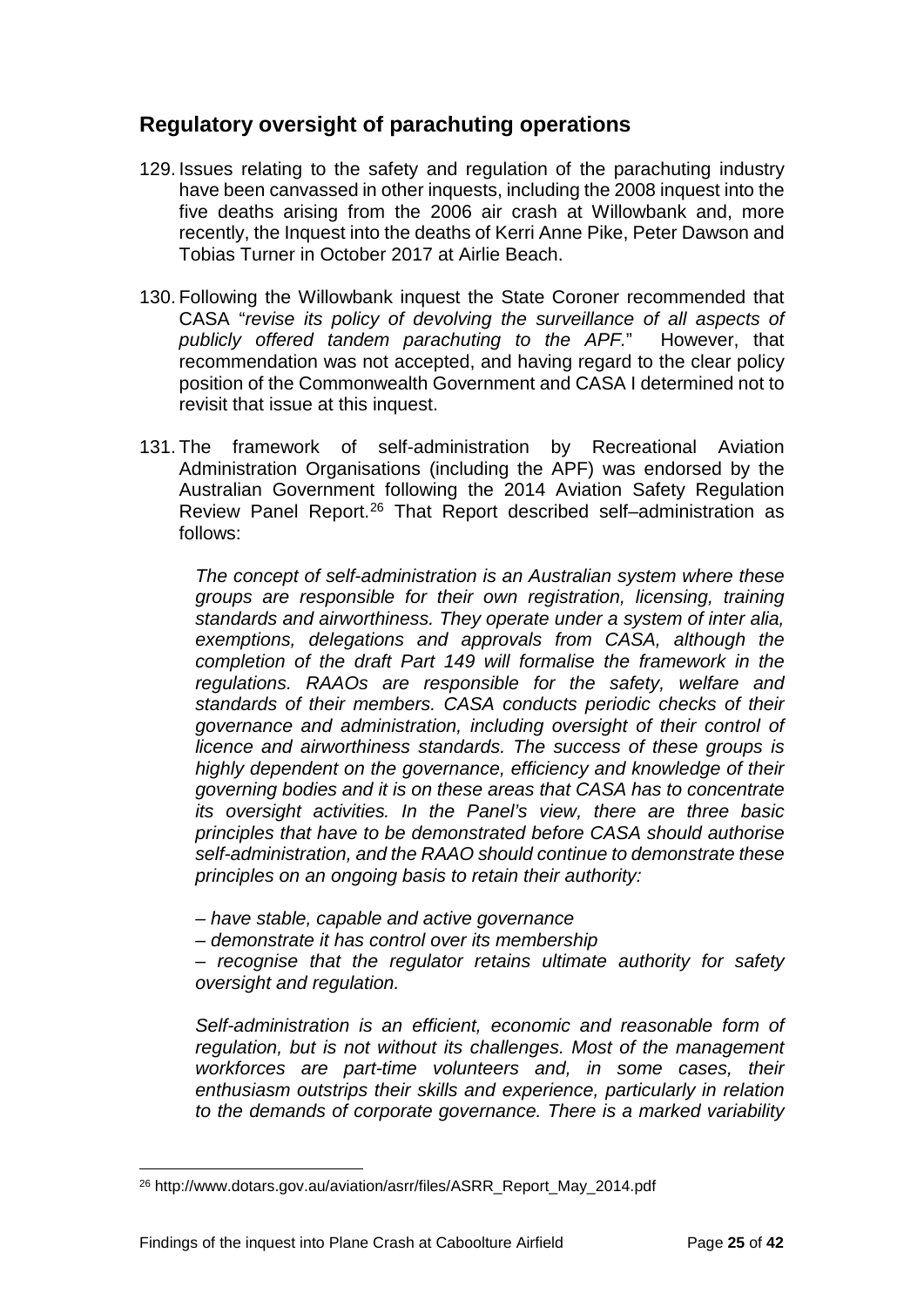*between clubs, particularly in relation to teaching standards and oversight abilities.* 

132. The Panel's report noted that sports and recreational aviation industry accounted for approximately 14 per cent of all aircraft hours flown in Australia but almost 40 per cent of aircraft. Importantly, the Panel concluded that:

*…self-administration can only work effectively if there is a well-managed system to ensure industry oversight and it is applied to all personnel and aircraft in the category. The Panel considers that self-administration, if conducted under the principles discussed, is an acceptable system of safety oversight in an environment where risk to third parties is low. (*emphasis added*)* 

- 133. The ATSB Report described the specific framework for the regulatory oversight of parachuting operations and the classification of tandem parachutists in Australia in 2014. The main features of that regulatory framework are:
	- The regulation of sports aviation is largely 'devolved' to approved self-administering ('peak') bodies of which the APF is one such body;
	- As at 2014, the APF was responsible for the oversight of 57 parachute training organisations throughout Australia;
	- Parachutists who pay for the services of one of the training organisations must become temporary members of the APF in order to undertake a jump sortie;
	- CASA maintains its oversight of sport aviation by auditing the peak bodies that administer each sector;
	- At the time of the accident, the APF had a technical committee of 7 full-time employees (including a CEO);
	- The conduct of APF audits of member activities is largely left to Area Safety Officers (ASOs), who are highly experienced skydivers, being 'elected volunteers', given the task of conducting member audits in their assigned state/territory areas. Apart from parachuting experience, ASOs require no other aviation experience or qualification;
	- Two corporate audits of the APF were carried out by CASA over the period 2005 to 2015, one in August 2008 and the other in July 2012. No significant adverse findings emerged from those audits;
	- Over the above period, CASA also carried out two "special audits" (in 2008) relating to two operators of parachuting activities in conjunction with the APF and one "functional" audit of the APF, conducted in 2010, by which it concluded that the APF had "an appropriate selfauditing process" in place.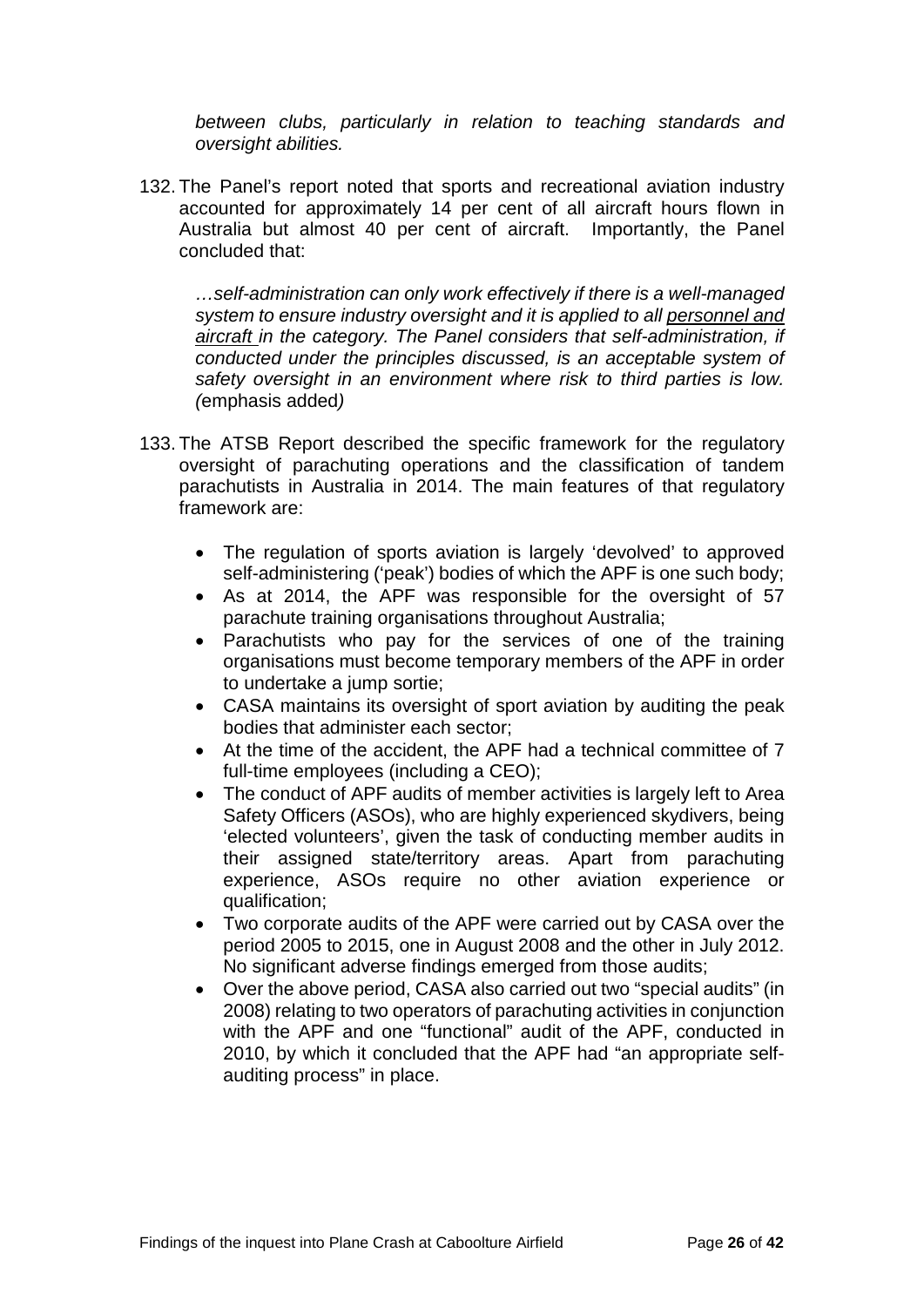- 134. Regulation 152 of the *Civil Aviation Regulations 1998* provides that a person must not make a parachute descent if the descent is not:
	- a. authorised in writing by CASA; and
	- b. conducted in accordance with the written specifications of CASA.
- 135. The clear policy position of CASA is to give "priority to the safety of passengers", which includes "Commercial (fare paying) recreation (e.g. joy flights)". However, it views parachutists, including novice tandem jumpers, as "participants" in a risky sport aviation activity for the entirety of the experience engaged in by the parachutist. Accordingly, organisations providing skydiving experiences for paying tandem skydivers are engaged in 'private' operations as far as aviation regulation is concerned and are therefore not required to have an air operator's certificate (AOC) to authorise the conduct of the flying operations involved.
- 136. The evidence of Mr Anthony Stanton, CASA's Manager of General Aviation and Recreational and Sport Aviation, was that the assumption of risk by participants in parachuting operation extends to the risk associated with travelling in the aircraft used by operators for the purpose of the ascent.
- 137. Mr Stanton cited as an example of increased risk the fact that parachuting aircraft are not fitted with seats and conventional restraint systems. CASA's submission noted other modifications that increased the risk of travelling in such aircraft, including the removal of the co-pilot control column, and the replacement of rear cargo doors with a Perspex roller. The submission also noted that a flawed exit by a parachutist might cause an aircraft to crash.
- 138. Mr Stanton's evidence was that while this issue was reviewed following the Willowbank inquest, CASA had decided that self-administration by the APF was "still the appropriate model of regulatory oversight for tandem parachuting operations". However, CASA had issued a direction (under CAR 209) intended to "lift the standards associated with aircraft operations and aircraft maintenance in support of tandem jumps".
- 139. Relevantly, the CAR 209 instrument, CASA 405/09, required jump aircraft when dropping parachutists to be operated in accordance with the APF Jump Pilot's Handbook, and the pilot in command of a jump aircraft was required to hold an APF Jump Pilot's authorisation.
- 140. Jump aircraft that are not Class A aircraft must be maintained as Class B charter aircraft as if "not in the private category" and must have a current maintenance release issued in at least the charter category. The directions contained in that instrument have now been replaced by an instrument in substantially similar terms (CASA 84/18).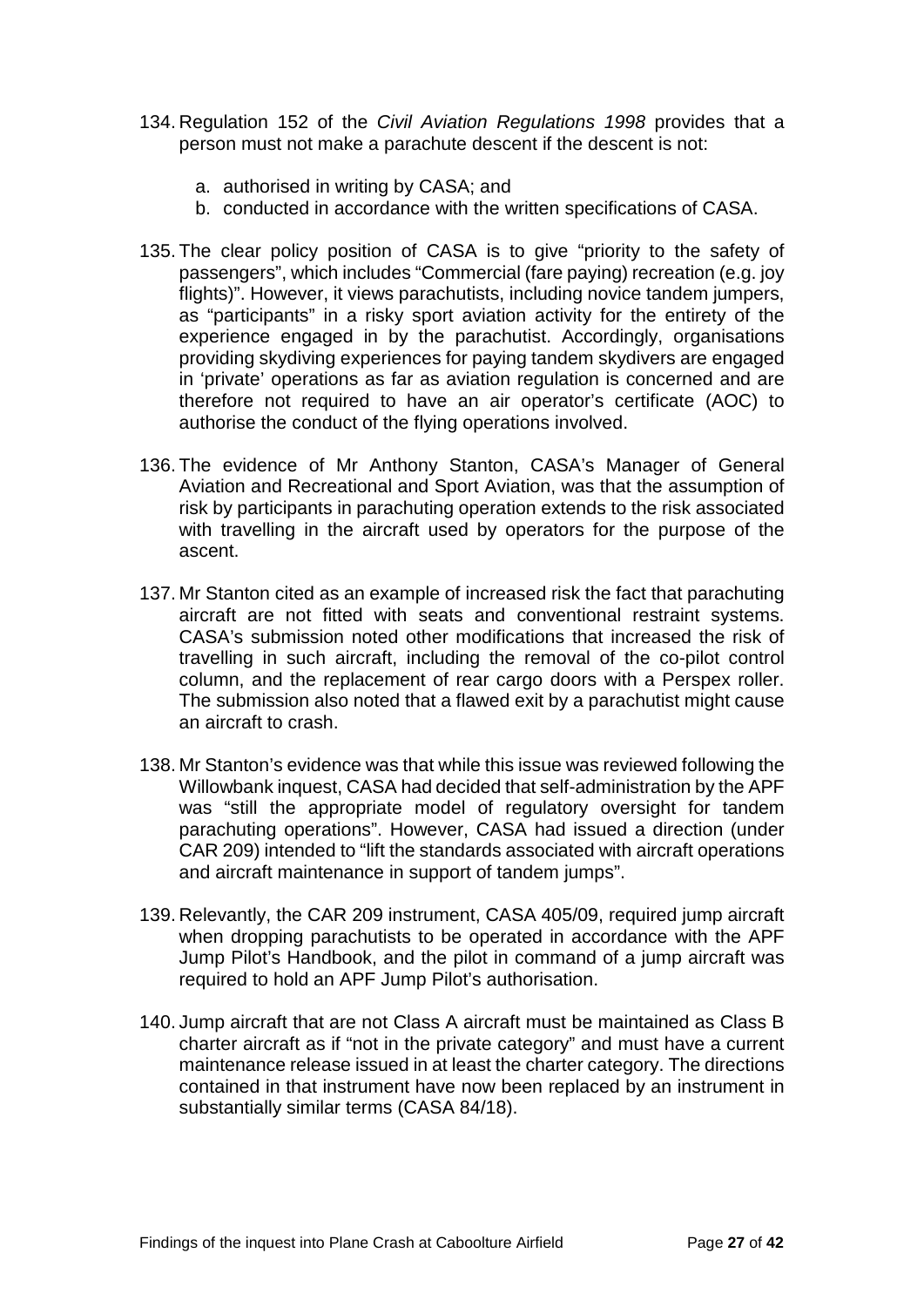- 141. While CASA provides limited funding to the APF to discharge a number of responsibilities in relation to the conduct of parachuting operations, APF staff undertaking audits of member organisations (who until mid-2016 were volunteers) are not trained to look specifically at the flying side and do not look at pilot competencies or capabilities.
- 142. As Safety and Training Manager of the APF, Mr Richard McCooey, noted in his evidence the focus of audits is the operational side of parachuting.[27](#page-30-0) Mr McCooey also noted that while most jump pilots hold commercial pilot licences there was a shortage of jump pilots, who were required to do a biennial flight check of their flight competencies with CASA. Jump pilots do not need to be a commercial pilot but require a minimum of 200 hours experience. He agreed that as part of the auditing system and as part of the oversight system, there was no real capacity for APF auditors to assess the competencies of pilots.
- 143. Parachuting organisations such as Skydive Bribie Island are not required to have a "chain of command" with a Chief Pilot approved by CASA in place. The CEO of Skydive Bribie, Mr Turner, had around only 13 hours experience as a student pilot. Parachuting organisations are not required to have a head of flying operations, or anyone with relevant qualifications within the organisation competent to take responsibility for ensuring that pilots undergo training and checking in respect of the conduct of flights in jump aircraft.
- 144. CASA submitted that the ongoing proficiency of jump pilots (whether commercial or private pilot qualified) is tested and maintained in the same way as pilot testing within an AOC system – the biennial flight review requirement. These are conducted by flight instructors who are licensed under Part 61 of the CASR. CASA also submitted that CASA instrument 06/16 (84/18) sets out the process needed to obtain jump pilot authorisation. Under this instrument pilots are required to undertake specific and further training relevant to parachuting operations. Those requirements were introduced after the Willowbank plane crash.
- 145. In 2014, there was no requirement for an APF club member to have a safety management system (SMS) in place or to have any organised system for ensuring part-time pilots were fully conversant with the procedures and practices required to be adhered to ensure the safety of flight operations. There was no system of consultation or documented exchange of information between pilots used by an organisation to ensure that all pilots operating a particular aircraft at different times were aware of air safety issues relating specifically to the aircraft (beyond entries on a maintenance release) or operational issues generally.

<span id="page-30-0"></span><sup>27</sup> Transcript, 27/09/2018, p 4-10  $\overline{a}$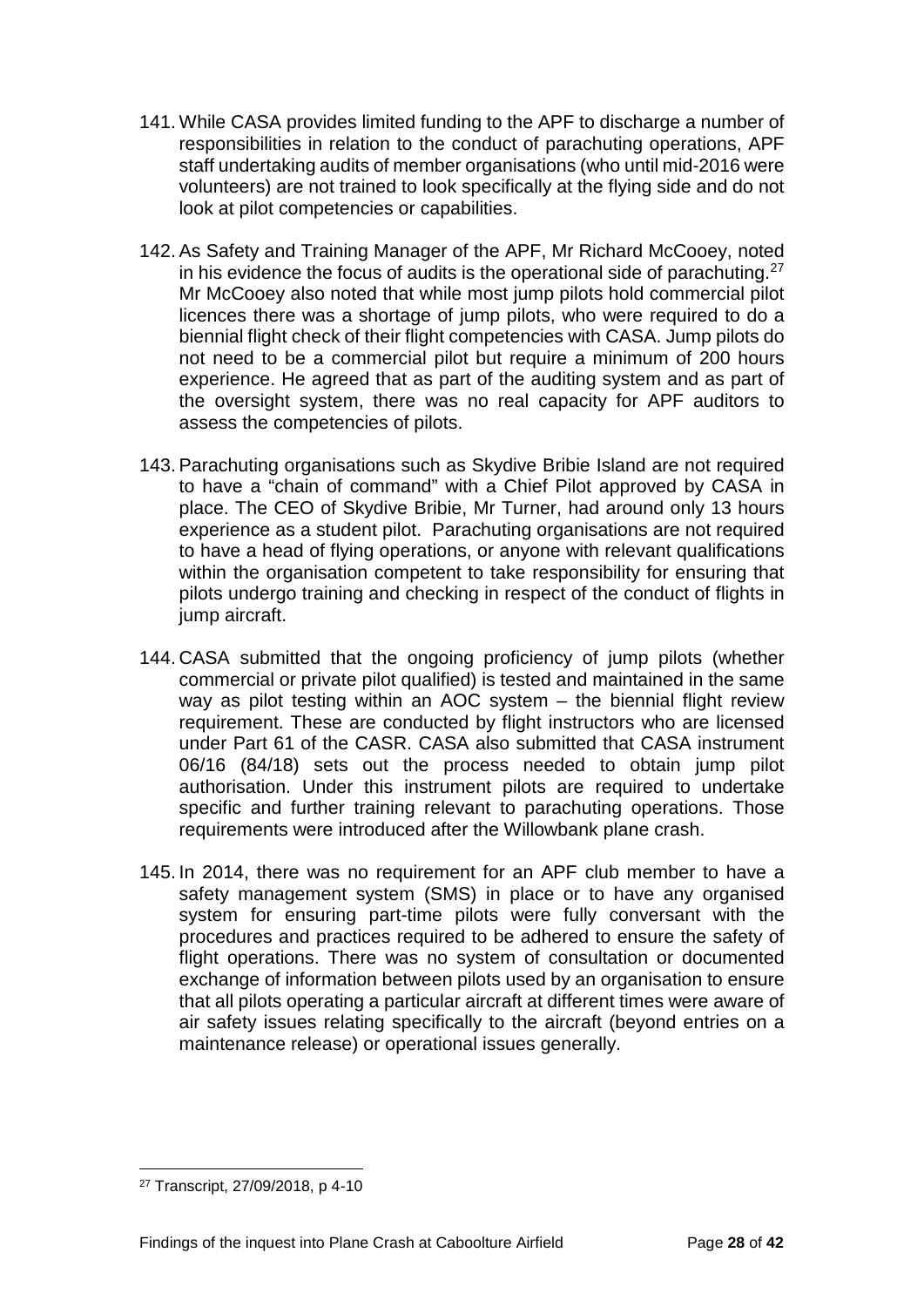- 146. CASA's submissions noted that there was also no requirement for an AOC holder "of a similar size" to have an SMS at that time. In 2016, the APF worked with CASA to require APF club members to have a SMS in place. While the minimum requirements for that are set by the APF, each club adds their own requirements to that SMS for their own local needs.<sup>[28](#page-31-0)</sup>
- 147. The post-2016 advent of an APF-imposed SMS on its skydiving club members has required APF auditors to obtain a level of understanding of the concept of a SMS in the context of skydiving operations. According to Mr McCooey, "during the audits, the SMS is assessed, and the workings of the SMS are also assessed during the audit process each year".
- 148. Counsel assisting submitted that given that APF auditors are not required to have experience or qualifications as a pilot in order to assess the flying operation aspects of a skydiving activity conducted by an APF club member, it is difficult to see how any risk management measure determined by a club member to be necessary for its flying operations is capable of effective evaluation or enforcement by the APF. Moreover, there was no indication in Mr McCooey's evidence that APF auditors or AFOs have a depth of experience in assessing whether a club member organisation has a thorough understanding of SMS requirements, or that non-pilot qualified owners of aircraft used for parachute descents have the capacity to implement a SMS in relation to the flying component of their parachuting operations.
- 149. The form used by APF auditors for the 2010 Club Audit and Risk Assessment of Mr Turner's organisation ("Queensland Adrenalin Skydivers"), section 4 relates to "Pilot Operations". The only pilot listed on the form at that time was a person named L. R. Sharpe. The specific matters subject to audit concerning the pilot were whether he/she:
	- holds a valid medical certificate;
	- is endorsed on type;
	- meets minimum experience requirements;
	- has undertaken a biennial flight review;
	- has been briefed in the handling and use of the emergency parachute; and
	- understands the requirements of CASA instrument 405/09.
- 150. All of those matters on the completed form were ticked "yes" as was the box asking whether the 'nominated' senior pilot is "aware of his/her responsibilities".
- 151. However, the form also notes that the "senior pilot" was not present during the audit, and that the Club did not have an Aircraft Operations Procedure manual at the time. In answer to the question: "How does the operation ensure compliance with SOPs (standard operating procedures), CJPM

<span id="page-31-0"></span><sup>28</sup> Transcript, 27/09/2108, p 4-13  $\overline{a}$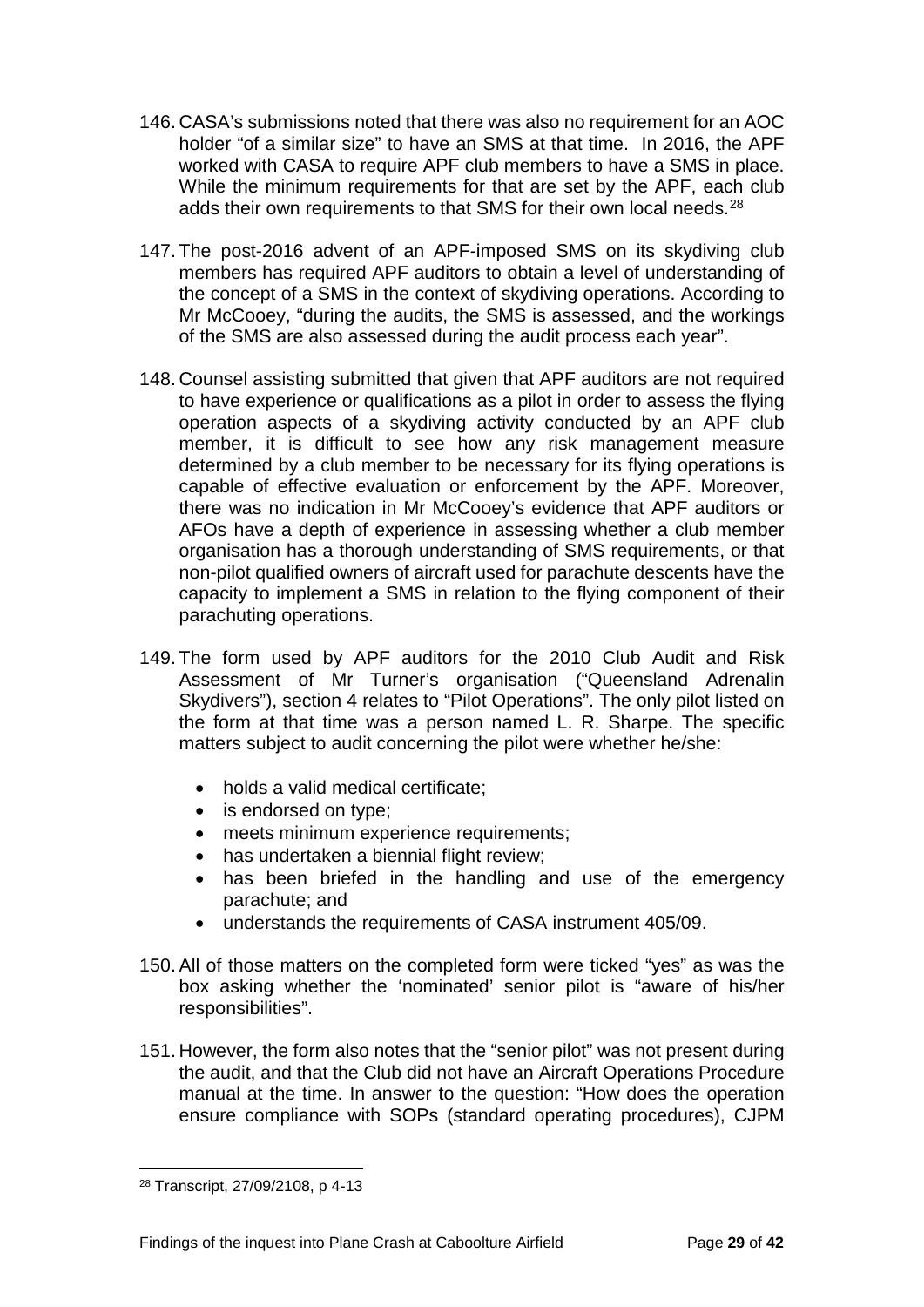(jump pilot manual) or Operation Manual", the answer given was "Daily Briefing".

- 152. Counsel assisting submitted that in circumstances where there was no Operations Manual, no evidence of SOPs for the flying operations undertaken, no evidence of discussions with the one pilot noted on the "Pilot List", no records of the content of any 'daily briefing' of a (part-time) pilot and no records of pilot training (noted on the form as 'not kept' by the club member or the registered operator of the aircraft), it is difficult to comprehend how an APF auditor could be satisfied as to the matters listed on the form relating to pilot knowledge and competency.
- 153. I accept the submission of counsel assisting that as at 2014, the capacity of the APF to conduct audits of jump pilot competency and the safety management of aircraft operations by non-pilot club members or undertake surveillance of the flying operations of club members was limited. The consequence of this was that regulatory oversight of those operations and the conveyance of tandem parachutists in jump aircraft before deployment of those parachutists from the aircraft was inadequate**.** As the Aviation Safety Review Panel Report concluded "self-administration can only work effectively if there is a well-managed system to ensure industry oversight and it is applied to all personnel and aircraft in the category".
- 154. The final report of the ATSB noted that the CAR 209 direction contained in CASA instrument 06/16 (84/18) "*offers limited assurance that effective risk controls such as key operational /maintenance personnel, pilot checking and training, formalised operating procedures and increased oversight will be applied to parachuting operations*". The ATSB recommended that CASA introduce

"*risk controls to parachuting operations that provide increased assurance of aircraft serviceability, pilot competence and adequate regulatory oversight".[29](#page-32-0)*

- 155. The ATSB report also noted that CASA viewed the "airlift component" of skydiving operations to be an "integral part of the whole operation" albeit but one "part of the total system". CASA "empowers the APF to administer all parts of the operation and does expect that the APF will provide a particular level of oversight of the airlift component, including the operation of the airlift during the jump sortie, oversight of the pilot conducting the operations, the general condition of the aircraft, or adherence to the aircraft manufacturer's maintenance schedule".
- 156. In relation to the surveillance of parachuting jump aircraft, Mr Stanton's evidence was that CASA was planning to enhance that surveillance by ensuring that staff in his Branch "conduct more regular inspections of such

<span id="page-32-0"></span><sup>29</sup> Exhibit F1, p 61  $\overline{a}$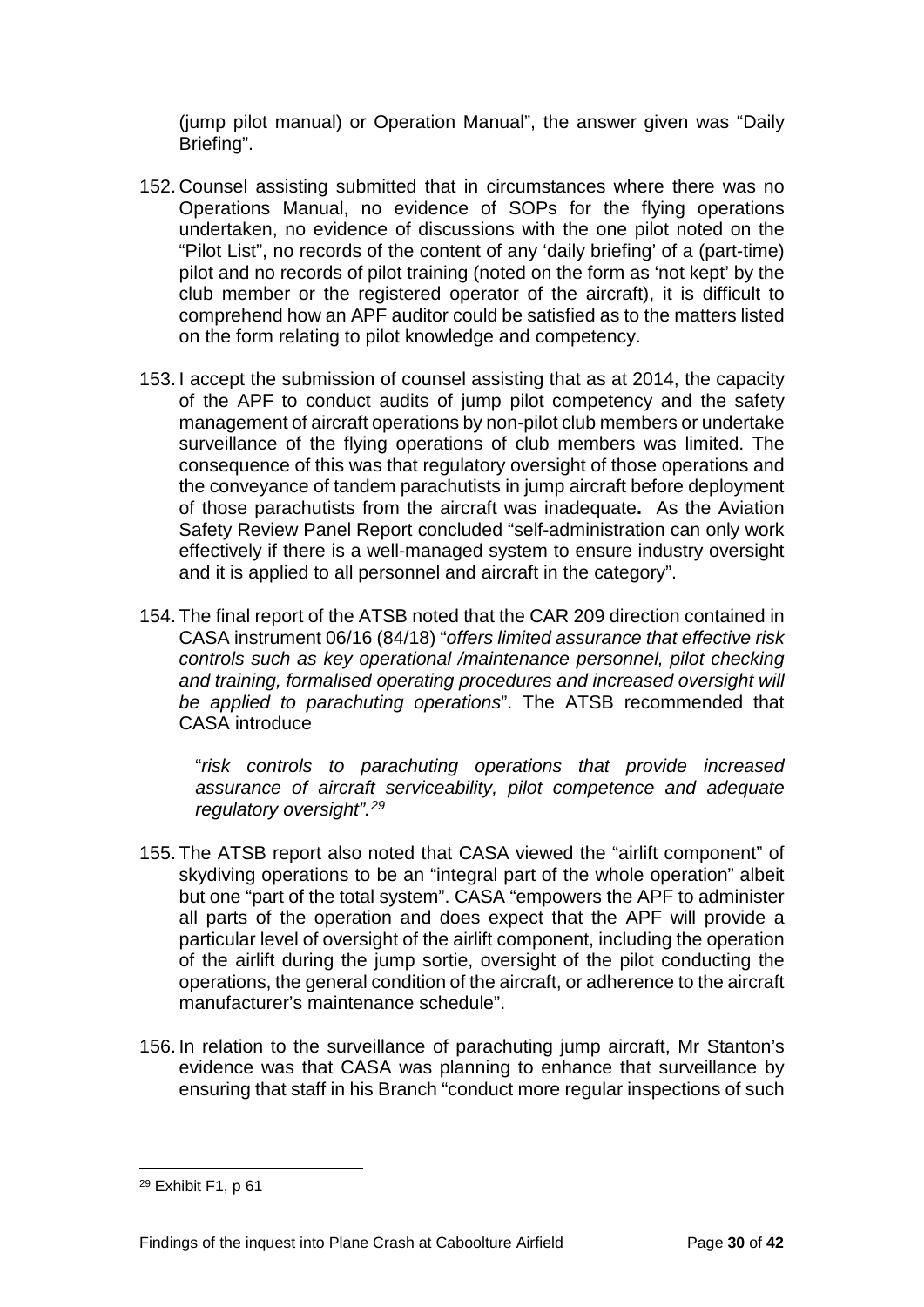aircraft to ensure, amongst other things, that they are being maintained to the requirements specified in instrument CASA 06/16"[.30](#page-33-0)

- 157. As counsel assisting noted "more inspections" in the context of the former operations of Skydive Bribie Island would be satisfied with just one inspection, as Mr Turner confirmed there were no ramp checks of FRT to his knowledge at all.
- 158. Mr Stanton also confirmed that Part 149 of the CASR was brought into existence on 12 July 2018. It commenced on 14 July 2019. Under Part 149, self-administering organisations such as the APF will be certified by CASA in "a manner similar to that required for an Air Operator and other aviation authorisation holders".[31](#page-33-1) It is intended that new provisions in Part 105 CASR will "specifically prescribe the rules for sport parachuting from an aircraft", including "minimum standards for pilots involved in parachuting operations".[32](#page-33-2)
- 159. The philosophy underpinning the new regulations is to "provide a governance arrangement, essentially, for self-administration. It brings a number of pieces of the puzzle together, formalises the relationship both between CASA and the APF and between the APF and its members."[33](#page-33-3)
- 160. The "construct" of Part 149 is said to link the various safety system requirements that would otherwise be required of an AOC, into the ongoing system of self-administration.
- 161. The *Civil Aviation Legislation Amendment (Parts 103, 105 and 131) Regulations 2019* will not commence until March 2021. Accordingly, it is difficult to assess at this time whether the introduction of Part 149, read with Part 105 within the ongoing framework of self-administration of tandem parachute operations, will have the effect of further minimising CASA's "regulatory footprint" on small capacity operators, or whether it will enable the APF to manage the safety risks of all "components" of those operations effectively.
- 162. As the ATSB submission noted the regulations do address matters such as key personnel and safety management systems. However, those are for the APF as the self-administering organisation rather than the individual operator or club. It is not clear how the APF will regulate the individual operator under the new regime. Neither is it clear that the APF has the capacity to oversight all parts of the operation. To be assured of the responses of CASA and the APF to its recommendation the ATSB required more details of the specific requirements for operators under the new arrangements.

 $\overline{a}$ 

<span id="page-33-0"></span><sup>30</sup> Exhibit E6, p 18

<span id="page-33-1"></span><sup>31</sup> Exhibit E6, p 15

<span id="page-33-2"></span><sup>&</sup>lt;sup>32</sup> Consultation of these proposals closed in September 2019.

<span id="page-33-3"></span><sup>33</sup> T5 - p57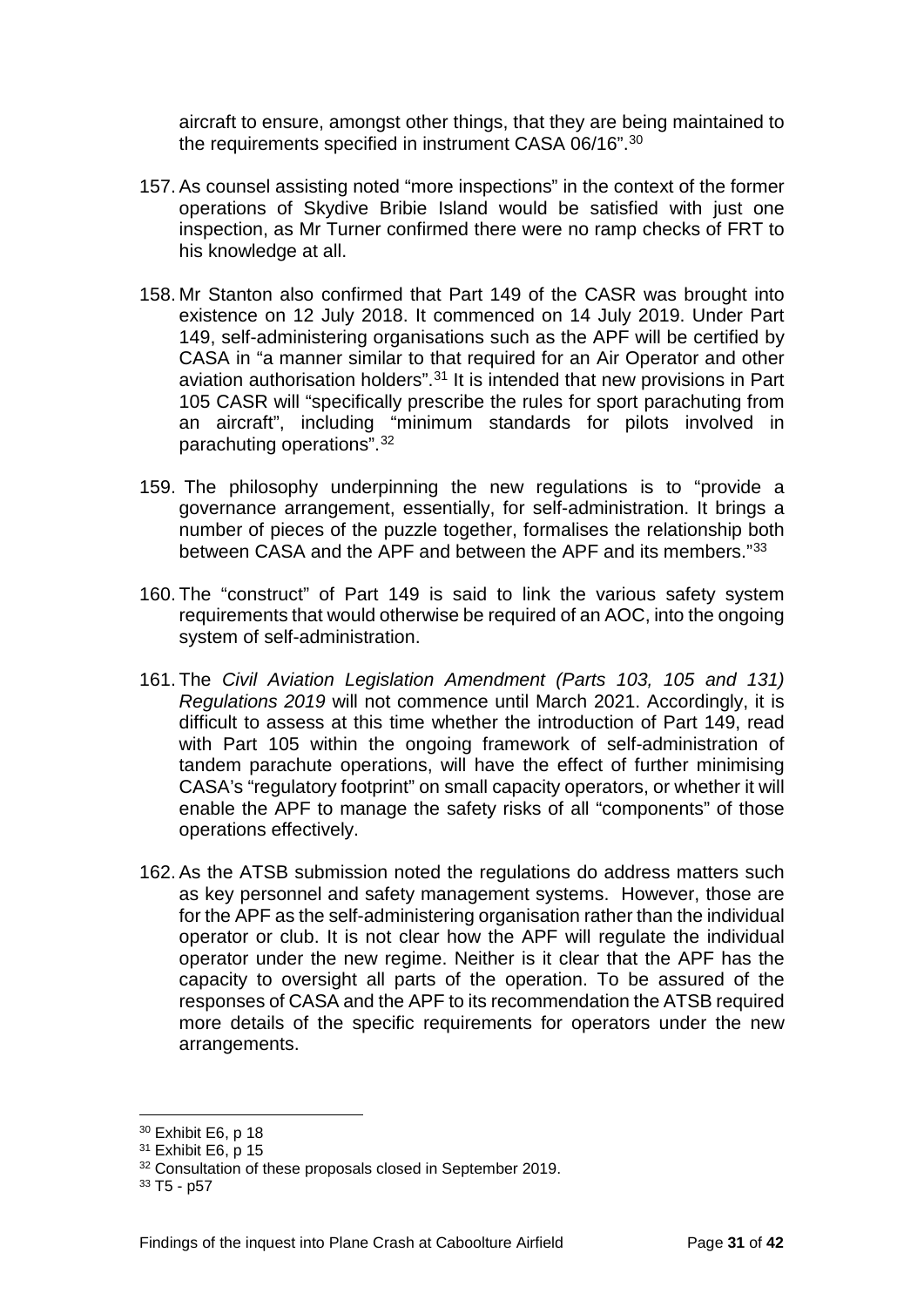163. Submissions from CASA noted that issues relating to the regulation of skydiving must be addressed within applicable constraints such as reasonable risk assessment and safety expectations, responsible resource allocation and reasonable government priorities. CASA also reiterated that it is not the purpose of auditing (by CASA or the APF) to conduct proficiency testing of pilots. This is done when the pilot is issued with a Jump Pilot Authorisation (and ongoing by its annual revalidation) under Part 61 of the CASR.

#### <span id="page-34-0"></span>**Jump pilot maintenance**

- 164. Regulation 42ZC of the *Civil Aviation Regulations 1988* (CAR) authorises a pilot to conduct the replacement of seats, but only if the replacement does not involve disassembly of any part of the primary structure of the aircraft.
- 165. Upon completion of maintenance, the pilot or Part 66 licence holder as applicable, is responsible as the person performing that maintenance to record all relevant details and make the appropriate certifications, as required by Regulation 42ZE of the CAR, in the aircraft's log book or, if appropriate, on the maintenance release.
- 166. An issue that was raised for consideration in the course of the inquest was whether Mr Aitken or some other pilot had removed the pilot seat from FRT for some reason on or before the day of the accident. If a pilot had done so, the seat needed to be properly re-installed with the seat stops properly re-fitted.
- 167. Unfortunately, attempts to seek evidence from the pilot who had flown FRT on Friday 21 March 2014, the day before the accident, were not successful. Although no evidence emerged of an occasion on which Mr Aitken removed the pilot seat from FRT, there was also no evidence in any available maintenance release or other document that any pilot had recorded or reported missing seat stops.
- 168. The Daily Inspection Schedule under the CASA Maintenance Schedule (referred to in CAAP 42B-1) does not reference, as an item of daily inspection by a pilot, seats, seat adjustment mechanisms or seat stops. Those items are picked up as items of periodic inspection under the CASA Maintenance Schedule that is usually the responsibility of a LAME.
- 169. The APF Jump Pilot Manual in force in 2014 (and currently) refers Jump Pilots to a CASA Advisory Publication (CAAP 42ZC-1) in identifying permissible pilot maintenance. While this publication refers to 'replacement' of seats, it is not clear that the permitted maintenance envisaged under this provision extends to the temporary 'removal' of a pilot seat, and its subsequent reinstallation into an aircraft, and whether that activity is required to be noted on a maintenance release or log book.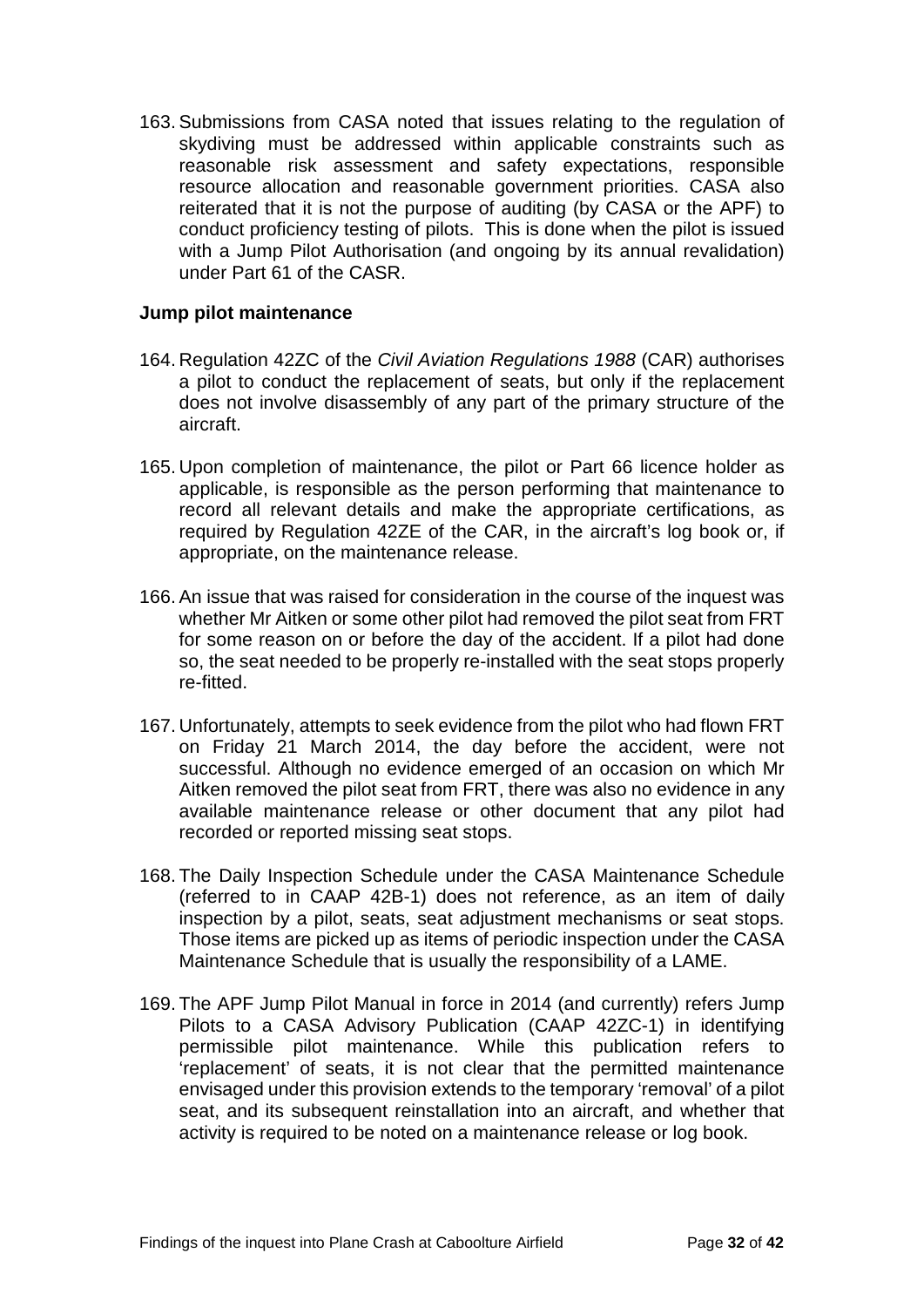- 170. CAAP 42ZC (clause 2.1.8) appears to leave it to the person performing the maintenance to decide whether the regulations (CAR 42ZE) require any "relevant details" to be recorded "in the aircraft's logbook or, if appropriate, on the maintenance release".
- 171. CAR 248 requires that at the termination of each flight, the pilot in command must report, "in the manner and to the persons specified by CASA", all defects in the aircraft that have come to the pilot's notice. The usual way of "reporting" such defects is for the pilot to make an entry that describes the defect in Part 2 (endorsements) of the current maintenance release for the aircraft.
- 172. Again, there is no evidence that APF auditors are qualified to assess whether particular tasks that are permitted under Schedule 8 of the CARs to be performed by jump pilots should be recorded by a pilot in a way contemplated by the CAAP, or whether a particular deficiency (such as a missing seat stop) should be treated as a "defect" for the purpose of CAR 248 and "reported" by way of an entry on a maintenance release by a jump pilot who becomes "aware" of the defect.
- 173. Mr Creed's evidence is that when he observed that the pilot seat of FRT was off its rails and took steps to rectify the problem, he completely removed the seat because "you've actually got to take a seat right out to put it back in properly". On that occasion, Mr Creed did not fit the seat stops on the rails because they were missing. It is apparent that Mr Creed did not make a record (or advise Mr Aitken to make an entry or note) of this in any aircraft log or maintenance release, and it is highly unlikely that the pilot made any report of the missing seat stops.
- 174. There is no evidence that Mr Aitken had any training in, or otherwise gained sufficient knowledge of, the method of performing the task of seat replacement that Mr Creed undertook on the weekend before the accident. It was Mr Creed's evidence that it was "very obvious" that Mr Aitken did not know how to put the seat back on its rails because he had been operating with the seat dislodged from its rails prior to Mr Creed showing him how to refit the seat.
- 175. Counsel assisting submitted that a serious question may be asked: if it is the practice of APF Club members to allow pilots to attend to pilot maintenance tasks without recording those tasks, what responsibility should the APF take where preparatory pilot (or other on-field) maintenance is not duly or correctly performed and properly recorded? Mr McCooey's evidence was instructive:

*(A)s to this matter, the Civil Aviation Aeronautical Publication 42ZC-1 outlines the types of maintenance a pilot may perform on an aircraft. That is a matter within the administrative purview of CASA. The APF does not specifically audit compliance with the various requirements under the publication.* 

*………..*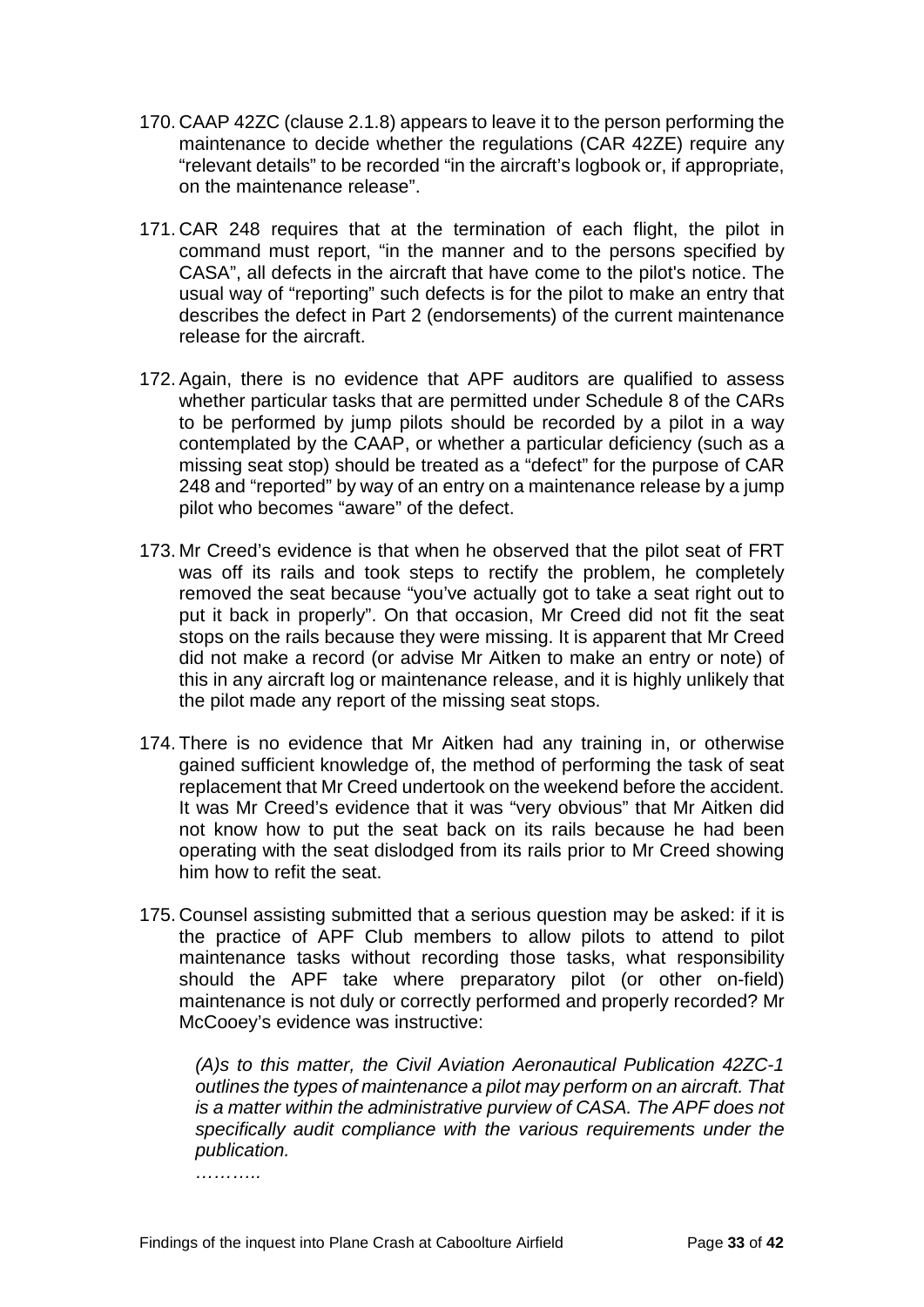*Moreover, it is impracticable to audit any such maintenance because any such maintenance is likely to have been carried out before an audit.*

- 176. However, as Mr Stanton confirmed, CASA's view is that the responsibility of the APF is the parachuting operation in its entirety. This suggests that CASA on the one hand and the APF on the other have a different understanding of the role and responsibility of each organisation in respect of the oversight and regulatory supervision of the overall or "entire" operations of a skydiving business. As such, there seems to be a risk that accidents will occur because of gaps in the system of regulatory oversight and administration of the "airlift component" of skydive operations.
- 177. CASA submitted that it was not aware that it was the practice of APF Club members to allow pilots to attend to pilot maintenance tasks without recording those tasks. I agree that the practices of Skydive Bribie should not be construed as indicative of an industry wide problem. Such practices would be illegal and contrary to the provisions of the APF Jump Pilot Manual.
- 178. CASA also submitted that it was not the role of an APF auditor to physically review maintenance work undertaken by a pilot. It submitted that the evidence indicated that the APF's audit activities are directed to compliance with legislative requirements relevant to both the operation and the maintenance of aircraft.
- 179. I accept counsel assisting's submission that there is no assurance in the evidence given by Mr McCooey that APF auditors are capable of playing an effective role in auditing the performance of Schedule 8 tasks by jump pilots, or that the APF has any capacity to 'ramp check' an aircraft and/or review an aircraft maintenance release or log book to see if missing components – such as seat stops – are recorded by a jump pilot as "defects" that require immediate rectification.
- 180. I also accept that there was no comfort to be drawn from the evidence of the CASA witnesses or Mr McCooey that the "particular level of oversight of the airlift component" of tandem skydiving activities, that CASA expects the APF to "administer", is adequate or effective in ensuring the safety of novice parachutists who plainly have no capacity to assess the risks involved in that "component".

#### <span id="page-36-0"></span>**The secondary seat stop issue**

- 181. There is insufficient evidence to find that Mr Turner rejected the installation of an inertia reel in FRT in or about 2011 or at any time prior to the crash.
- 182. Mr Turner's evidence was that at some point in time after the 100-hourly inspection of FRT in August 2013, he had a conversation with Ian Colville of Ian Aviation about the installation of a secondary seat stop inertia reel in FRT.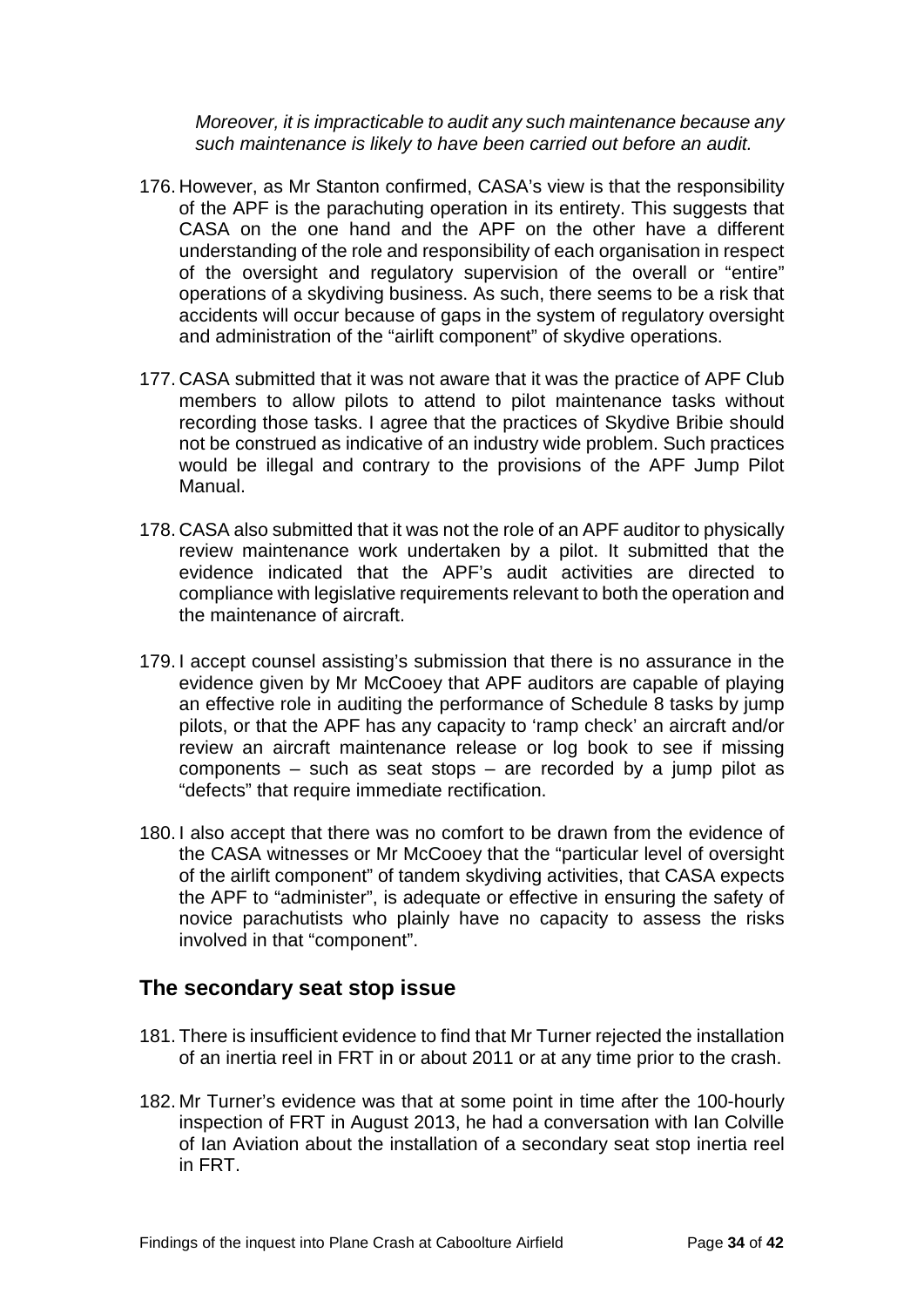- 183. Mr Turner was unaware that two years earlier Ian Aviation had specifically ordered the supply of that product for FRT from Cessna through a local supplier, Airflite Pty Ltd, and had issued a loose leaf logbook entry certifying the completion of the installation of the product in FRT on 30 October 2011. Mr Turner was unaware that Airflite had processed a warranty claim on 21 November 2011 and issued payment (of \$856 USD) to Ian Aviation for the purported installation in FRT under the Cessna extended warranty program then in place.<sup>34</sup>
- 184. The evidence indicates that on 11 November 2013 Ian Aviation placed an order for an "additional" secondary seat stop through Aeromil Pacific which was intended for installation in FRT. The timing of that order accords with Mr Turner's recollection that he asked Ian Aviation, in late 2013, to install the kit into his aircraft and expected that would be done at the next 100 hourly service of the aircraft. The last service of the aircraft by Ian Aviation occurred on 12 February 2014 but the ordered seat stop had not arrived.
- 185. The available evidence is that the product arrived in Australia and was delivered to Aeromil Pacific on 8 April 2014 and was provided to Ian Aviation who installed the product in another Cessna aircraft, VH-WTO, on 29 April 2014, after FRT had crashed. [35](#page-37-1)
- 186. At the inquest, Mr Colville said that in 2011 Ian Aviation ordered secondary seat stop kits for all of the Cessna aircraft that they were maintaining, including FRT. He said that "for us there was a benefit because, depending on the aircraft model, there's four to six man hours to install it and Cessna paid us to actually install those kits".
- 187. Mr Colville said that at that time, Mr Turner indicated that he did not want the product as it would add weight to his aircraft. When the product intended for FRT arrived in late 2011, Ian Aviation installed it in another aircraft, VH-PQN.<sup>[36](#page-37-2)</sup> In respect of the placement of an order for the kit, again for FRT, in late 2013, Mr Colville could not recall whether it was ordered at the request of Mr Turner or not.
- 188. Mr Colville accepted that the logbook entry recording the installation of the secondary seat stop in FRT on 30 October 2011 was false. He also accepted that in making a claim through Airflite as part of the Cessna extended warranty scheme, he made a false representation to Airflite for the purposes of obtaining the reimbursement from Cessna.
- 189. Although it may have been the original intention of Mr Colville and Ian Aviation to install the product in FRT in 2011, there is no rational

 $\overline{a}$ 

<span id="page-37-0"></span><sup>34</sup> Exhibit J 11 31

<span id="page-37-1"></span><sup>35</sup> Exhibit J 1.2

<span id="page-37-2"></span><sup>36</sup> Exhibit J11.6, it is not clear that an invoice separately issued for this work and it possible that it was installed in another aircraft.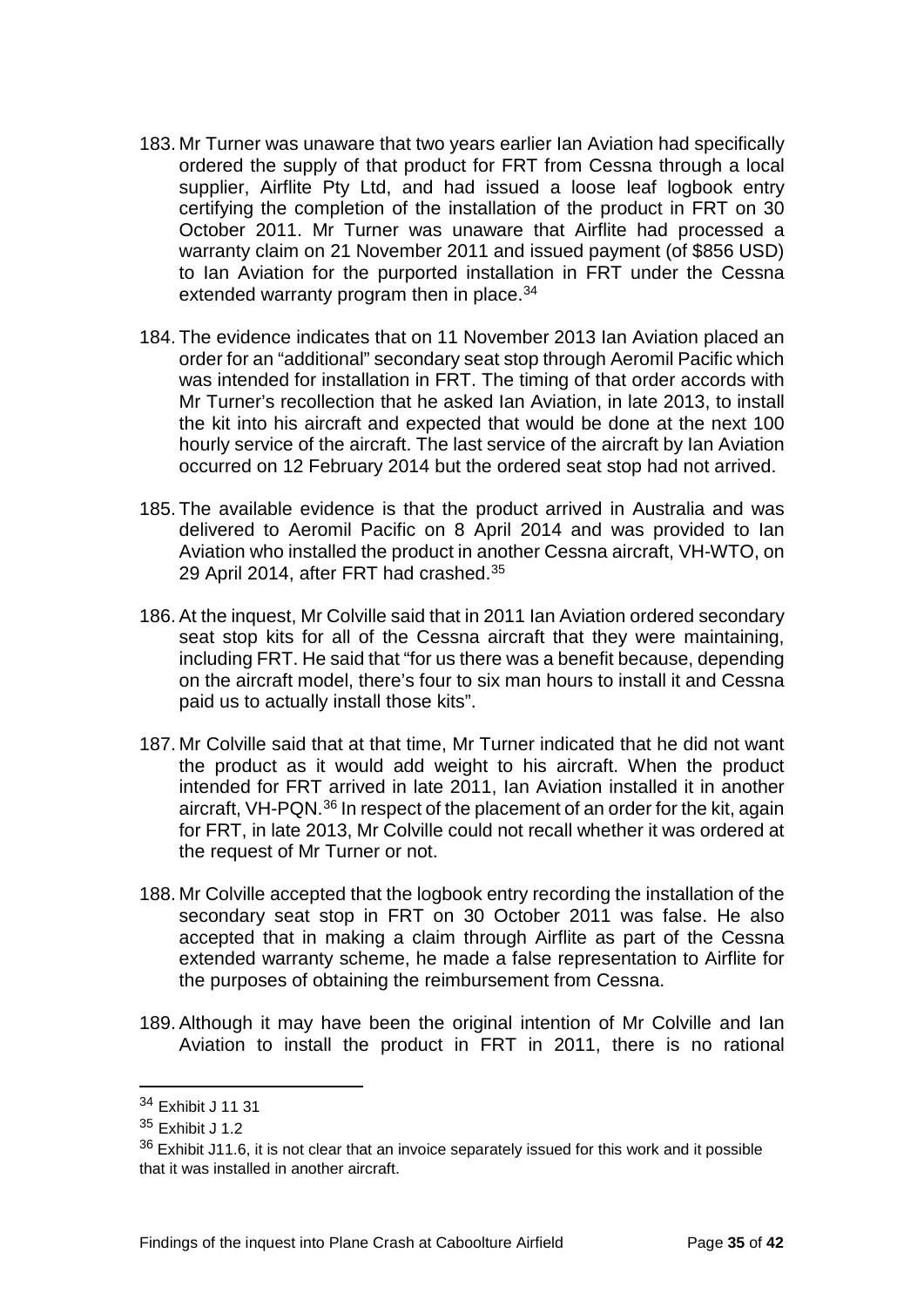explanation for the falsification of a maintenance document if the aircraft into which the product was in fact installed was also eligible under the extended warranty scheme to receive the product, and if Ian Aviation was entitled to claim payment for the installation of it in VH-PQN.

190. Mr Colville gave the following explanation for signing the logbook entry on 30 October 2011:

*I'm not sure whether it was – I signed it before or after the decision not to install it.* 

But you've signed it on – dated the 30th of October 2011? *Yes, that's correct.*  And you know that on that day it hadn't been installed? *That – that would be correct.* 

So what do you say? You say that you've signed it in anticipation that it might be installed into FRT? *That's correct.* 

If it might be installed in FRT, that would be contrary to what you say Mr Turner told you, that he didn't want it installed in FRT, wouldn't it? *Well, I – I ordered it before I asked him whether he wanted it – wanted it installed. Because what I did was every Cessna aircraft that we were maintaining, I assumed that all the owners would – would want – want the kit. So – so – but he – he declined the offer when I offered him the kit.* 

- 191. Mr Turner repeatedly denied that he declined any "offer" from Ian Aviation in 2011 to install the secondary seat stop kit. He has no recollection of any conversation about the product with anyone from Ian Aviation in 2011. His evidence is that he only raised the subject with Ian Aviation in late 2013 following discussions with a skydiving colleague, Ian McGregor, who had taken steps to obtain the inertia reel.
- 192. FRT was at Ian Aviation at Archerfield on 15 February 2012, for a periodic inspection. This is self-evidently not a date in 2011 when Mr Colville said the rejection occurred. It is also a date after the very inertia reel said to be allocated to it had been installed in PQN. Put simply, there was nothing for Mr Turner to reject in February 2012.
- 193. Mr Colville's evidence that he signed the false logbook entry on 30 October 2011 "in anticipation that it might be installed into FRT" lacked plausibility. Although VH-PQN was an aircraft on Ian Aviation's priority list of aircraft to receive the secondary seat stop it did not have the product installed until 30 November 2011. [37](#page-38-0)
- 194. In addition, Mr Colville's evidence that Mr Turner had initially rejected the "offer" of the product from Ian Aviation in 2011, because the product would add 1 kg to the weight of the aircraft, also lacks plausibility when it appears that Mr Colville acknowledges that an order for the kit, for FRT, was placed in late 2013, when Mr Turner may have requested it without any suggestion that the weight of the product was, then, an issue for Mr Turner.
- 195. I accept the submission from Textron that the records fabricated by Mr Colville (an experienced aviation engineer who was no stranger to the

<span id="page-38-0"></span><sup>37</sup> Transcript 28/09/2018, pp34 –35  $\overline{a}$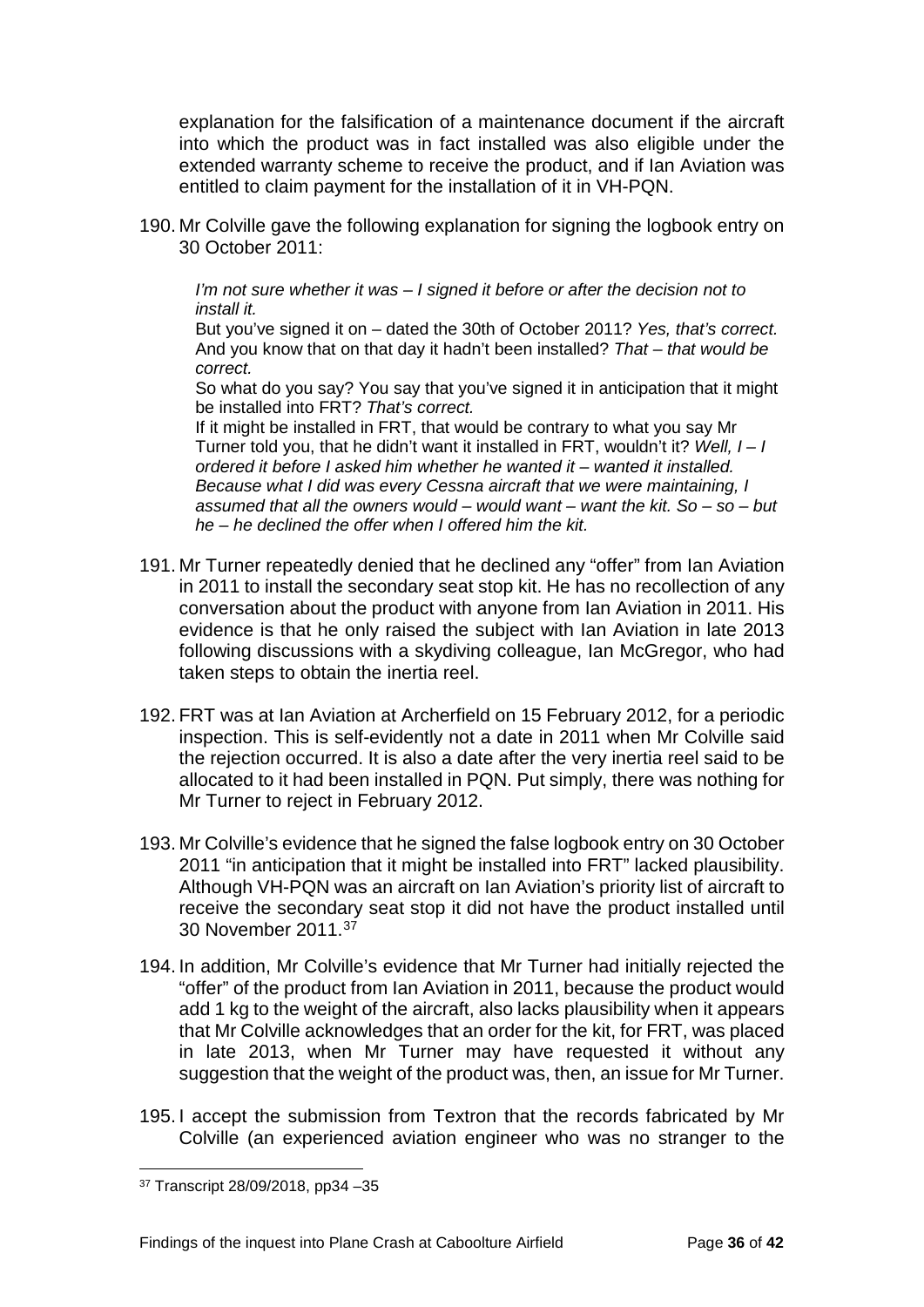fundamental importance of maintaining accurate log books for the aircraft he serviced) misled Textron into recording and believing that a secondary seat stop was installed in FRT on 30 October 2011, and that it remained fitted to the aircraft at the time of the incident. This fabrication also caused Textron to issue a payment to Ian Aviation for labour never performed on FRT.

- 196. Mr Turner submitted that although uncommanded rearward movement of the pilot's seat remained a possible cause of the crash, the evidence is not sufficiently strong or persuasive to find it a probable cause. He also submitted that the installation of an inertia reel in an aircraft is not foolproof. It may not function correctly if the seat was not on the rails and was instead on the floor, as identified by Mr Creed at Raglan the week before the crash.
- 197. While Mr Turner submitted that the evidence was not sufficient to permit a conclusion that the installation of an inertia reel would have prevented the crash, it does remain a possibility.
- 198. The implication of the evidence given by Mr Colville is that if the secondary seat stop that was ordered and obtained for FRT in 2011 had been installed in that aircraft at that time, the inertia reel system is likely to have been effective to prevent an uncommanded rear slide of the pilot seat on 22 March 2014, assuming it had been properly connected to the seat.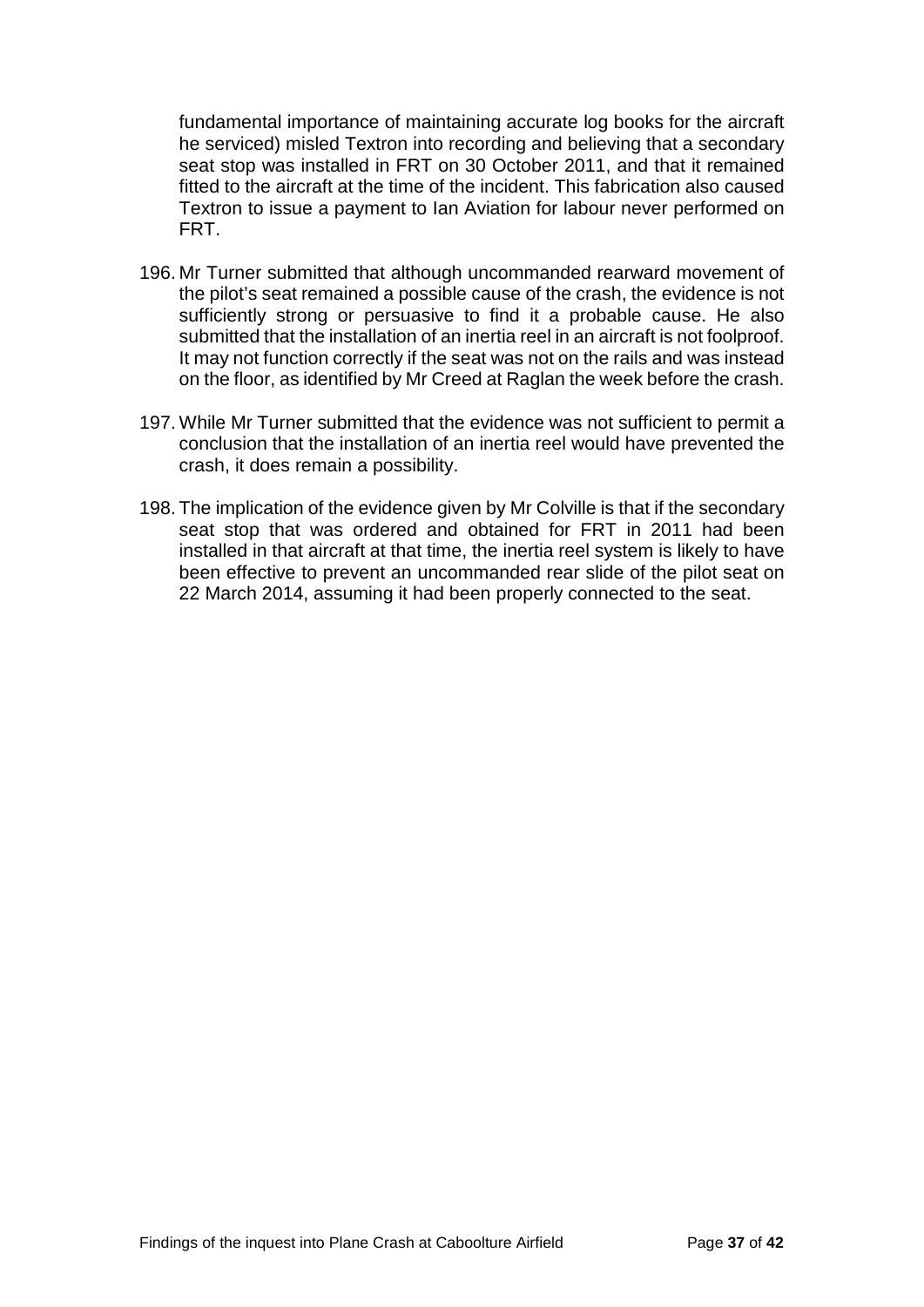## <span id="page-40-0"></span>**CASA/APF responses to ATSB recommendations**

- 199. In its final report, the ATSB made a number of safety recommendations directed to CASA and the APF. One of the main recommendations was for CASA to take action to "*strengthen incorporation of Cessna Single Engine Service Bulletin SEB07-5 Secondary seat stop modification*". This recommendation falls short of recommending that CASA take action to require the secondary seat stop inertia reel system to be installed in all Cessna aircraft used for carrying passengers or other 'participants' in aviation sporting activities.
- 200. CASA's position is that the mandating of the inertia reel installation cannot be achieved by an airworthiness directive since there is no safety of flight or unsafe condition that would justify that regulatory mechanism. Three layers of safety 'defences' or mechanism are already in place - the primary seat locking system, the primary seat stops and the 100 hourly inspection regimes.
- 201. CASA issued AWB 25-032 (23 April 2018) to "reinforce the message for all Cessna operators and maintainers of the importance of meticulous inspection plus timely maintenance to ensure pilot seats, adjustment mechanisms and seat track locking mechanisms are secured correctly to prevent inadvertent seat movement particularly during critical phases of flight".
- 202. I accept counsel assisting's submission that there is a strange inconsistency between the aircraft manufacturer taking steps to 'mandate' the installation of a safety product (at full cost to the manufacturer) and regulatory bodies (both in Australia and in the USA) taking the view that existing mechanisms (which have been shown to fail) are satisfactory such that installation of a further safety mechanism is not necessary.
- 203. Counsel assisting noted that in the context of the devolution of selfadministration of the 'entirety' of responsibility for skydiving activities to the APF it would be open to the APF (with CASA approval as may be necessary) to require its club members using Cessna 206 type aircraft to only use such aircraft as jump aircraft for tandem parachute activities where the aircraft have a secondary seat stop mechanism installed. This was supported by the ATSB.
- 204. The ATSB report also contained a recommendation directed at CASA and the APF in relation to the use of dual point restraints.

*The ATSB recommends that the Civil Aviation Safety Authority, in conjunction with the Australian Parachute Federation, takes action to increase the usage of dual*‑*point restraints in parachuting aircraft that are configured for rear facing occupants.*

205. In this inquest, it was clear that the question of the type of restraint fitted on FRT did not directly impact upon the manner and cause of death of the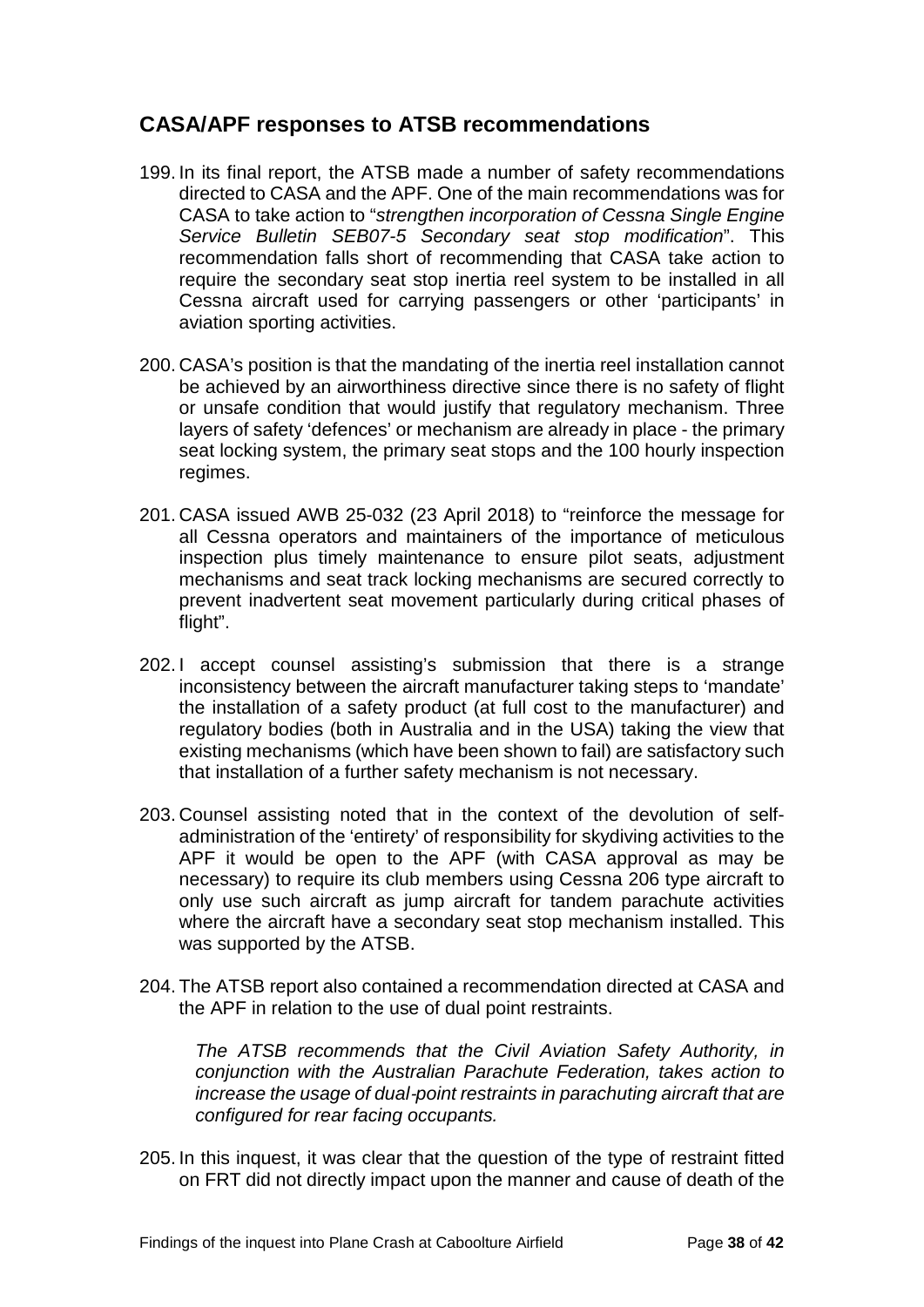deceased. The recommendations of the ATSB are relevant to the wider issues that the ATSB has canvassed in its report.

- 206. In respect of the safety issue concerning unapproved flight control modifications, the ATSB has noted (and accepted) CASA's response to this issue by its publication of an airworthiness bulletin (AWB 02-054) on 22 January 2016 by which owners, operators and maintainers of aircraft are advised to check that all modifications to flight controls, structures and systems have been undertaken in accordance with applicable, approved maintenance data and that each modification has been duly recorded in relevant technical logs or other maintenance records.
- 207. Given that the evidence available to the ATSB and at inquest was insufficient to determine which maintenance organisation or person was responsible for the work undertaken to reconnect and subsequently disconnect the co-pilot control column of FRT on one occasion (if that in fact occurred), the issue of a published AWB dealing more 'globally' with the safety issue would seem to be a reasonable response by CASA. I also note that the APF took steps in 2016 to ensure that club members are aware of the AWB and this action was viewed by the ATSB as acceptable.
- 208. The issue concerning unapproved flight control modifications highlights the need for CASA to maintain an active role in relation to airworthiness control and the oversight of aircraft maintenance that involves modifications to a range of aircraft structures and systems, including aircraft configured for use in parachuting operations, which may occasionally be used for other purposes.
- 209. I note the advent of CASR Part 149 and the suite of proposed regulations relating to general operating and flight rules (CASR Part 91) and parachuting from aircraft (Part 105) are intended to clarify and provide a more robust regulatory basis for the conduct of parachuting activities under the scheme of self-administration presently maintained by CASA. The recommendations of the ATSB that CASA introduces appropriate "risk control" measures in respect of parachuting operations that provide "increased assurance of aircraft serviceability, pilot competence and adequate regulatory oversight" are supported.
- 210. Mr Stanton in evidence, and CASA in its submissions, gave assurances that CASA would embrace those ATSB recommendations in the rollout of the new system. Those assurances were subject to the caveat that the clear policy position of the Commonwealth Government was that parachuting operations will not be regulated in the same way or to the same extent as commercial charter operations.
- 211. Notwithstanding these assurances, the legislated measures require CASA and the APF to give urgent attention to ensuring a common understanding of the regulatory role of CASA in relation to the 'airlift component' of parachuting operations and the limitations of the APF to truly undertake effective surveillance or auditing of that component.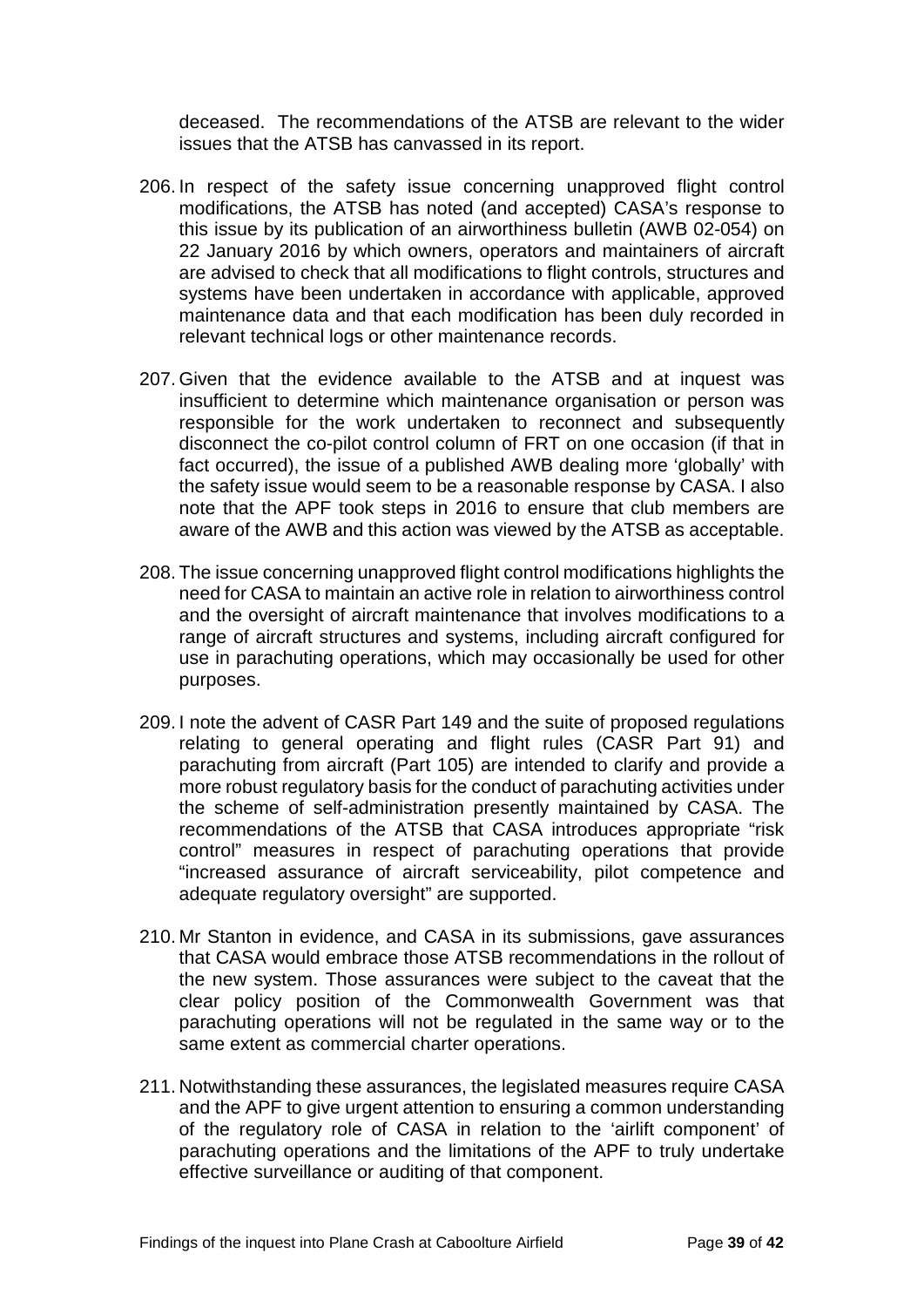- 212. If CASA is to maintain the fiction that tandem parachutists are not to be viewed as passengers in a commercial air operation during the airlift component of a parachute sortie, because they are not seated in a conventional seat on an aircraft (with the consequence that the entirety of the operation is to be viewed as 'private') it is imperative that CASA ensures that the risks of rejecting the AOC system are minimised to the greatest extent possible.
- 213. Strengthening the test for accreditation as a "fit and proper person" and putting in place training and checking systems, pilot supervision under a clear 'chain of command', operations manuals, safety management systems that provide for pilot-to-pilot consultation on air safety matters and regular compliance checks are arguably appropriate for all air transport operations, including the airlift component of adventure aviation activities.

#### <span id="page-42-0"></span>**Recommendations**

214. Section 46 of the *Coroners Act 2003* provides that a coroner may comment on anything connected with a death that relates to public health or safety, the administration of justice or ways to prevent deaths from happening in similar circumstances in the future. I make the following recommendations:

#### <span id="page-42-1"></span>**Recommendation 1**

I recommend that the APF revise its policies and procedures for the assessment of whether candidates for and holders of the position of Chief Instructor and others in control of parachuting organisations are 'fit and proper persons' and of 'good repute'.

#### <span id="page-42-2"></span>**Recommendation 2**

I recommend that the APF require club members using Cessna 206 type aircraft or any similar aircraft with pilot seats that slide on rails to only use such aircraft as jump aircraft for tandem parachute activities where the aircraft has a secondary seat stop mechanism installed.

#### <span id="page-42-3"></span>**Recommendation 3**

I recommend a thorough review of the requirements of the CASAapproved APF Jump Pilot Manual, and its suitability for providing appropriate risk-based standards for all air operations conducted by APF club members.

#### <span id="page-42-4"></span>**Recommendation 4**

I recommend that CASA and the APF review the implications for public safety of low-time or part-time jump pilots flying sorties in aircraft owned by APF club members and organisations not controlled by persons with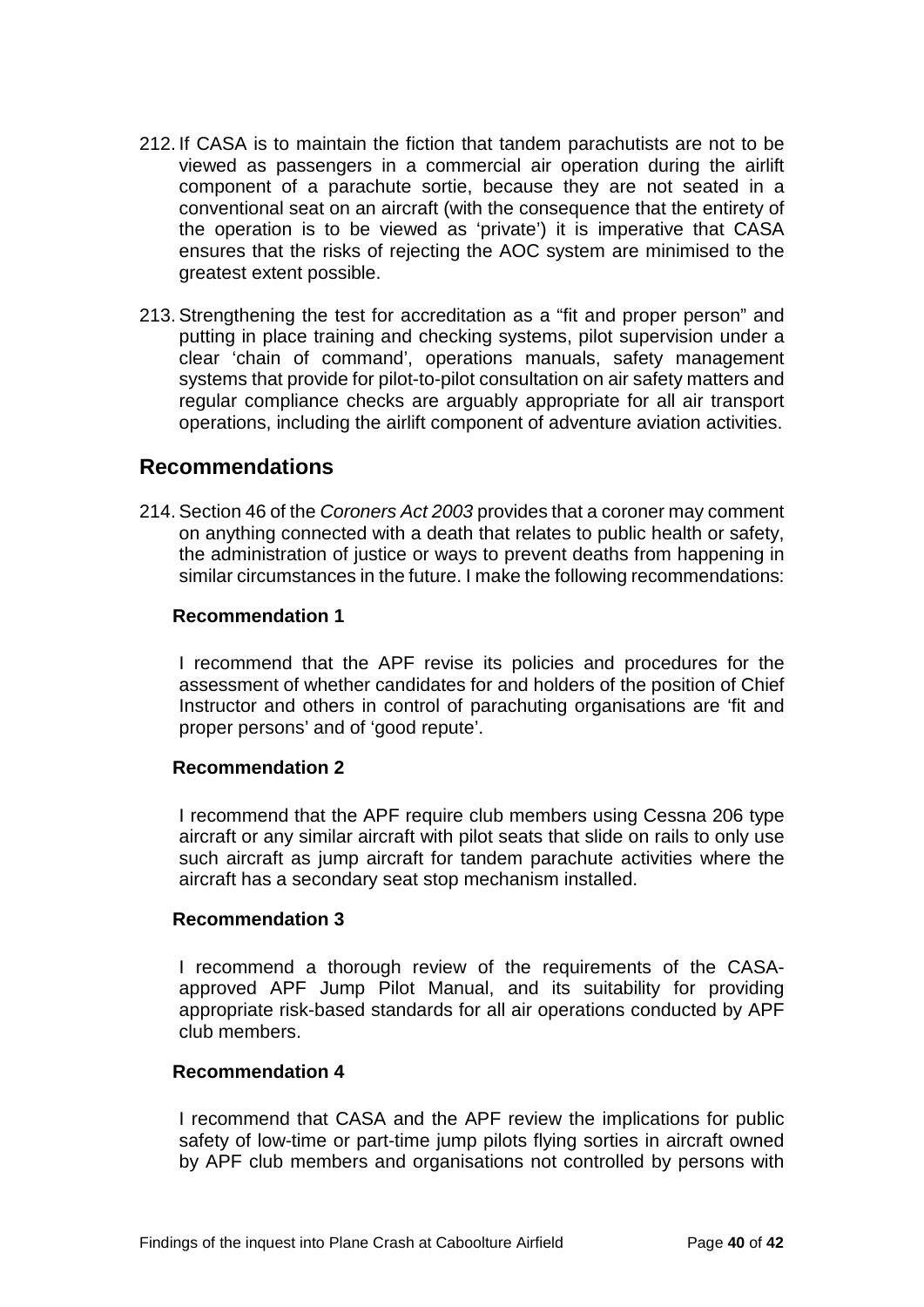the background and experience of an AOC operator. Issues that should receive particular attention include:

- (a) the level of training that jump pilots should be receiving and the introduction of specified and appropriately rigorous standards that would apply to jump pilots conducting flights transporting tandem parachutists to the point of departure from the aircraft;
- (b) The need for more regular proficiency checks of jump pilots with a qualified examiner, in accordance with a checking syllabus approved by CASA where the syllabus would focus on matters germane to the airlift component of flights carrying tandem parachutists;
- (c) The creation of a new operational rating or endorsement with special attention to moulding or expanding the application of the general competency rule contained in regulation 61.385 of the CASR to jump pilots to ensure a far higher standard of airmanship by jump pilots than is presently required; and
- (d) Surveillance of the 'airlift component' of parachuting operations by CASA flying operations inspectors on a regular or systematic basis accompanied, where resources permit, by area safety officers of the APF.